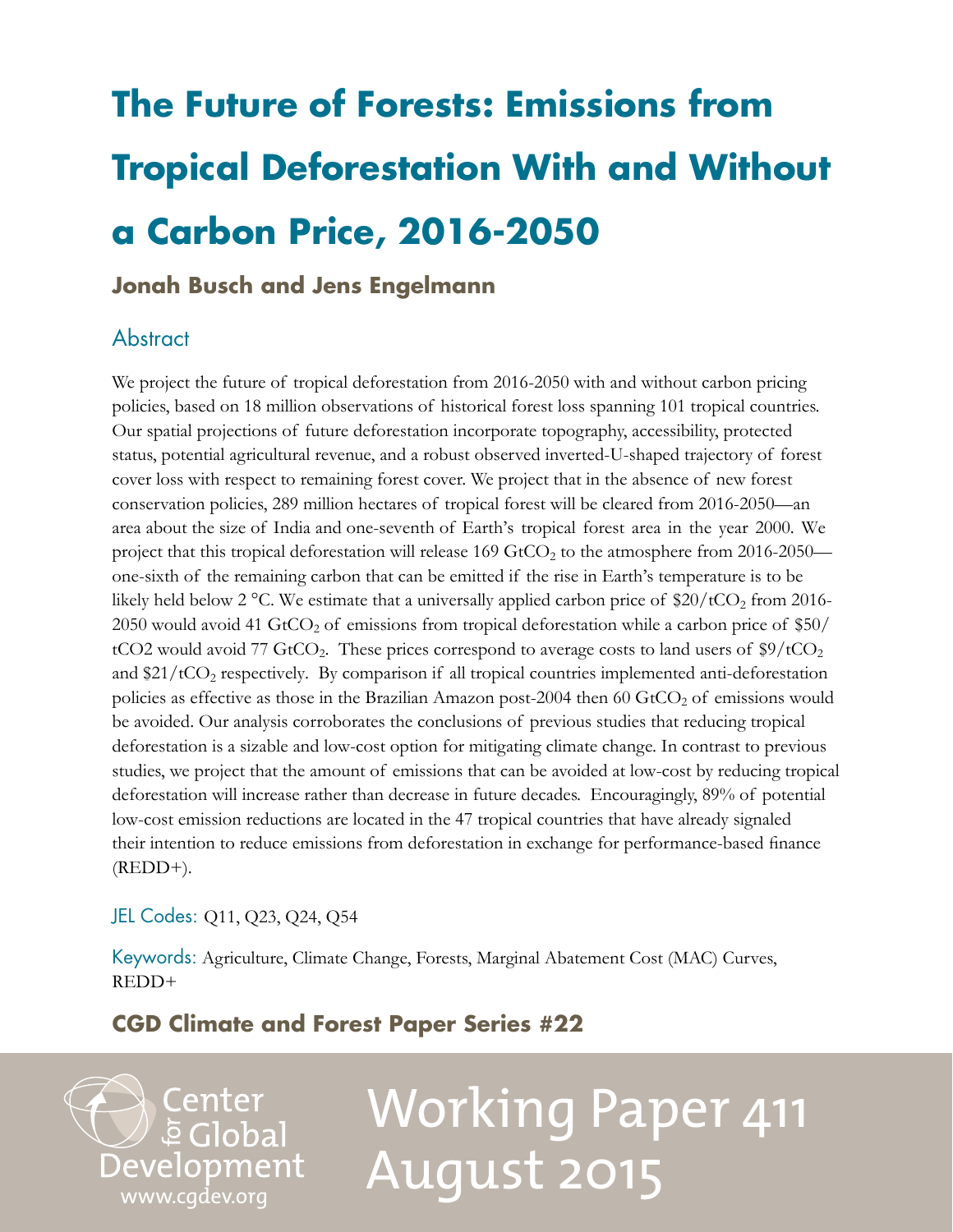## **The Future of Forests: Emissions from Tropical Deforestation With and Without a Carbon Price, 2016-2050**

Jonah Busch Center for Global Development

 Jens Engelmann Center for Global Development

|                                                                                                  | This research was supported by the Norwegian Agency for Development<br>Cooperation. We are grateful to Yannick LePage for runs of the Global<br>Change Assessment Model (GCAM) and to Doug Boucher, Nancy Harris,<br>Kristell Hergoualc'h, Tom Hertel, Brian Murray, Frances Seymour, David<br>Wheeler, Michael Wolosin and many colleagues at the Center for Global<br>Development for helpful comments. |
|--------------------------------------------------------------------------------------------------|-----------------------------------------------------------------------------------------------------------------------------------------------------------------------------------------------------------------------------------------------------------------------------------------------------------------------------------------------------------------------------------------------------------|
|                                                                                                  | CGD is grateful for contributions from its funders, including the<br>Norwegian Agency for Development Cooperation, in support of this<br>work.                                                                                                                                                                                                                                                            |
|                                                                                                  | Jonah Busch and Jens Engelmann. 2015. "The Future of Forests: Emissions from Tropical<br>Deforestation With and Without a Carbon Price, 2016-2050" CGD Working Paper 411.<br>Washington, DC: Center for Global Development.<br>http://www.cgdev.org/publication/future-forests                                                                                                                            |
| <b>Center for Global Development</b><br>2055 L Street NW<br>Washington, DC 20036<br>202.416.4000 | The Center for Global Development is an independent, nonprofit policy<br>research organization dedicated to reducing global poverty and inequality<br>and to making globalization work for the poor. Use and dissemination of<br>this Working Paper is encouraged; however, reproduced copies may not be<br>used for commercial purposes. Further usage is permitted under the terms                      |
| (f) $202.416.4050$                                                                               | of the Creative Commons License.                                                                                                                                                                                                                                                                                                                                                                          |
| www.cgdev.org                                                                                    | The views expressed in CGD Working Papers are those of the authors and<br>should not be attributed to the board of directors or funders of the Center<br>for Global Development.                                                                                                                                                                                                                          |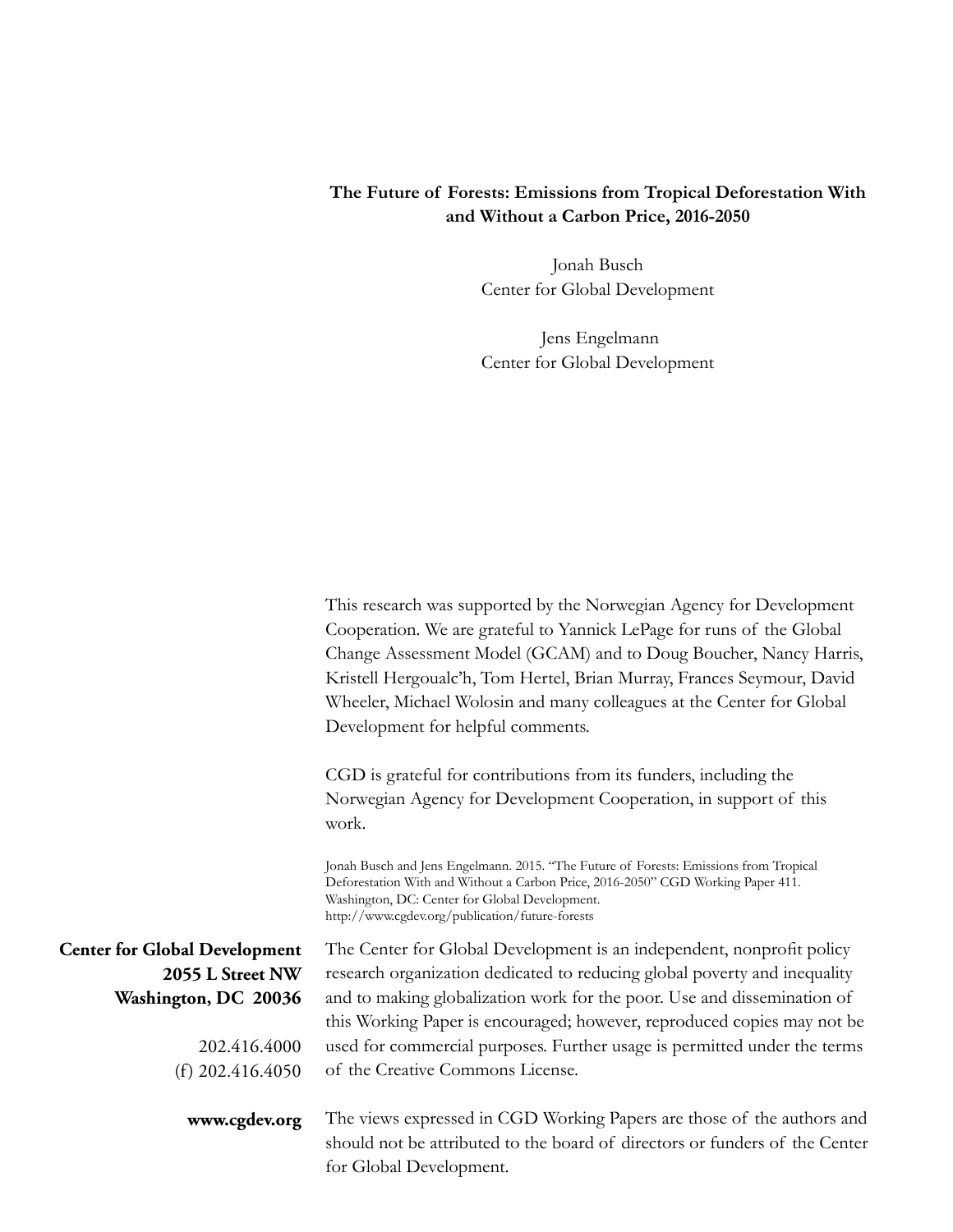## Contents

<span id="page-2-0"></span>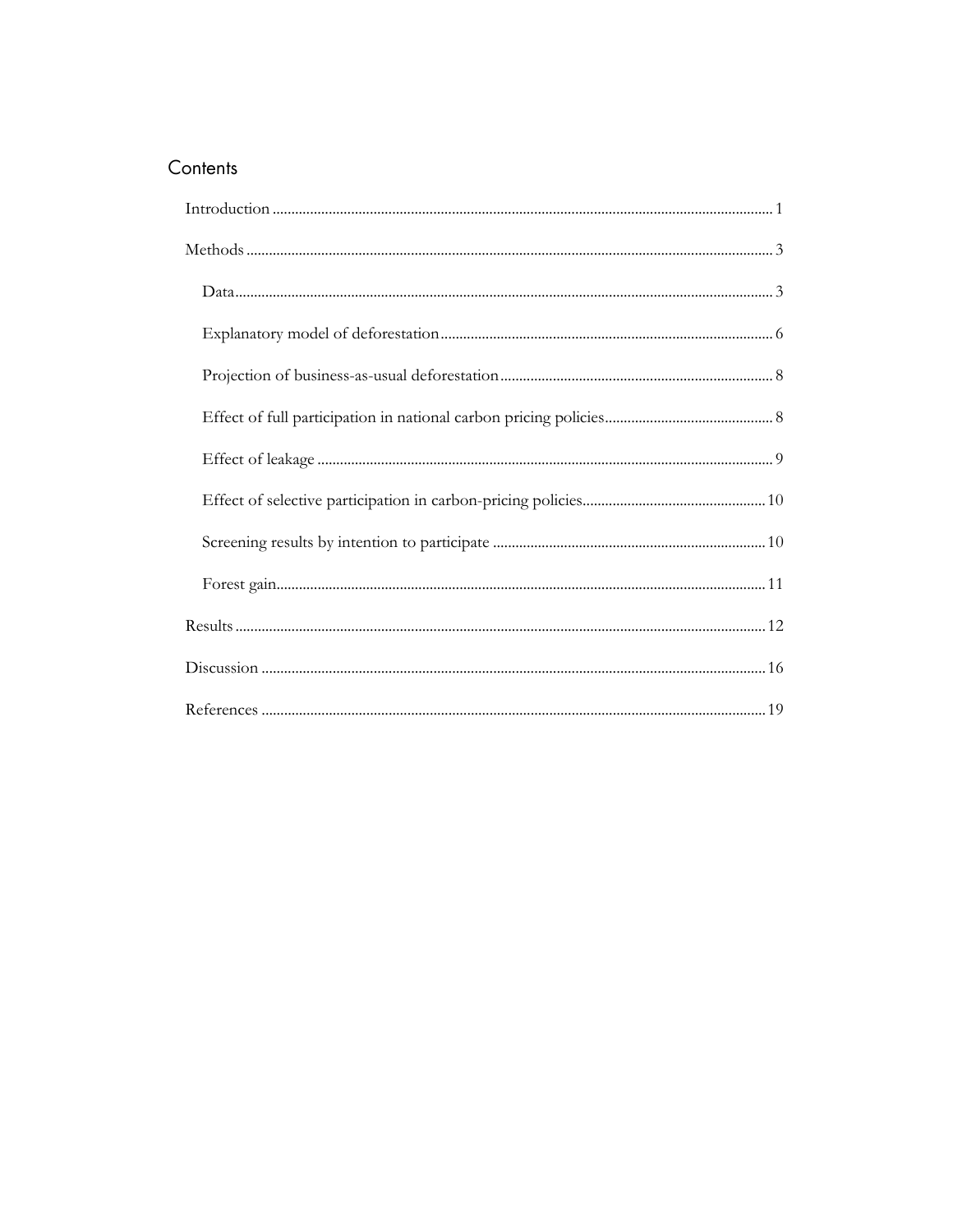#### Introduction

Avoiding dangerous climate change while expanding economic prosperity is perhaps the defining challenge of the 21st century. Achieving both goals requires reducing greenhouse gas emissions where doing so has the lowest unit cost. Ideally, a global market for emission reductions would allow those who can reduce emissions most cheaply to sell their abatement services to others, and in doing so self-identify. In the absence of such a carbon market, policymakers face the challenge of prioritizing opportunities for low-cost abatement within and across technological sectors. They are guided in this endeavor by marginal abatement cost (MAC) curves, which estimate how much abatement is available where, when, how, and at what price.

Previous MAC curves have identified reducing tropical deforestation as a promising potential source of low-cost abatement relative to other sectors, especially in the near term (Grieg-Gran 2006, Kindermann et al 2008, Naucler and Enkvist 2009 (i.e. "the McKinsey MAC curves"), Strassburg et al 2009, Coren et al 2011) and enhancing tropical reforestation (Naucler and Enkvist 2009). Reducing all tropical forest loss and associated peatland conversion to zero has the biophysical potential to cut annual emissions by 5.5-10.3 GtCO2/year (van der Werf et al 2009, Pan et al 2011, Baccini et al 2012, Grace et al 2014), of which 3.0-6.5  $GtCO_2$ /year is from land-use change (Harris et al. 2012, Baccini et al 2012, Achard et al 2014, Grace et al 2014, Tubiello et al. 2014, Tyukavina et al. 2015) (Figure 1). Additionally, enhancing tropical reforestation has the potential to increase carbon sequestration above the current pace of 4.4-6.3 GtCO<sub>2</sub>/year from forest regrowth (Pan et al 2011, Baccini et al 2012, Grace et al 2014).

We are motivated to revisit MAC curves for tropical deforestation by the recent availability of a revolutionary new data set on forest cover loss and gain (Hansen et al 2013). Previous MAC curves relied on self-reported data at the national level using inconsistent methods in five-year increments on forest cover change (FAO 2005). The "Hansen data" (Hansen et al 2013) now provide researchers with spatially and temporally consistent annual data for the 2001-2012 period that covers the globe at a resolution of 30 meters and disaggregates forest loss from forest gain. Data of this sort were previously available only for isolated places and time periods. Because these data are more recent, they have the added benefit of capturing Brazil's policy-driven reduction in Amazon deforestation post-2004 (Nepstad et al. 2014).

Constructing a MAC curve involves estimating how many emission reductions will be produced in a sector in response to a given carbon price. In the case of tropical forests, a carbon price could come from demand from an international carbon market or a fund such as the Green Climate Fund, or from domestic carbon pricing policies. Prior MAC curves inferred price-responsiveness indirectly by relying on an "opportunity-cost" assumption that land would be entirely maintained as forests wherever potential carbon payments exceed net revenue from alternative land uses, and would be entirely deforested otherwise. In this study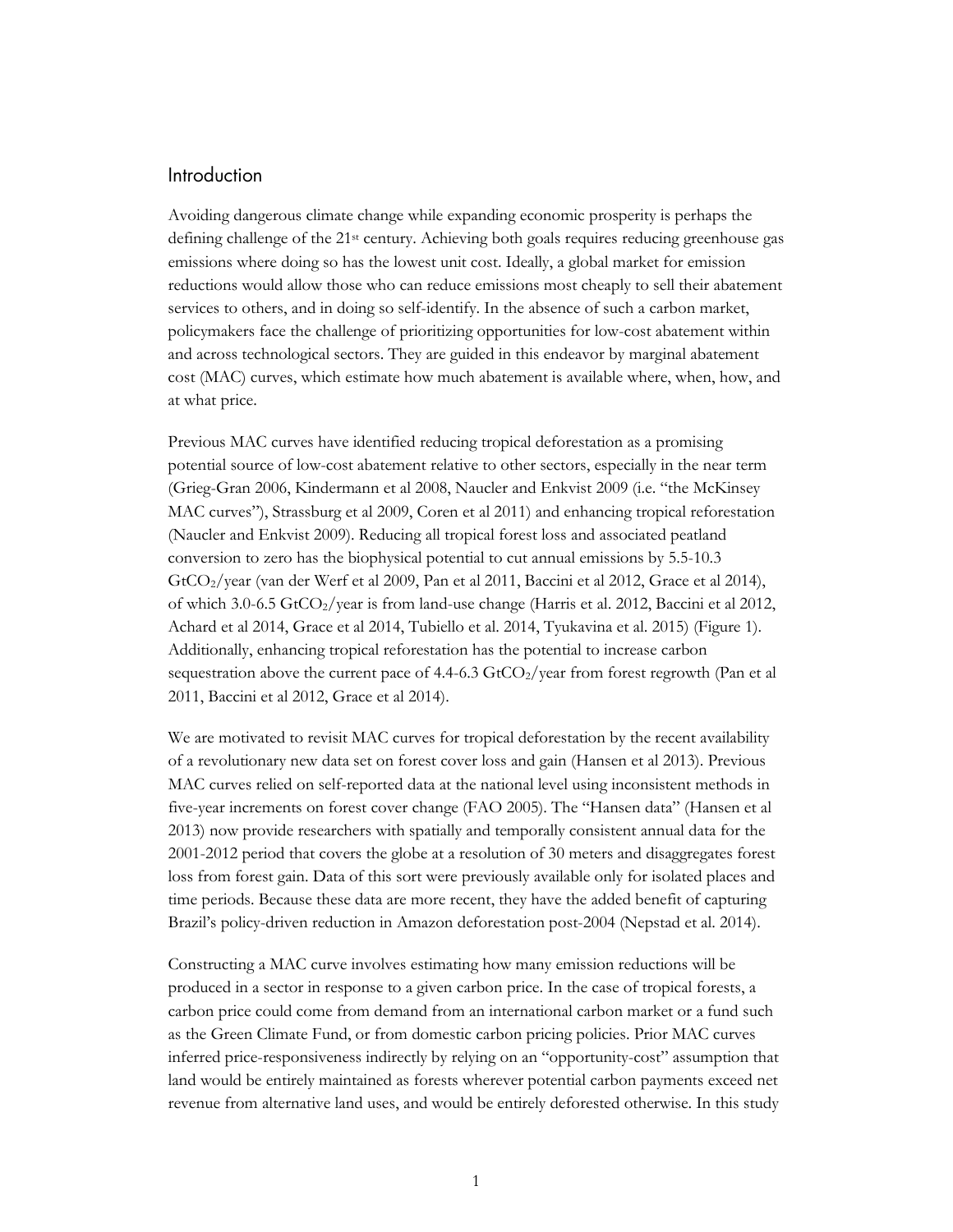we instead use a "revealed preference" approach, estimating price-responsiveness directly from historical land-use decisions (Plantinga et al 1999; Stavins 1999; Lubowski et al 2006; Pfaff et al 2007; Busch et al 2012). By using evidence from actual land-use decisions we implicitly account for the rich set of factors that affect land use in practice. Because there is as yet little direct empirical evidence with which to calibrate the responsiveness of deforestation to carbon prices, we turn to indirect evidence on the responsiveness of deforestation to agricultural prices. We calibrated the marginal effect of a carbon price on deforestation using the empirical relationship between the observed pattern of historical deforestation and variation across space and time in the benefits and costs of converting land from forest to agriculture. We assumed that land-use decision-makers<sup>[1](#page-4-0)</sup> would be as responsive to carbon prices as to agricultural prices.

By using the Hansen satellite data we were able to observe and incorporate non-linear dynamics of forest loss that had previously been hidden from view due to the spatial and temporal coarseness of available data on forest cover change. That is, the Hansen data showed strong evidence of the first stages of a forest transition curve (Mather 1992): forest loss starts slow in areas of high forest cover, rapidly accelerates, plateaus, and then falls. Our MAC curves are the first to incorporate this inverted-U-shaped trajectory of deforestation into business-as-usual projections and to control for it in policy scenarios. The spatially explicit nature of the Hansen data also allows us to map the location of potential emission reductions at a given carbon price.

We produced abatement estimates under a broader set of policies than any previous MAC curve. That is, we explored both full participation across all sites in mandatory national carbon pricing policies (e.g. a cap-and-trade program or a symmetric tax-and-subsidy program) and selective participation in voluntary carbon pricing policies (e.g. carbon payments only), as in Busch et al (2009) and Busch et al (2012) but no other previous MAC curves. We incorporated the effects of leakage in the voluntary policy scenarios. We added a screen for national readiness to participate, as in Coren et al (2011) but no other previous MAC curves. And in a supplementary analysis we constructed MAC curves not only for reduced deforestation but for enhanced reforestation as well, as in Naucler and Enkvist (2009) but no other previous MAC curves.

This pan-tropical spatially explicit model of reduced emissions from deforestation in response to policies represents the third generation of the OSIRIS model. It builds upon a first-generation model that was pan-tropical but not spatially explicit (Busch et al 2009), and

<span id="page-4-0"></span><sup>1</sup> We use the term "land-use decision makers" rather than "land owners" because most people who make decisions about land use and land cover in the tropics are not formal owners. Furthermore land-use and landcover decisions are made both directly by land users and indirectly by administrators at various scales of government.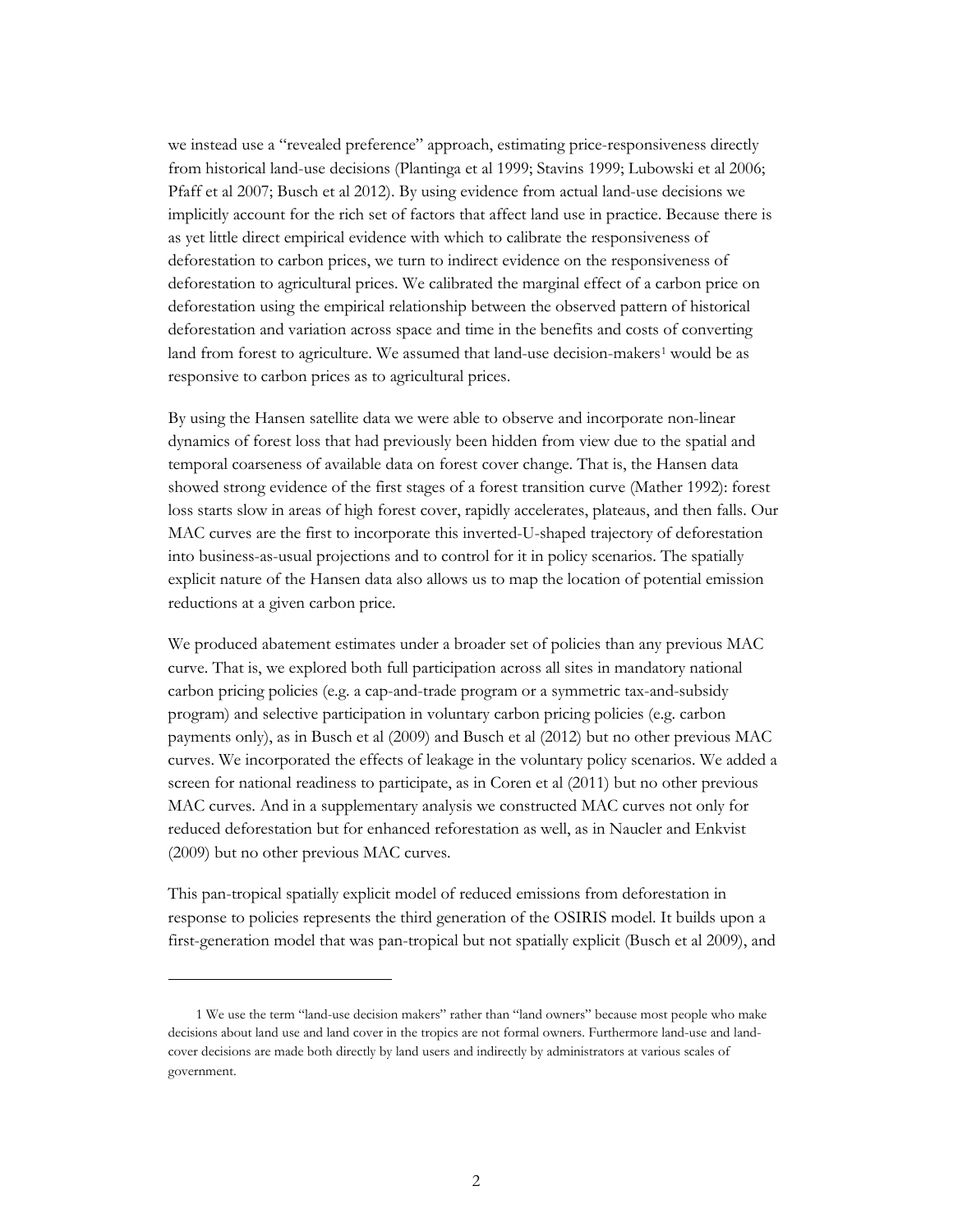a second-generation model that was spatially explicit but for selected countries only, e.g. Indonesia (Busch et al 2012) and Bolivia (Andersen et al 2014).[2](#page-5-2)

#### <span id="page-5-0"></span>Methods

#### <span id="page-5-1"></span>Data

We obtained data on annual pan-tropical forest cover loss from 2001-2012 by classifying 30 m Landsat-derived tree-cover loss data (Hansen et al 2013) into forest or non-forest using a tree-cover threshold of 25%. These data represent a radical step-change in improvement of quality along multiple dimensions, relative to the Forest Resources Assessment (FRA) data set (FAO 2005) that was used to construct previous MAC curves (Table 1). Whereas the FRA presents a single self-reported statistic on each nation's forest cover, the Hansen data present a wall-to-wall map of the world's forests at a resolution the size of a baseball diamond. Whereas the FRA presents statistics in five- to ten-year increments, the Hansen data are annual. And whereas the FRA data cobbles together widely disparate methods and definitions used across countries (and even within the same countries over time), the Hansen data apply the same methods and definitions uniformly worldwide every year. We chose not to use a later update to the Hansen et al (2013) data, because these updated data (GFW 2015) did not use consistent methods to calculate forest-cover loss between 2001-2010 and between 2011-2013.

In spite of its many advantages, the Hansen et al data set has some limitations that are important to be aware of. It does not distinguish natural forests from plantations or other tree cover (Tropek et al 2014; Hansen et al 2014). And its globally consistent algorithm means that it may (e.g. Burivalova et al 2015) or may not (e.g. Bellot et al 2014) be as locally accurate in some regions as locally calibrated data.

The Hansen data set also includes forest gain. As cautioned by Tyukaniva et al (2014), forest gain is not reciprocal to forest loss. It includes only those lands that experienced a transition from non-forest to forest between 2001-2012; it omits regrowing forests that had not yet reached 5 m in height by 2012, as well as growth within forests that were already established by 2000. We use data on forest gain only in one supplementary analysis.

We constructed an original data layer on annual potential gross agricultural revenue by adapting the methods of Naidoo and Iwamura (2007). Following Naidoo and Iwamura (2007), we determined the most lucrative crop  $(n=21)$  that could be grown in every location in every year (2001-2012) by multiplying potential crop yields based on global agro-ecological

<span id="page-5-2"></span><sup>2</sup> Like its predecessors, this model is open source, in R. It is available here: <http://dx.doi.org/10.7910/DVN/CWCWIX>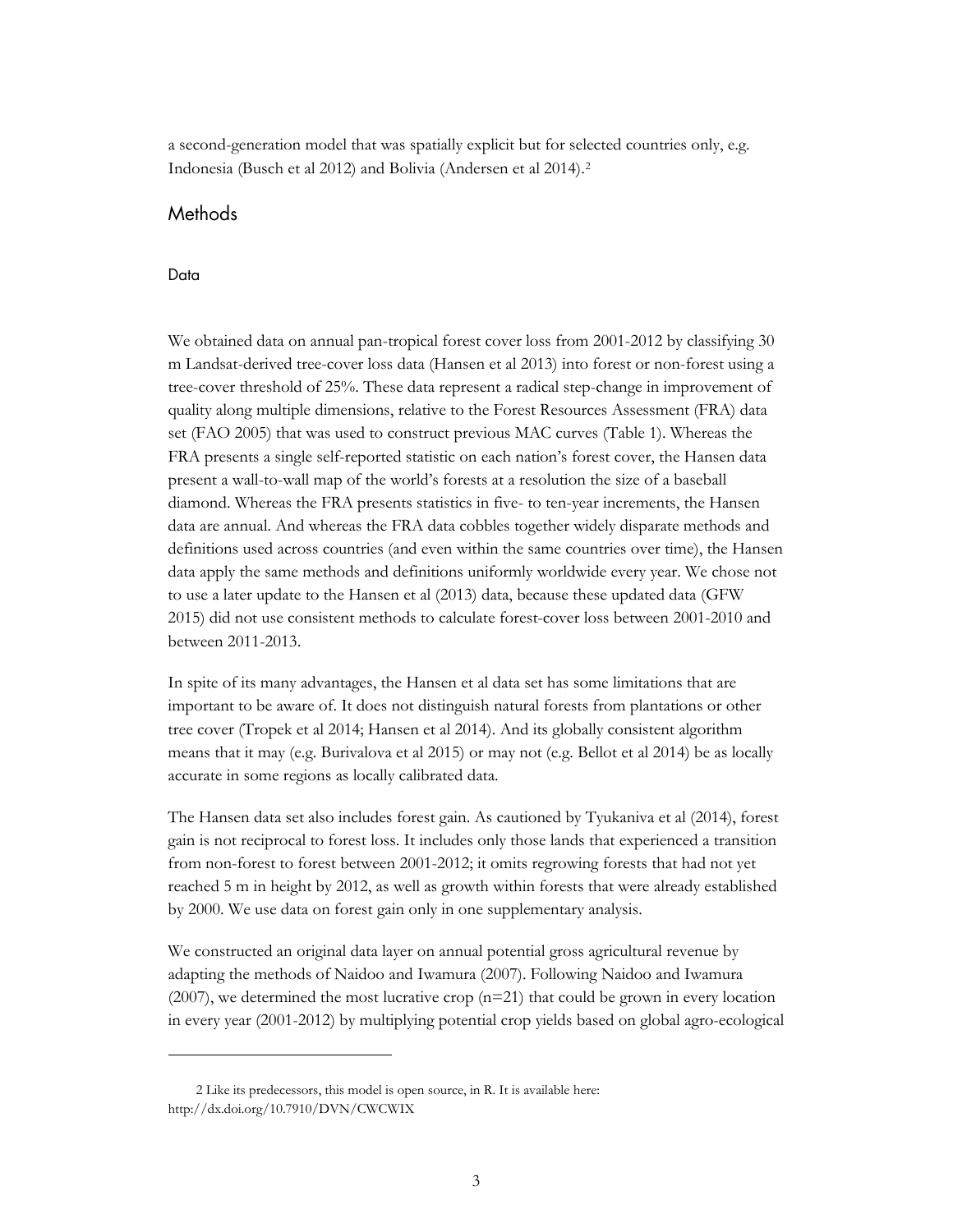zones (IIASA/FAO 2012) by a production-weighted average of national farmgate prices (FAO 2014) for the top five producer countries. Potential crop yields were based on assumptions of medium inputs and current levels of irrigation. Notably, both global prices and potential agricultural yields are exogenous to local land-use decisions. Diverging from Naidoo and Iwamura (2007) but following Busch et al (2015), we used updated agroecological zone data from 2012, and used annual rather than decadal average prices. Furthermore, we included only those 21 crops that were plausibly associated with agricultural extensification to serve global commodity markets, and excluded 14 crops more likely associated with gardens or local markets.[3](#page-6-0) All prices were converted to 2014 USD.

We excluded revenue from cattle, for which no data on potential production were available. Previous analyses (e.g. Naidoo and Iwamura (2007)) included revenue from cattle based on data on actual production; we chose not to use these data because actual production is not an exogenous determinant of deforestation. Furthermore, actual production may not even be correlated with potential production. For example, actual production of cattle is very high throughout India and zero in the interior of the Amazon, even though potential production in the two regions may not differ greatly. We included revenue from cattle based on actual production in a sensitivity analysis.

We did not account for logging revenues, for which no spatial data were available. The effect of this exclusion is ambiguous; some models have treated logging revenue as additional to agricultural revenue in encouraging conversion to agriculture, while other models have treated logging revenue as favoring forest cover in opposition to agriculture. We explored the addition of a uniform value per hectare of logging in a sensitivity analysis.

We compiled data on other geographic factors affecting the likelihood of deforestation.<sup>[4](#page-6-1)</sup> These included average slope and elevation (Jarvis 2008), minimum Euclidean distance from the nearest national capital or city of more than 750,000 inhabitants in the same country ("large city") in the year 2010 (UNDESA 2012), protected areas of IUCN Category I-II

<span id="page-6-0"></span><sup>3</sup> Included crops: bananas, barley, cocoa beans, coconuts, coffee, cotton, dryland rice, groundnuts, maize, oil palm, oranges, rapeseed, rye, sorghum, soybeans, sugar beet, sugar cane, wetland rice, wheat, tobacco, tea. Excluded crops: cabbage, carrots, cassava, chick peas, cow peas, flax, oats, olives, onions, peas, potatoes, sweet potatoes, tomatoes, yams.

<span id="page-6-1"></span><sup>4</sup> In the absence of a universally agreed definition of deforestation (Romijn et al 2013), we use the term "deforestation" to describe forest cover loss, regardless of subsequent land use. This land-cover-based definition differs from a land-use-based definition, in which deforestation is only termed as such when forest cover loss is followed by subsequent conversion to agriculture, pasture, or other use. Lund (1999) found that 13 of 39 active definitions of deforestation are based on land-cover change while 22 are based on land-use change, and recommended that the UNFCCC define deforestation as a change in land cover as this definition is both more appropriate for measuring changes in carbon stocks and more intuitive to the general public. We agree.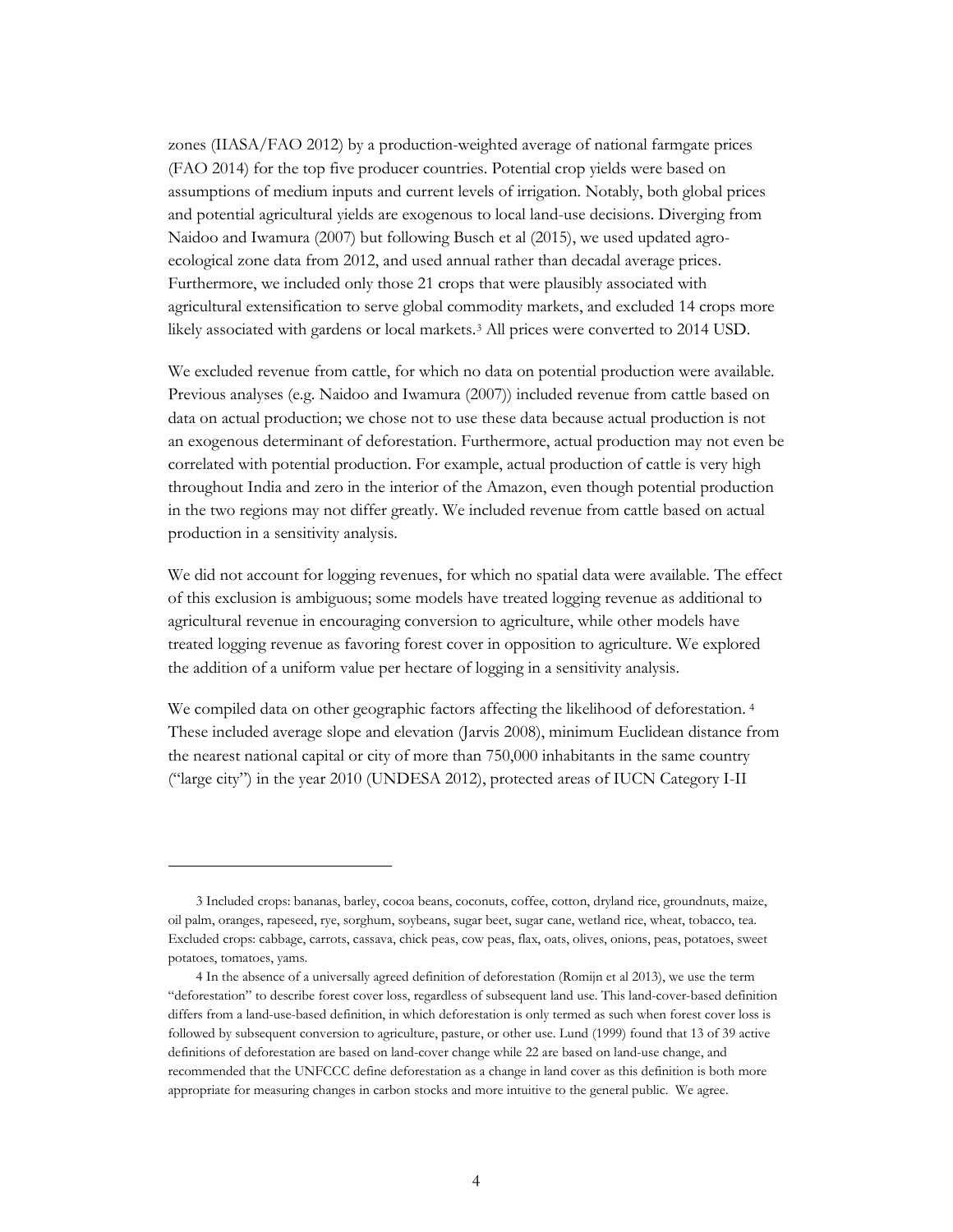(strictly protected areas) and Category III-VI (multiple-use protected areas) (WDPA 2014), and initial forest cover (Hansen et al 2013).

We calculated emission factors for deforestation and peat degradation based on data on forest biomass, peat soil, and non-peat soil. Emissions from deforestation were calculated based on the release of 100% of aboveground forest biomass carbon (Baccini et al 2012). We tested the sensitivity of our results to two alternative datasets of forest carbon stocks (Ruesch and Gibbs 2008; Saatchi et al 2011). We assumed the release of belowground forest biomass carbon using a below-to-aboveground biomass ratio of 0.26 (Mokany et al 2006) following Harris et al (2012). Because our aboveground forest biomass carbon data was centered on the year 2008, we inferred the biomass cover of forests cleared before 2008 by interpolating the average carbon density of remaining forest within each cell. That is, we assumed that average forest carbon density remained constant from 2001-2012, and that clearing within cells was not systematically biased toward higher- or lower-carbon forest. We obtained the distribution of peat soils from the distribution of histosols and gleysols (FAO 2008), following Yu et al (2010). We assumed peat emissions of 59.4 tCO<sub>2</sub>/ha/yr (Murdiyarso et al 2011) for 30 years, resulting in 1,782 tCO<sub>2</sub>/ha of committed emissions for peat soils, where  $tCO<sub>2</sub>$  refers to metric tons. As a sensitivity analysis we considered a lower emission factor of 35.3 tCO<sub>2</sub>/ha/yr (Hergoualc'h and Verchot 2014) for 30 years, resulting in 1,059 tCO<sub>2</sub>/ha of committed emissions. On non-peat soils, we assumed soil emissions from deforestation to be 8.5% of soil carbon content in the top 30 cm (FAO/IIASA/ ISRIC/ISSCAS/JRC 2008)—the pan-tropical average of the percent of soil carbon released by conversion of forest to shifting cultivation, pasture, and permanent crops (Powers 2011). In the sole supplementary analysis involving reforestation we assumed a global average rate of carbon sequestration by regrowing plantation trees of 10 tCO<sub>2</sub>/ha/yr (ITTO 2006) for 30 years, resulting in 300 tCO<sub>2</sub>/ha of committed sequestration from reforestation.

We did not consider emissions from forest degradation (e.g. logging) in this model. Including degradation would have increased our estimates of available emission reductions at a given carbon price. In coming years data on losses of carbon stocks within forests will become available (Goetz et al 2014), enabling new frontiers of analysis of determinants of carbon stock loss in addition to land-use change.

We restricted the geographic scope of our analysis to the pan-tropics as defined by Baccini et al (2012). Within this geographic scope we gridded and aggregated data to 1.5 million 0.05 degree x 0.05 degree grid cells (approximately 5.5 km x 5.5 km at the equator). By aggregating spatial data to relatively coarse grid-cell sizes we were able to capture the full wall-to-wall spatial variation in forest cover change within a manageable number of cells, with the tradeoff of losing fine-scale spatial specificity. Using coarser-resolution cells had the added benefits of diluting the effects of possible spatial misalignments between datasets, enabling easier interpolation of missing data within cells (e.g. for forest carbon density), and subsuming localized spatial autocorrelation. With twelve time-steps for each grid cell our full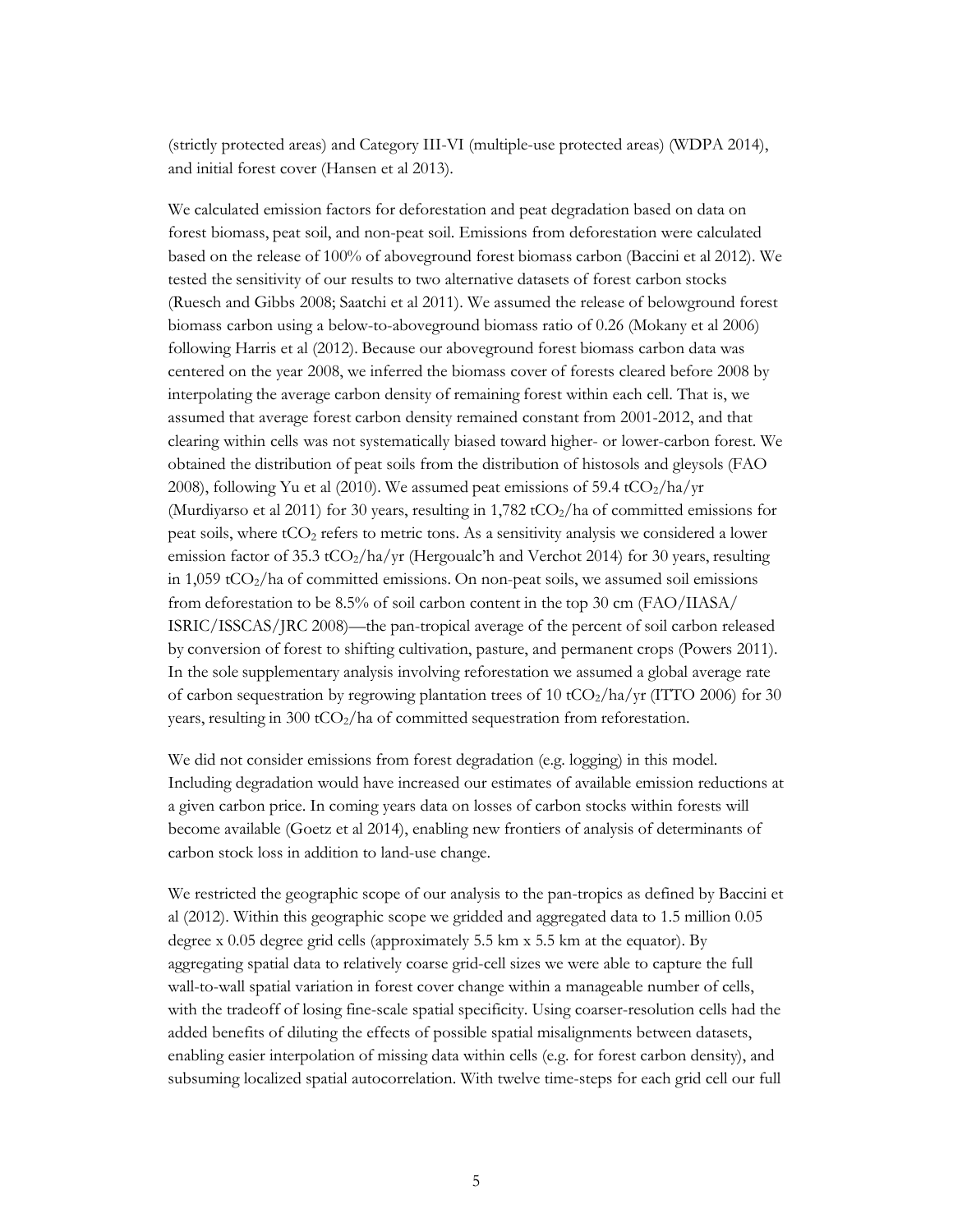data set included 18 million observations of fractional cell-year level forest-cover loss, as well as 1.5 million observations of fractional cell-period level forest cover-gain.

#### <span id="page-8-0"></span>Explanatory model of deforestation

We constructed a multivariate regression model to explain observed annual grid cell-level deforestation based on spatial and temporal variation in cells' geographic characteristics. Our model followed the theory that land-use decision makers will choose a rate of conversion from forest to agriculture that maximizes the present discounted value of a future stream of net benefits and costs of conversion. Given this theoretical framework we regressed annual deforestation from 2001-2012 on exogenous variables related to the costs and benefits of agricultural conversion. We proxied for the gross economic benefits of conversion using the estimated annual value of potential gross agricultural revenue. We proxied for fixed and variable costs of converting forest to agriculture using a constant term and a linear combination of sites' slope, elevation, natural logarithm of the distance to the nearest large city, and the percent of cell contained within a strict protected area or multiple-use protected area—variables consistently found to be determinants of deforestation (Ferretti-Gallon and Busch 2014). We accounted for access costs using a fourth-order polynomial on remaining forest cover, consistent with forests surrounded by more cleared land being easier to access and thus cheaper to clear. We alternatively applied third-order and fifth-order polynomials in a sensitivity analysis.

Explanatory variables related to potential agricultural revenue, protected areas, and forest cover were time variant, while those related to slope, elevation, and distance to cities were time-invariant. We included year dummies to control for other time-specific macroeconomic conditions not captured by variation in agricultural prices alone. To account for regional variation in drivers of deforestation (Rudel et al 2009; Fisher 2010) we constructed three separate models for each of the tropical regions (Sub-Saharan Africa; Latin America, Tropical Asia). We conducted a single full-tropics model as a sensitivity analysis.

Within the Latin America region we modeled the aggregate effect of Brazil's Program for Prevention and Control of Deforestation in the Amazon (PPCDAm) and associated public policies and private measures (protected areas, indigenous lands, satellite monitoring and law enforcement, jurisdictional credit restrictions, soy and cattle moratoria; Nepstad et al 2014) that collectively resulted in a 60-80% reduction in deforestation in the Amazon from its peak in 2004 (INPE 2014; Hansen et al 2013). The PPCDAm effect consisted of two components: a dummy variable for post-2004 (i.e. 2005-2012) Brazil, and an interaction term between post-2004 Brazil and agricultural prices, capturing policies to counteract agricultural pressure. We assumed that the entire post-2004 reduction in Amazon deforestation was attributable to Brazil's policies, controlling for other included variables.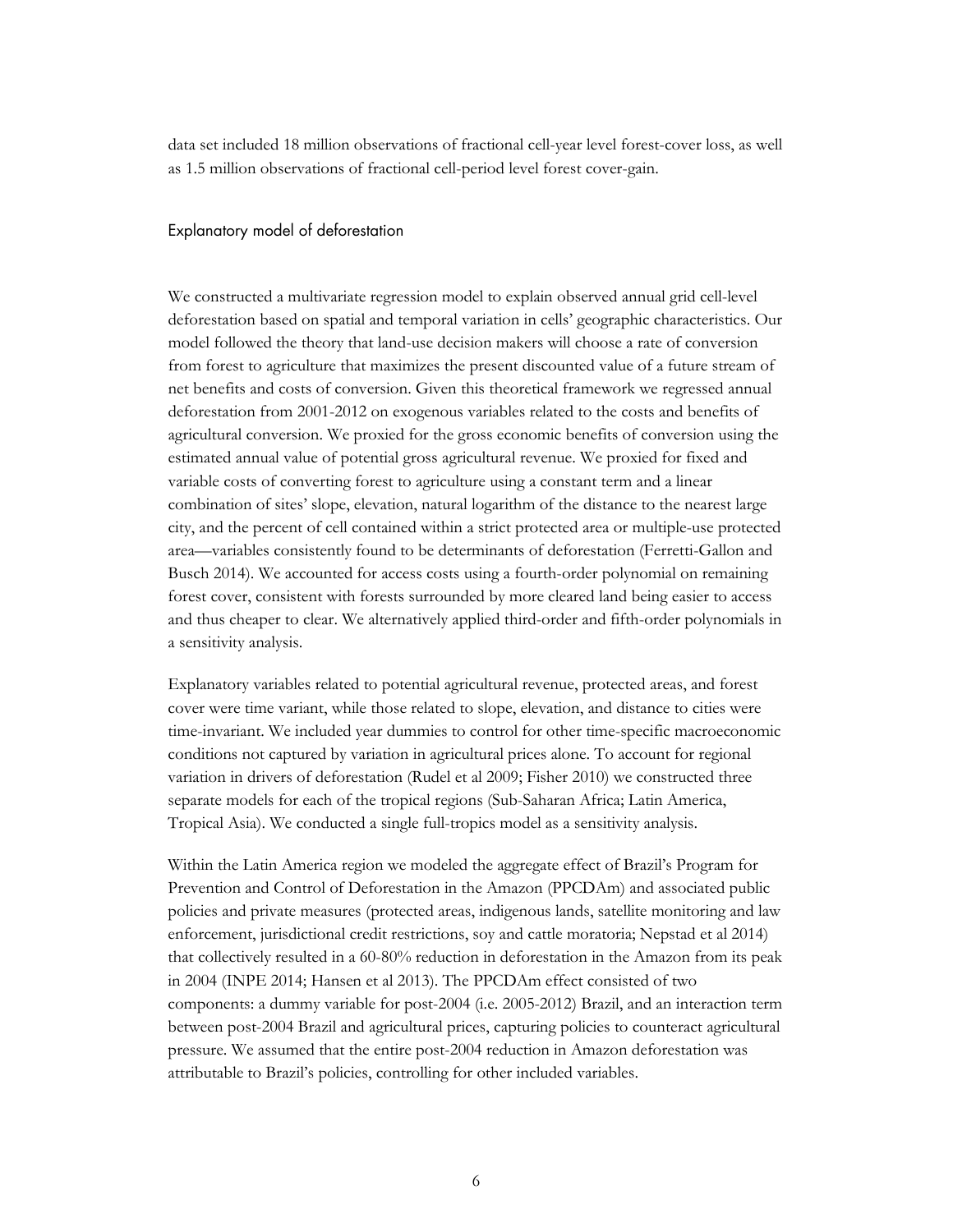We chose not to include in the explanatory model several other variables that are frequently used in spatially explicit econometric studies of deforestation (Ferretti-Gallon and Busch 2014). We did not include roads because the availability of data on road density (SEDAC 2013) varied too widely across countries to be useful for a comparative pan-tropical analysis, and in the long term roads are likely to be endogenously related to forest clearing. We did not include population as in the long term it too is likely to be endogenously related to forest clearing.

We estimated the influence of explanatory variables on deforestation in R using a Poisson quasi-maximum likelihood estimator (QMLE) (Wooldridge 2002, Burgess 2012, Busch 2012, Busch 2015), which is theoretically consistent with forest cover loss within a 5.5 km x 5.5 km grid cell being the count of many independent, discrete binary observations of forest cover loss or maintenance at the level of 30 m x 30 m satellite data. A Poisson QMLE model tolerates zero values, and generates a distribution of predicted values that fits the distribution of observed data, which is concentrated nearest to zero deforestation and diminishes toward greater levels of deforestation. We explored in a sensitivity analysis the use of other functional forms; these either did not improve model fit as measured by grid-cell level rootmean-square error (RMSE) (e.g. Tweedie), or did not fit the data well (e.g. Inverse Hyperbolic Sine Transformation).

Our econometric model was:

$$
d_{it} = \exp(\beta_0 + \beta_1 A_{it} + P_{it}'\beta_2 + X_i'\beta_3 + \beta_4 F_{it} + \beta_5 F_{it}^2 + \beta_6 F_{it}^3 + \beta_7 F_{it}'^4 + \beta_8 B_{it} + \beta_9 B_{it}A_{it} + \gamma_t + \epsilon_{it})
$$
\n(1)

Here  $d_{it}$  is fractional deforestation at grid cell *i* in year *t* (area of deforestation at grid cell *i* in year  $t$  divided by area of grid cell  $i$ ).  $A_{it}$  is the time-variant value of potential gross revenue from agriculture per hectare at grid cell  $i$  in year  $t$ .  $P_{it}$  is a matrix of the time-variant fraction of a cell within a strict protected area or multiple-use protected area. *Xi* is a matrix of timeinvariant observable grid cell characteristics: slope, elevation, and the natural logarithm of the distance to the nearest large city. The fourth-order polynomial on forest cover,  $F_{it}$ , captures the non-linear trajectory of deforestation.  $\gamma_t$  captures year-specific fixed effects not captured by variations in prices. The term  $\beta_0$  captures unobserved constant determinants of deforestation. We did not include a time trend term, nor did we consider the potential dynamic effects of lagged variables (as in e.g. Wheeler et al 2013). The econometric model for Latin America contained three additional terms: a dummy variable for the Brazilian Legal Amazon, an interaction term for the Brazilian Legal Amazon and post-2004, and an interaction term for the Brazilian Legal Amazon, post-2004, and potential gross revenue from agriculture.

Localized spatial autocorrelation was alleviated to some extent by the large cell sizes. Residual spatial autocorrelation at larger scales may result in downward-biased standard errors; this is less of a concern for numerical modeling than for hypothesis testing.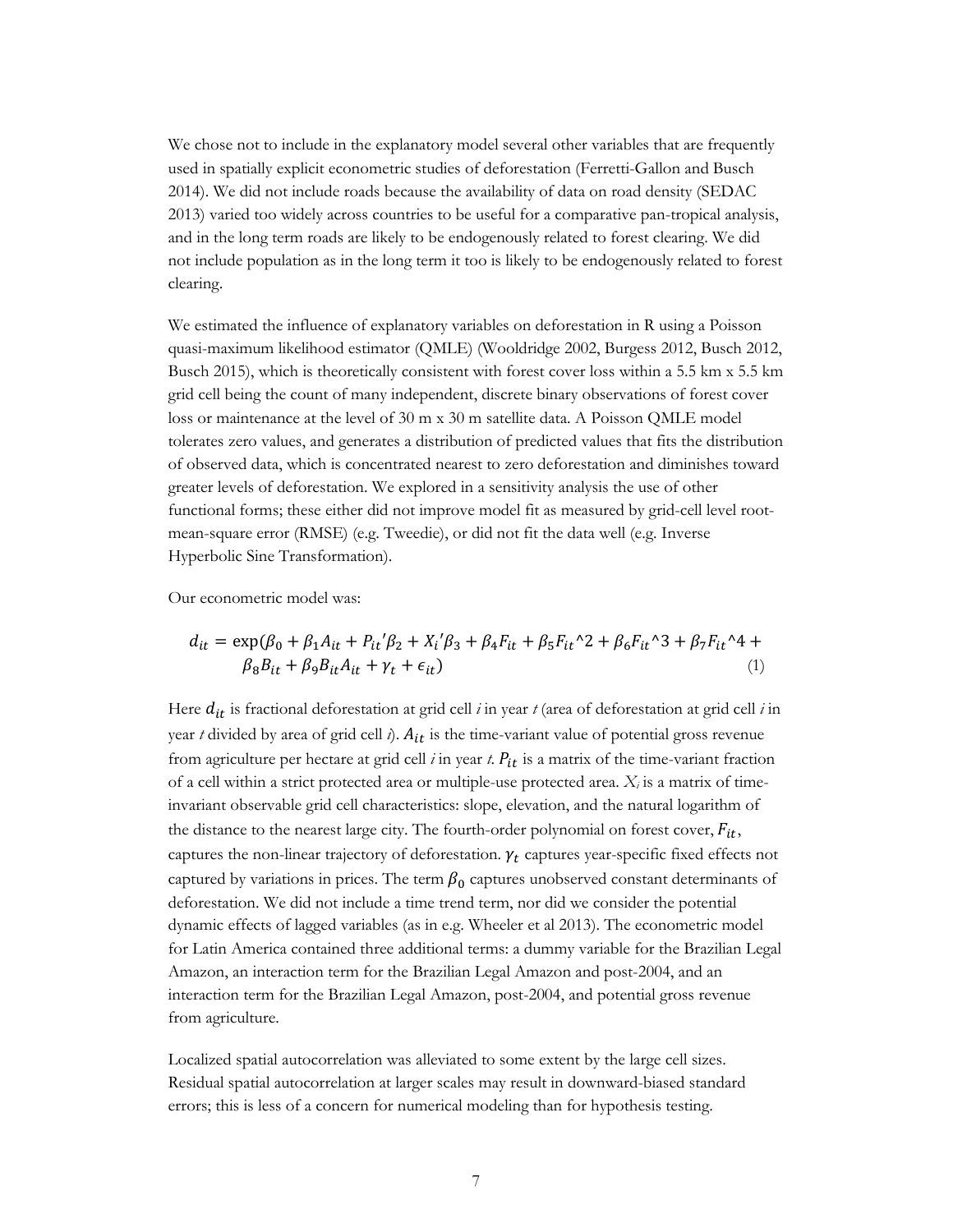<span id="page-10-0"></span>Projection of business-as-usual deforestation

We projected future deforestation from 2013 to 2050 under a business-as-usual (no-policy) scenario using a dynamic recursive model. That is, in each year we predicted deforestation as a function of grid-cell level conditions in that year:

$$
\hat{d}_{it} = \exp(\hat{\beta}_0 + \hat{\beta}_1 A_{it} + P_{it}' \hat{\beta}_2 + X_i' \hat{\beta}_3 + \hat{\beta}_4 F_{it} + \hat{\beta}_5 F_{it}^2 + \hat{\beta}_6 F_{it}^2 + \hat{\beta}_7 F_{it}^2 + 4 + \hat{\beta}_8 B_{it} + \hat{\beta}_9 B_{it} A_{it} + \gamma_t + \epsilon_{it})
$$
\n(2)

Here and in all cases below, the total aggregate level of deforestation or emissions was equal to the sum of deforestation or emissions across individual grid cells. With so many variables and assumptions affecting projections, we consider uncertainties by presenting sensitivity analyses rather than confidence intervals.

We assumed that future real agricultural prices (2013-2050) would remain constant at average 2001-2012 levels, as suggested by OECD/FAO (2013) for the period 2013-2022. We tested the sensitivity of our results to alternative assumptions that real agricultural prices would remain constant at 2001 levels (lower) or 2012 levels (higher). We assumed no further expansion of protected areas in the business-as-usual scenario. As a sensitivity analysis we included in the equation a squared term on price. We averaged year-specific fixed effects across the twelve years of historical analysis.

We calculated forest cover at the start of the year 2013 by subtracting observed forest loss between 2001-2012 from observed forest cover in the year 2000. Forest cover at the start of each subsequent year was calculated by subtracting predicted deforestation in the previous year from forest cover at the start of the previous year, subject to the constraint that forest cover could not drop below zero:

$$
F_{it+1} = \max\{F_{it} - \hat{d}_{it}, 0\} \tag{3}
$$

#### <span id="page-10-1"></span>Effect of full participation in national carbon pricing policies

We next modeled the effect of a carbon pricing policy such as a national cap-and-trade program or symmetric carbon tax-and-subsidy for deforestation emissions, assuming full participation across all grid cells in all tropical countries. A carbon price reduced the potential to gain agricultural revenue from converting forests for crops relative to the potential to gain carbon revenue from conserving forests, reducing expected deforestation as a result. That is: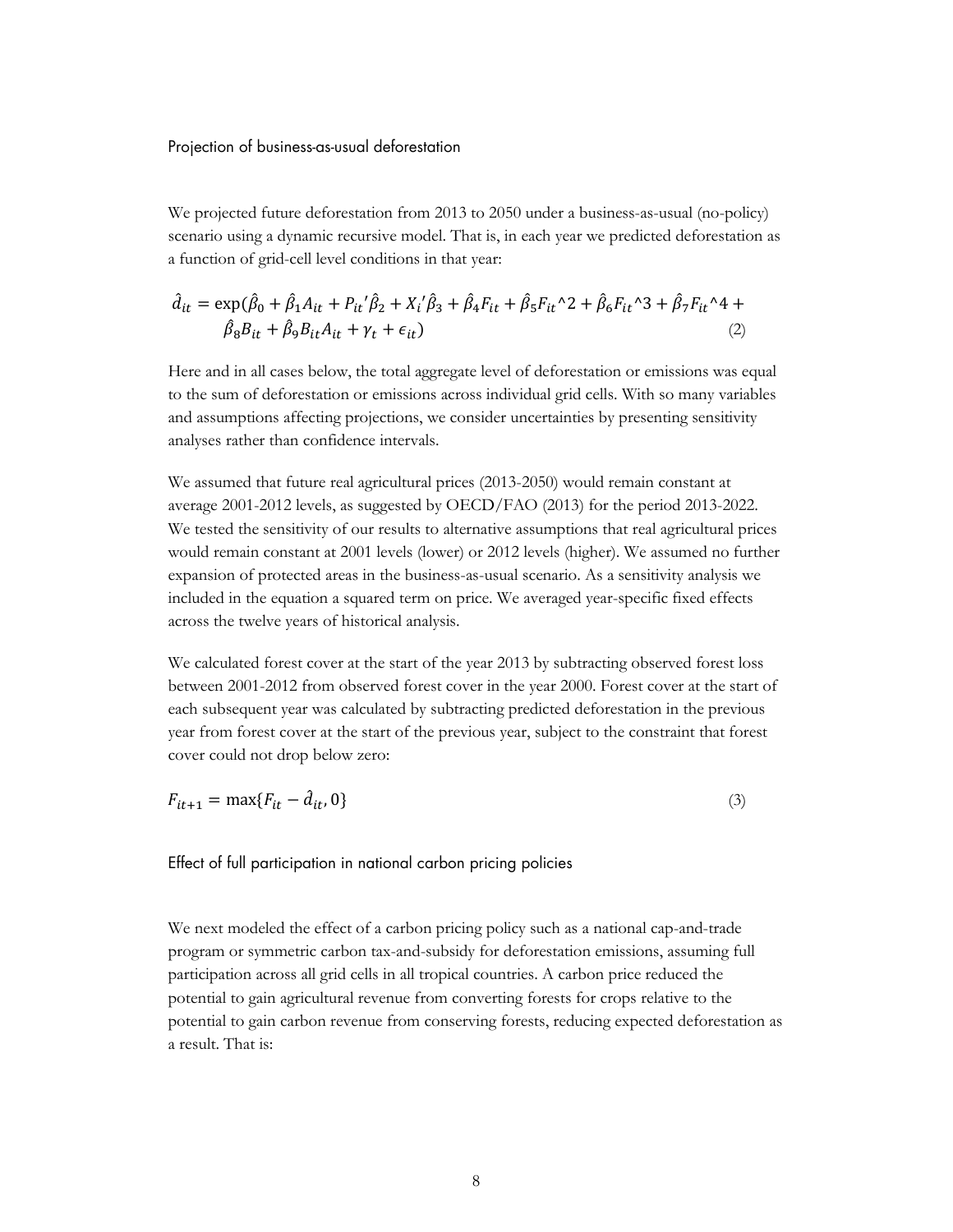$$
\hat{d}_{it} = \exp(\hat{\beta}_0 + \hat{\beta}_1(A_{it} - C_{it}) + P_{it}'\hat{\beta}_2 + X_i'\hat{\beta}_3 + \hat{\beta}_4F_{it} + \hat{\beta}_5F_{it}^2 + \hat{\beta}_6F_{it}^2 + \hat{\beta}_7F_{it}^2 + \hat{\beta}_8F_{it}^2 + \hat{\beta}_8F_{it}^2 + \hat{\beta}_8F_{it}^2 + \hat{\beta}_9B_{it}A_{it} + \gamma_t + \epsilon_{it})
$$
\n(4)

Here the per-hectare carbon price is:

$$
C_{it} = p_c * (3.67 * (AGB_i + BGB_i + (1 - \alpha) * 0.085 * M_i) + \alpha P_i)
$$
\n(5)

Where  $p_c$  is the price paid per ton of CO<sub>2</sub> emission reduction,  $AGB_i$  is aboveground biomass carbon in cell *i*,  $BGB_i$  is belowground biomass carbon in cell *i*,  $\alpha$  is the fraction of cell *i* that is peat soil,  $M_i$  is the carbon content of the uppermost 30 cm of non-peat soil, and  $P_i$  is the emission factor for peat soil. 3.67 is the atomic ratio between carbon dioxide and carbon, and 0.085 is the assumed fraction of non-peat soil carbon emitted to the atmosphere from deforestation (Powers et al 2011). We introduced the carbon price starting in 2015.

We assumed that land-use decision-makers would respond equivalently to agricultural prices and carbon prices. However, land-use decision-makers might prefer agricultural revenue to an equal amount of carbon revenue since agricultural markets have been established for a much longer time and are deeply societally ingrained. Or conversely, land-use decisionmakers might prefer carbon revenue to agricultural revenue if carbon revenue has lower input costs and therefore higher profit margins. Our model would not be affected by differences in fixed input costs but would be affected by differences in input costs that vary proportionally with revenue. We tested the sensitivity of our results to the assumption of equal price salience (Chetty et al 2009; Finkelstein 2009) of agricultural prices and carbon prices by applying a higher and lower coefficient on the influence of a carbon price.

In a sensitivity analysis we compared the MAC generated using our "revealed preference" approach to a MAC generated using the "opportunity cost" approach as applied by Grieg-Gran (2006), Strassburg et al. (2009), Busch et al (2009). As in those analyses, 100% of gridcell-level deforestation is avoided in cases where potential carbon revenue exceeds the net present value of potential agricultural profit, where potential agricultural profit is calculated using a 30-year revenue stream of potential agricultural revenue discounted at 10% annually and profit is assumed to be 15% of revenue.

#### <span id="page-11-0"></span>Effect of leakage

We modeled the effect of displacement of deforestation due to market feedbacks ("leakage"), whereby reduced deforestation in one location raised agricultural prices and therefore potential revenue from agriculture pan-tropically, resulting in increased deforestation elsewhere. That is,  $A_{it}$  was scaled up by a parameter  $\tau$  to become  $\tau A_{it}$  in equations (2), and (4). The parameter by which the agricultural price was scaled up,  $\tau$ , was inversely proportional to the total reduction in pan-tropical deforestation in that year: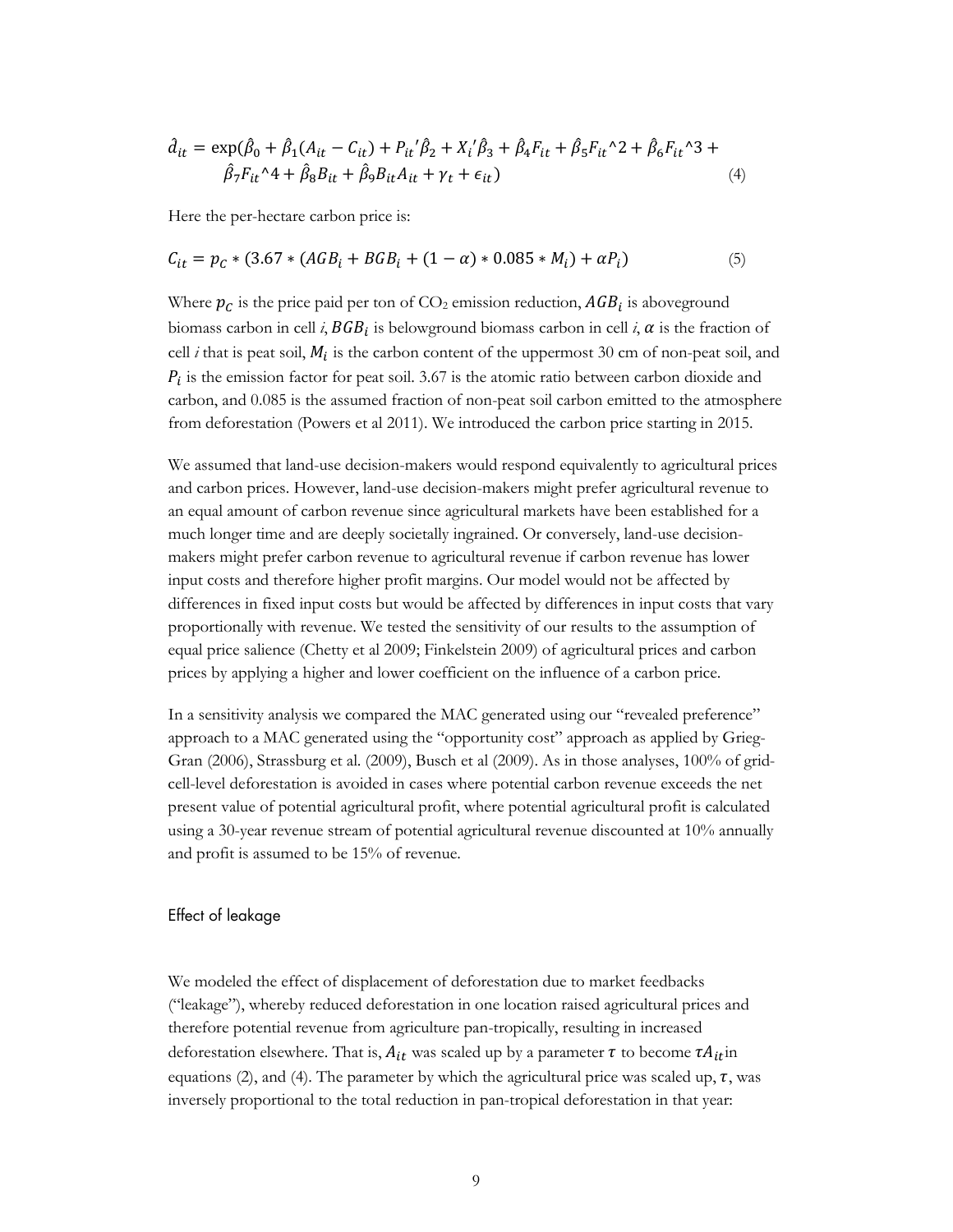$$
\tau = \left(\frac{\sum_{i} \widehat{d}_{it} BAU}{\sum_{i} \widehat{d}_{it} \text{ with policy}}\right)^{e}
$$
\n<sup>(6)</sup>

The "effective elasticity" parameter *e* is functionally equivalent to the price elasticity of demand for frontier agriculture (Busch et al. 2009). We calibrated *e* to match cross-regional leakage estimated by the separate Global Change Assessment Model (GCAM) (Wise et al. 2014), a general equilibrium model of the world economy, which also incorporated pantropical economy-wide feedbacks in the labor and productive capital markets. In that model a 10% decrease in deforestation in one region led to an area of increased deforestation in other regions equal to 16.5% of the area of decreased deforestation in the initial region. We did not explore potential interregional variation in leakage.

In each year, we solved the system of equations (2), (4), and (6) simultaneously for  $\tau$  through an iterative routine.

#### <span id="page-12-0"></span>Effect of selective participation in carbon-pricing policies

We modeled the effect of a pan-tropical carbon pricing policy in which participation was selective. That is, the decision whether or not to apply a carbon price was made at the level of each grid cell, based on whether expected revenue from carbon payments would exceed expected annual revenue from forgone agricultural production for that grid-cell. This is equivalent, for example, to a voluntary carbon market for site-level REDD+ projects or a government-run REDD+ program that selects early-action areas. Lump-sum carbon payments were annualized for comparison with annual agricultural revenue based on a revenue stream of 30 years at a 10% discount rate, consistent with other studies in this field since Grieg-Gran (2006). A lower discount rate of 5% was used in a sensitivity analysis. Grid cells where a carbon price was not applied experienced a trajectory of deforestation from 2013-2050 following formulas (2) and (3). Grid cells where a carbon price was applied experienced a trajectory of deforestation following formulas (3) and (4) from 2015 onward.

#### <span id="page-12-1"></span>Screening results by intention to participate

We examined how results varied by tropical forest countries' expressed level of interest in participating in an international financial mechanism for REDD+. The first of three classes of countries were those that had already entered a pay-for-performance agreement as of January, 2015 (n=7: Brazil, Colombia, Ecuador, Indonesia, Guyana, Liberia, Peru). The second class of countries were those that had signaled their intention to enter a pay-forperformance agreement contingent upon finance through their participation in either the Forest Carbon Partnership Facility (FCPF), Forest Investment Program (FIP), or United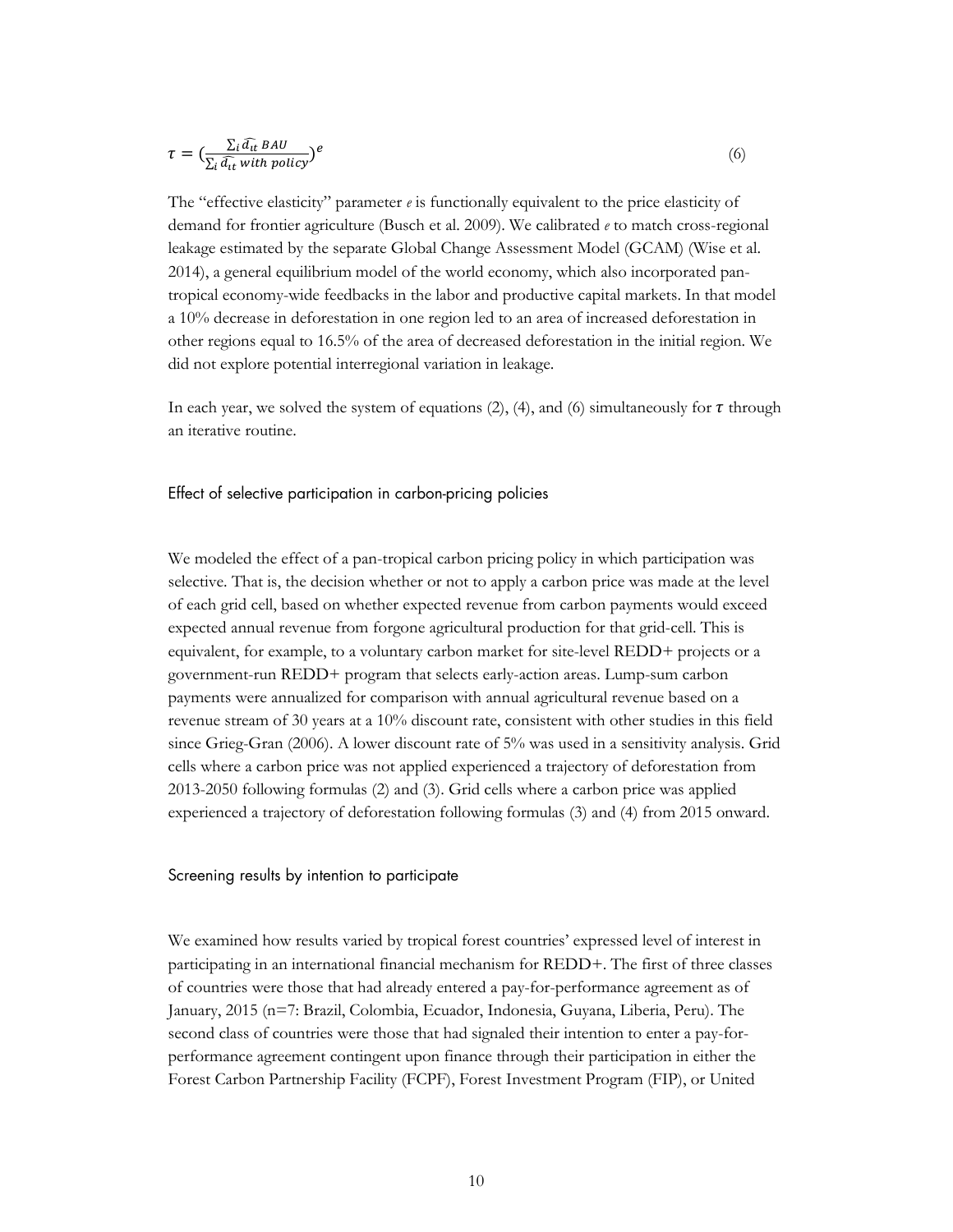Nations REDD programme (UN-REDD) as of January, 201[5](#page-13-1) (n=40).<sup>5</sup> The third class of countries were those that had not yet signaled intention to participate in  $REDD+$  (n=54).

We tested the sensitivity of our results to a variety of model assumptions, including future agricultural prices, carbon stock data sets, carbon pools included, peat emission factor, functional form, the sensitivity of land-use change to changes in prices, and whether or not Brazil would continue to maintain its PPCDAm and associated measures.

We also tested the sensitivity of results to the inclusion of per-hectare transaction costs, management costs, or co-benefits of forest conservation. Because we had no data on how such costs and benefits vary across space, we applied a uniform value per hectare of forests across the tropics. The effective price of carbon might be lower than the nominal price in the presence of transaction costs related to carbon measurement, legal establishment of property rights, or other bureaucratic administration of carbon transfers. Similarly, forest conservation might include management costs related to enforcing forest protection laws. On the other hand, the effective price of carbon might be higher than the nominal price to the extent land-use decision makers derive utility from the non-carbon benefits of forests, e.g. sustainable forest products and environmental services (Brandon 2014; Mullan 2014).

#### <span id="page-13-0"></span>Forest gain

 $\overline{a}$ 

We modeled one supplementary scenario that included forest gain, as caveated above. We applied the same independent variables to a cross-sectional model of reforestation during the 2001-2012 period:

$$
r_i = \exp\left(a_0 + a_1 A_i + P_{it} a_2 + X_i a_3 + a_4 F_i + a_5 F_i^2 + a_6 F_i^3 + a_7 F_i^4 + \gamma_t + \epsilon_i\right) / 12
$$
\n(7)

Where  $r_i$  is the forest cover gain during the 2000-2012 period. We divided total 2000-2012 reforestation by 12 to approximate the rate of annual reforestation. We found  $a_1$  to be positive, though this result was not robust to alternative specifications. A positive correlation between agricultural revenue and forest gain is consistent with forest gain being primarily the establishment of tree-crop plantations rather than restoration of forest on cleared land. As a

<span id="page-13-1"></span><sup>5</sup> Argentina, Bangladesh, Belize, Bolivia, Burkina Faso, Cote d'Ivoire, Cambodia, Cameroon, Central African Republic, Chile, Costa Rica, Democratic Republic of the Congo, Dominican Republic, El Salvador, Ethiopia, Ghana, Guatemala, Honduras, Kenya, Laos, Madagascar, Mexico, Mozambique, Nicaragua, Nigeria, Panama, Papua New Guinea, Paraguay, Philippines, Republic of Congo, Solomon Islands, Sri Lanka, Sudan, Suriname, Tanzania, Thailand, Togo, Uganda, Vietnam, Zambia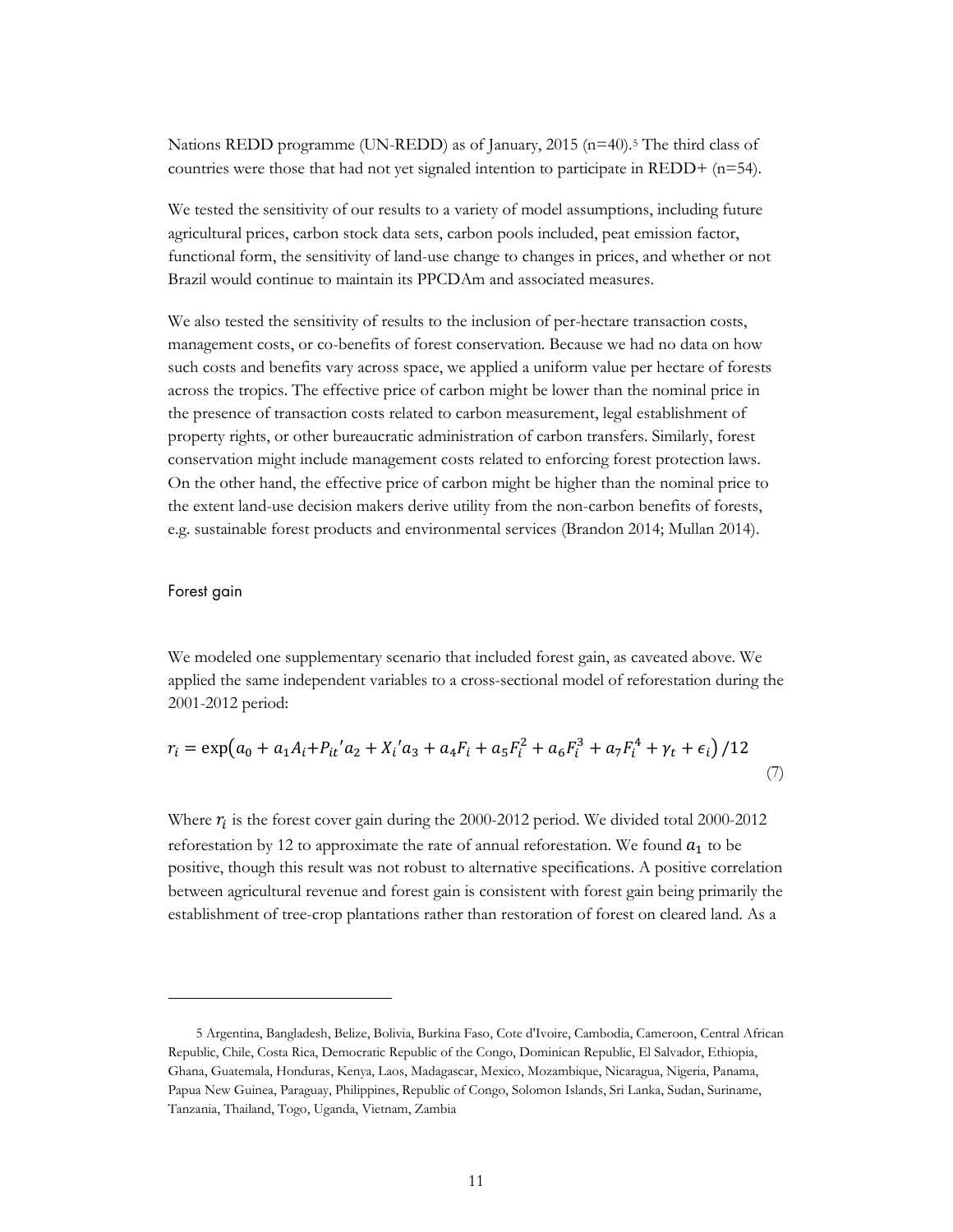result, we treated reforested land as a subset of non-forested land rather than a reversion to the equivalent of uncleared forest.

As with deforestation, we projected future reforestation from 2013 to 2050 under a business-as-usual scenario using a dynamic recursive model. That is, in each year annual predicted reforestation was a function of grid-cell level conditions in that year:

$$
\hat{r}_{it} = \exp\left(\hat{a}_0 + \hat{a}_1 A_{it} + P_{it}' \hat{a}_2 + X_i'^{\hat{a}_3} + \hat{a}_4 F_{it} + \hat{a}_5 F_{it}^2 + \hat{a}_6 F_{it}^3 + \hat{a}_7 F_{it}^4 + \gamma_t + \epsilon_{it}\right) / 12
$$
\n(8)

Total reforested land was the sum of land reforested in a given year plus land reforested prior to that year, subject to the constraint that the area of reforested land cannot exceed the total area of non-forested land:

$$
R_{it+1} = \min\{R_{it} + \hat{r}_{it}, C_i - L_{it}\}\tag{9}
$$

Where  $L_i$  is the land area of cell *i*.

Analogous to reduced deforestation, a carbon price increased the potential to gain carbon revenue from replanting forests relative to other agricultural uses of non-forested land, increasing expected reforestation as a result. That is:

$$
\hat{r}_{it} = \exp(\hat{a}_0 + \hat{a}_1(A_{it} + C_{it}) + P_{it}\hat{a}_2 + X_i\hat{a}_3 + \hat{a}_4F_{it} + \hat{a}_5F_{it}^2 + \hat{a}_6F_{it}^3 + \hat{a}_7F_{it}^4 + \gamma_t + \epsilon_{it})/12}
$$
\n(10)

The expected revenue from reforestation was increased by the magnitude of the carbon payment. Here potential carbon revenue from reforestation is:

$$
C_{it} = p_c * S_i \tag{11}
$$

Where  $S_i$  is the carbon per hectare sequestered through reforestation. The cost of reforestation was not considered.

#### <span id="page-14-0"></span>Results

Tropical forest cover loss totaled 96.6 million hectares from 2001-2012 across the 101 tropical countries included in our study—an area the size of Texas and Colorado combined. Of this total, 18.5 million hectares (19%) occurred in Africa, 28.9 million hectares (30%) occurred in Asia, and 49.2 million hectares (51%) occurred in Latin America. 52.7 million hectares (55%) occurred in the seven countries that had entered a payment-for-performance agreement by January 2015, an additional 32.4 million hectares (34%) occurred in the 40 countries that had not entered a payment-for-performance agreement but were participating in the FCPF, FIP, or UN-REDD, and 11.5 million hectares (12%) occurred in the remaining 54 countries.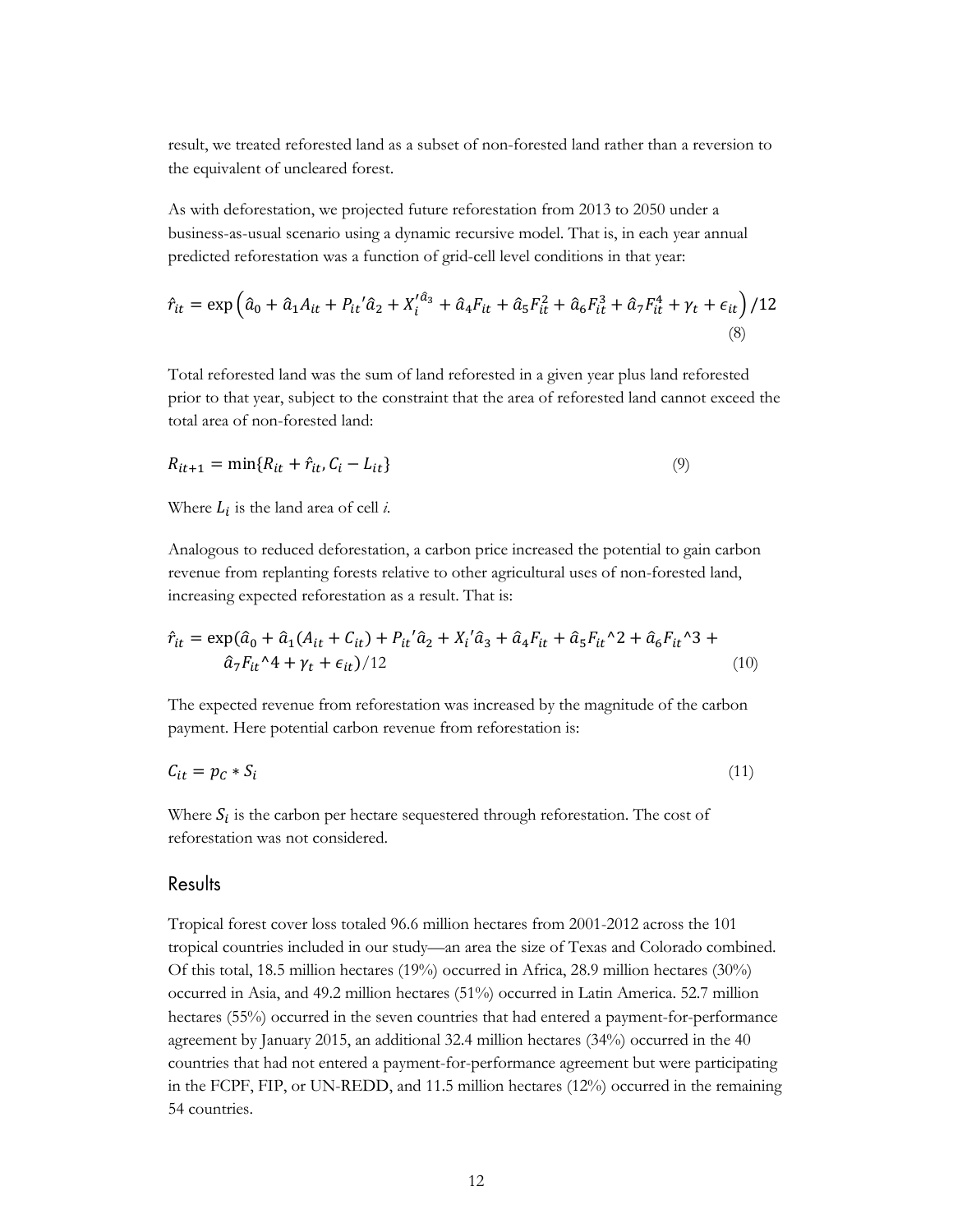Emissions from forest cover loss and peat degradation totaled  $47.1$  GtCO<sub>2</sub> from 2001-2012 across the 101 tropical countries included in our study—a level of emissions similar to the 55 GtCO<sub>2</sub> emitted by the European Union during that period (CAIT 2014), with an annual rate of emissions above that of the European Union since 2009. Of this total, 7.1 GtCO<sub>2</sub>e (15%) occurred in Africa,  $20.8$  GtCO<sub>2</sub> (44%) occurred in Asia, and  $19.2$  GtCO<sub>2</sub> (41%) occurred in Latin America (Figure 2). 26.9 GtCO<sub>2</sub> (57%) occurred in the seven countries that had entered a payment-for-performance agreement by January 2015, an additional 13.7  $\text{GtCO}_2$ (29%) occurred in the 40 countries that had not entered a payment-for-performance agreement but were participating in the FCPF, FIP, or UN-REDD, and  $6.5$  GtCO<sub>2</sub> (14%) occurred in the 54 other countries. 24.6 GtCO<sub>2</sub>e (52%) of total emissions were from aboveground biomass;  $6.4 \text{ GtCO}_2$  (14%) of emissions were from belowground biomass; 1.5 GtCO<sub>2</sub> (3.2%) of emissions were from non-peat soils; 14.6 GtCO<sub>2</sub> (31%) of emissions were from peat soils. Our estimate of annual emissions from forest loss and peat emissions from 2001-2012, 3.9 GtCO<sub>2</sub>e/yr, is comparable to the estimates of most other studies of emissions during this period (Figure 1).

We found strong empirical evidence that deforestation follows an inverted-U shape with respect to remaining forest cover (Figure 3a). Grid cells that were covered by very high levels of forest cover experienced low levels of deforestation, on average. Cells' average level of deforestation rose as less forest cover remained. The average level of deforestation reached its peak when forests covered between 75-90% of a cell, before declining again in cells with forest cover nearer to zero. This inverted-U-shaped relationship is robust to region (Figure 4a) and year (Figure 4b). The implied trajectory of forest cover through time is an inverted-S shape (Figure 5), consistent with the first stages of a theorized forest transition curve (Mather 1992). While this relationship is perhaps not surprising, our study is the first to our knowledge to confirm it empirically at the site level, and the first to incorporate it into projections of future deforestation. We don't find that the final stage of the forest transition curve is an empirical regularity; i.e., at no level of forest cover does forest gain systematically overtake forest loss across the tropics, though it does do so in some locations.

Determinants of deforestation generally conformed to expectations, though the magnitude of their influence varied across continents. Generally, deforestation was higher at lower slope, lower elevation, outside of protected areas, and closer to cities (Table 2). Exceptions included the time-invariant factors of elevation and distance to cities in Latin America and slope in Africa. Strict protected areas reduced deforestation more than multiple-use protected areas across all continents, controlling for other factors. Across all continents, greater potential agricultural revenue increased deforestation. We estimated that every additional \$100/ha/yr in potential agricultural revenue increased the rate of deforestation by an average of 1.60% in Africa, 2.42% in Asia, and 0.98% in Latin America, all else equal. At an average potential agricultural revenue of \$2,304/ha/yr, \$3,278/ha/yr, and \$2,978/ha/yr in each continent respectively, this implies a price elasticity of demand for deforestation of 0.37, 0.79, and 0.29 in each continent respectively.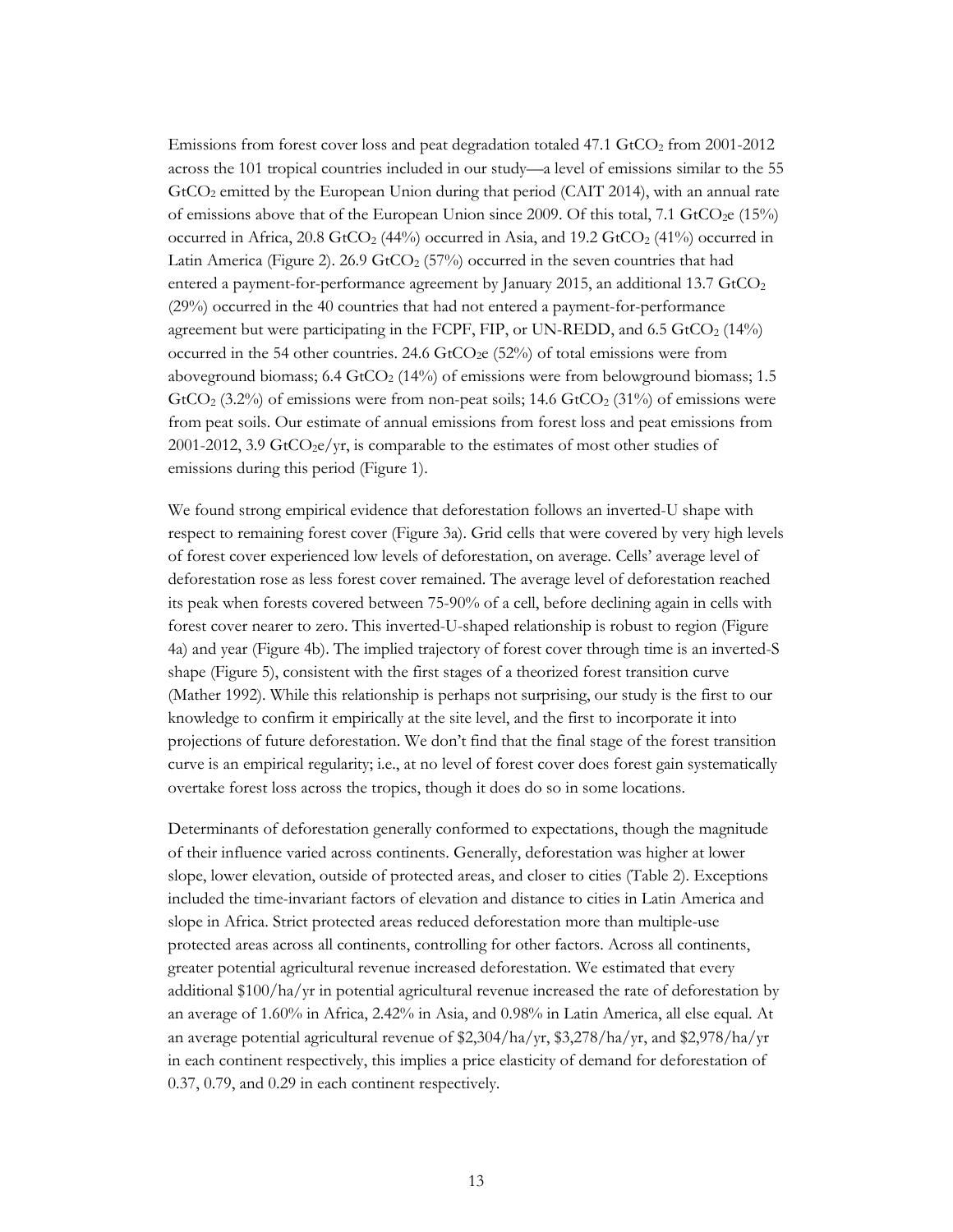Our econometric model of deforestation performed well on two validation tests, providing confidence in the descriptive and predictive abilities of the model. First, we compared our in-sample predictions of aggregate country-year-level deforestation to observed aggregate country-year-level deforestation (Figure 6), obtaining a correlation coefficient of 0.92 (between 0.91-0.95 in each region). Second, we trained a variant of our model only on the 2001-2006 sub-sample of data and used this model to predict deforestation at the grid-cell level for the 2007-2012 sub-sample, which we then compared to actual deforestation at the grid-cell level for 2007-2012 (correlation coefficient=0.43), obtaining a smaller (more accurate) Root Mean Squared Error (RMSE) than obtained by a naïve persistence model (1.07 vs. 1.14). Furthermore, the trend in year dummies was not significant in any of the three regions, justifying our decision to exclude a time trend term.

In the business-as-usual scenario, pan-tropical forest loss was projected to slowly climb for decades and even accelerate in the 2040s as areas of high forest cover in Latin America that are currently experiencing little deforestation come under greater threat (Figure 7). Note that because we based our projections on fundamental characteristics of site-years rather than on extrapolations of past trends, trends observed in 2001-2012 historical data might or might not persist in our projections of future deforestation. Our projection of rising future deforestation occurred as a result of the inverted-U-shaped trajectory of deforestation rather than due to any temporal trend in historical data; in the absence of consideration of the inverted-U-shaped trajectory of deforestation, projected annual deforestation would instead decline gradually in future decades.

As a result annual emissions from deforestation are projected to climb steadily through the 2020s and 2030s, before accelerating slightly around 2040 (Figure 8). Because deforestation is projected to shift into higher-carbon forests, annual emissions from deforestation are projected to rise by 42% between 2016 and 2050 as annual deforestation rises by 16%. This projection of rising emissions from deforestation over time is consistent with the findings of the Global Change Assessment Model (Thompson et al. 2010), but is at odds with the findings of the partial equilibrium models presented in Kindermann et al (2008). The projection of rising emissions also contrasts with the projected emissions in partial equilibrium models and integrated assessment models reviewed in Lubowski and Rose (2014), though those were projections of mitigation scenarios rather than business-as-usual scenarios.

From 2016-2050, 289 million hectares of tropical forest are projected to be cleared—an area about the size of the land area of India (World Bank 2014), and one-seventh the total area of tropical forest in 2000 (Hansen et al 2013). This loss of tropical forest is projected to release 169 GtCO2 to the atmosphere–one-sixth of the remaining planetary carbon budget of 1,000 GtCO2 that provides a two-thirds probability of global temperatures rising less than 2°C (IPCC 2014). Our projected tropical forest loss is larger than that of a recent report which projected that 232 million hectares of forest will be cleared worldwide by 2050 (WWF/IIASA 2011).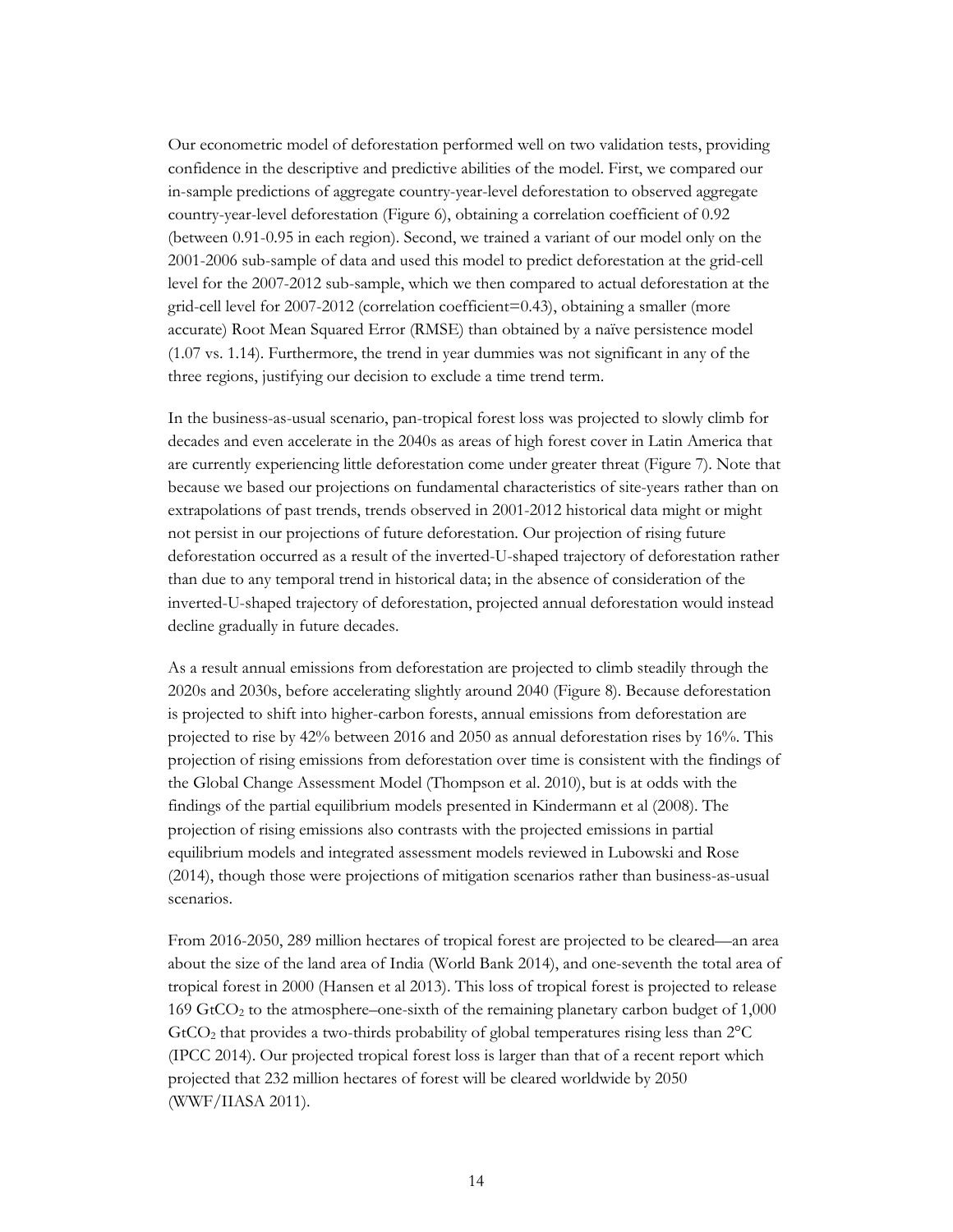The introduction of a carbon pricing policy would decrease emissions from deforestation below business-as-usual rates (Figure 9). A carbon price of  $20/tCO<sub>2</sub>$  would reduce emissions from deforestation by 4.4 GtCO<sub>2</sub> (21.1%) from 201[6](#page-17-0)-2020<sup>6</sup> and by 40.9 GtCO<sub>2</sub> (24.2%) from 2016-2050. Of these emission reductions, 5.7 GtCO2e (14%) would occur in Africa, 19.3 GtCO<sub>2</sub> (47%) would occur in Asia, and 15.8 GtCO<sub>2</sub> (39%) would occur in Latin America (Figure 1). 25.9 GtCO<sub>2</sub> (63%) would occur in the seven countries that had entered a payment-for-performance agreement by January 2015, 11.1 GtCO<sub>2</sub> ( $27\%$ ) would occur in the 40 countries that had not entered a payment-for-performance agreement but were participating in the FCPF, FIP, or UN-REDD, and 3.9 GtCO<sub>2</sub> (9.5%) would occur in the 54 other countries. "Hotspot" regions of the tropics where the most emissions from deforestation can be reduced below  $20/tCO<sub>2</sub>$  include Island Southeast Asia, many regions of Mainland Southeast Asia, Central and West Africa, many regions of the Amazon, and eastern Central America (Figure 10). A carbon price of  $$50/tCO<sub>2</sub>$  would reduce emissions from deforestation by 8.5 GtCO<sub>2</sub> (40.9%) from 2016-2020 and by 77.1 GtCO<sub>2</sub> (45.7%) from 2016-2050.

Our projected abatement was toward the lower end of the range of previously published MAC curves for the period 2016-2020 (Figure 11). This is because our empirically-derived estimates of land-use decision makers' behavioral response ("revealed preference") yielded a smaller behavioral response to prices than implied by the opportunity cost approach used in previous analyses, and also because our newer data accounted for reductions in deforestation made by Brazil after 2004.

Future projections hinge on the extent to which Brazil continues its policy commitments in the Amazon. If Brazil fails to sustain the achievements of its Program for Prevention and Control of Deforestation in the Amazon (PPCDAm) and associated measures and instead reverts to the pre-2004 policy environment, then projected tropical forest loss from 2016- 2050 would be one-quarter higher (365 million hectares), with associated emissions that are one-third higher (224 GtCO<sub>2</sub>). On the other hand, if PPCDAm-like policies are implemented across all tropical countries with equivalent effectiveness, then tropical forest loss and associated emissions would be one-third lower (192 million hectares and 111  $GtCO<sub>2</sub>$  respectively), avoiding 7.2  $GtCO<sub>2</sub>$  from 2016-2020 and 57.8  $GtCO<sub>2</sub>$  from 2016-2050. If all tropical countries adopted PPCDAm-like policies in combination with a carbon price, emissions from 2016-2050 would be one half lower (85 GtCO<sub>2</sub>) at a price of \$20/tCO<sub>2</sub> and nearly-two thirds lower (63 GtCO<sub>2</sub>) at a price of  $$50/tCO<sub>2</sub>$ .

We projected that low-cost abatement opportunities would increase further into the future (Figure 12), in contrast to previous studies that projected that low-cost abatement would decline (Kindermann et al 2008). This is because business-as-usual deforestation increases through time in our model but declines through time in previous models. Whereas

<span id="page-17-0"></span> $\overline{a}$ 

<sup>6</sup> The five-year period from January 1, 2016 to December 31, 2020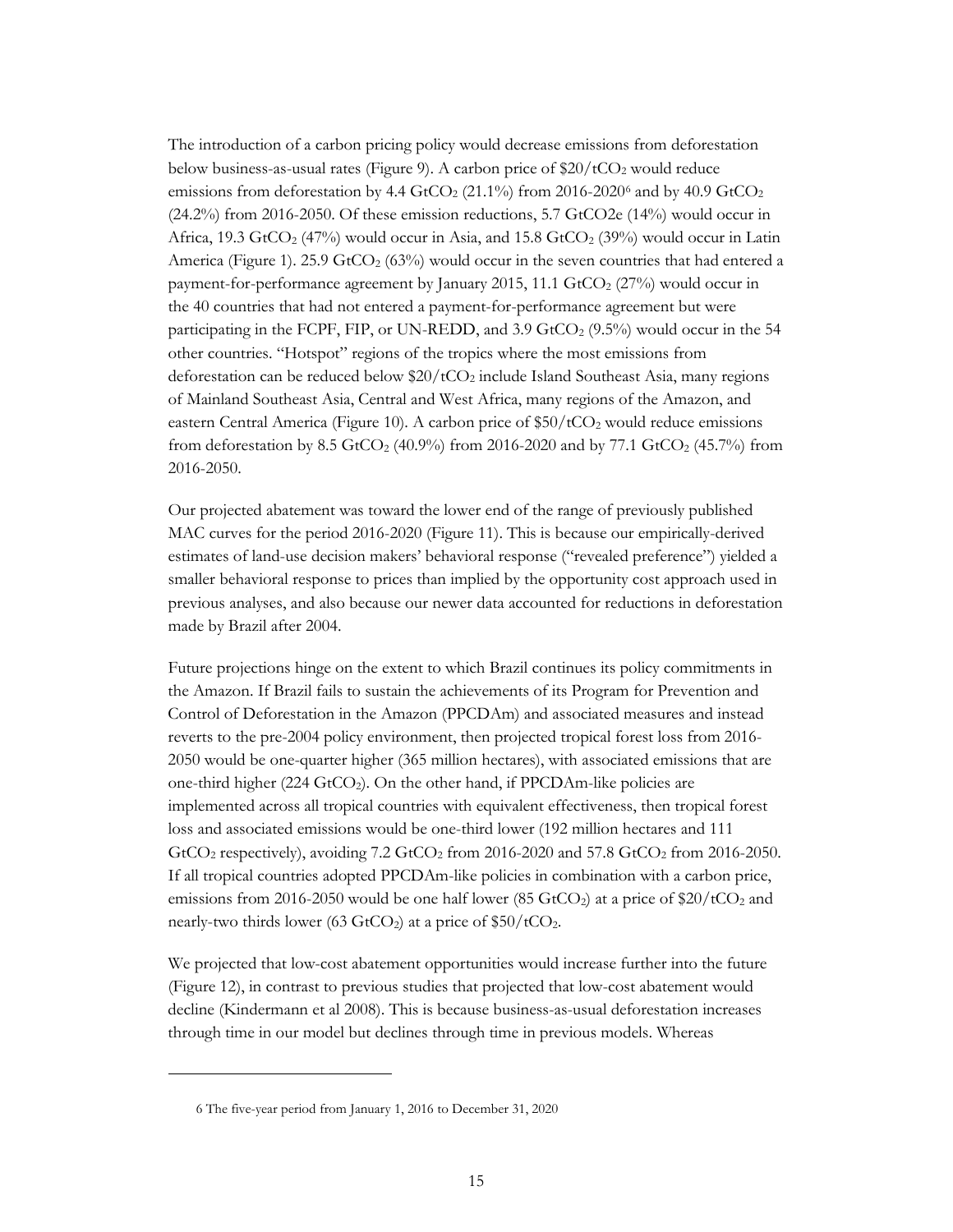Kindermann et al (2008) found the largest sources of marginal abatement to be Africa and Latin America, we found the largest sources of marginal abatement to be Asia and Latin America.

Introducing leakage to the model reduced the available abatement at any given price by raising agricultural prices faced by land-use decision makers, bringing MAC curves inward (Figure 13). Introducing selective participation within countries also reduced available abatement, especially at low carbon prices, underscoring the importance of national-level programs and broad participation across countries.

Reforestation, i.e., the limited portion of reforestation that is covered by the Hansen forest gain class, was projected to remove  $12.9$  GtCO<sub>2</sub> from the atmosphere from  $2016$ - $2050$ . A carbon price of  $$20/tCO<sub>2</sub>$  would enhance removals from reforestation by 0.21 GtCO<sub>2</sub> (13.2%) from 2016-2020 and by 1.44 GtCO<sub>2</sub> (11.2%) from 2016-2050. A carbon price of  $$50/tCO<sub>2</sub>$  would enhance removals from reforestation by 0.61 GtCO<sub>2</sub> (37.6%) from 2016-2020 and by 4.07 GtCO<sub>2</sub> (31.6%) from 2016-2050.

These results were sensitive to a variety of model assumptions, including assumed future agricultural prices, carbon pools considered in emission factors, peat emission factor, the use of an inverse hyperbolic functional form, and the regression coefficient on price variables (Table 3). The model was less sensitive to the use of alternative carbon stock data sets, the use of a Tweedie functional form, the inclusion of cattle revenue, other-order polynomials on prices, and a single pan-tropical model. One drawback of the Poisson QMLE model is that its exponential functional form makes successive reductions successively more costly by construction, and it is impossible to ever reduce cell-level deforestation to zero. Allowing more flexible treatment of prices through a quadratic term increased emission reductions substantially. The inclusion of transaction costs and management costs reduced emission reductions, while the inclusion of co-benefits increased emission reductions.

#### <span id="page-18-0"></span>Discussion

There has been a recent revolution in the availability of data on forest cover change. The publication of Hansen et al (2013) has provided information on global forest loss and gain with accuracy, consistency, and spatial and temporal resolution previously available only for isolated places and times.

An analysis of these newly available forest cover change data reveals that the trajectory of forest loss follows a predictable inverted-U shape with respect to remaining forest cover that is robust across region and time. While long theorized and observed in the historical record of some countries, our study is the first to empirically document this relationship at the site level. We conjecture that the nearly universal prevalence of this inverted-U-shaped trajectory in deforestation can be explained by the geometry of radial expansion of non-forested land within a bounded two-dimensional surface. Thus geometry may offer an alternative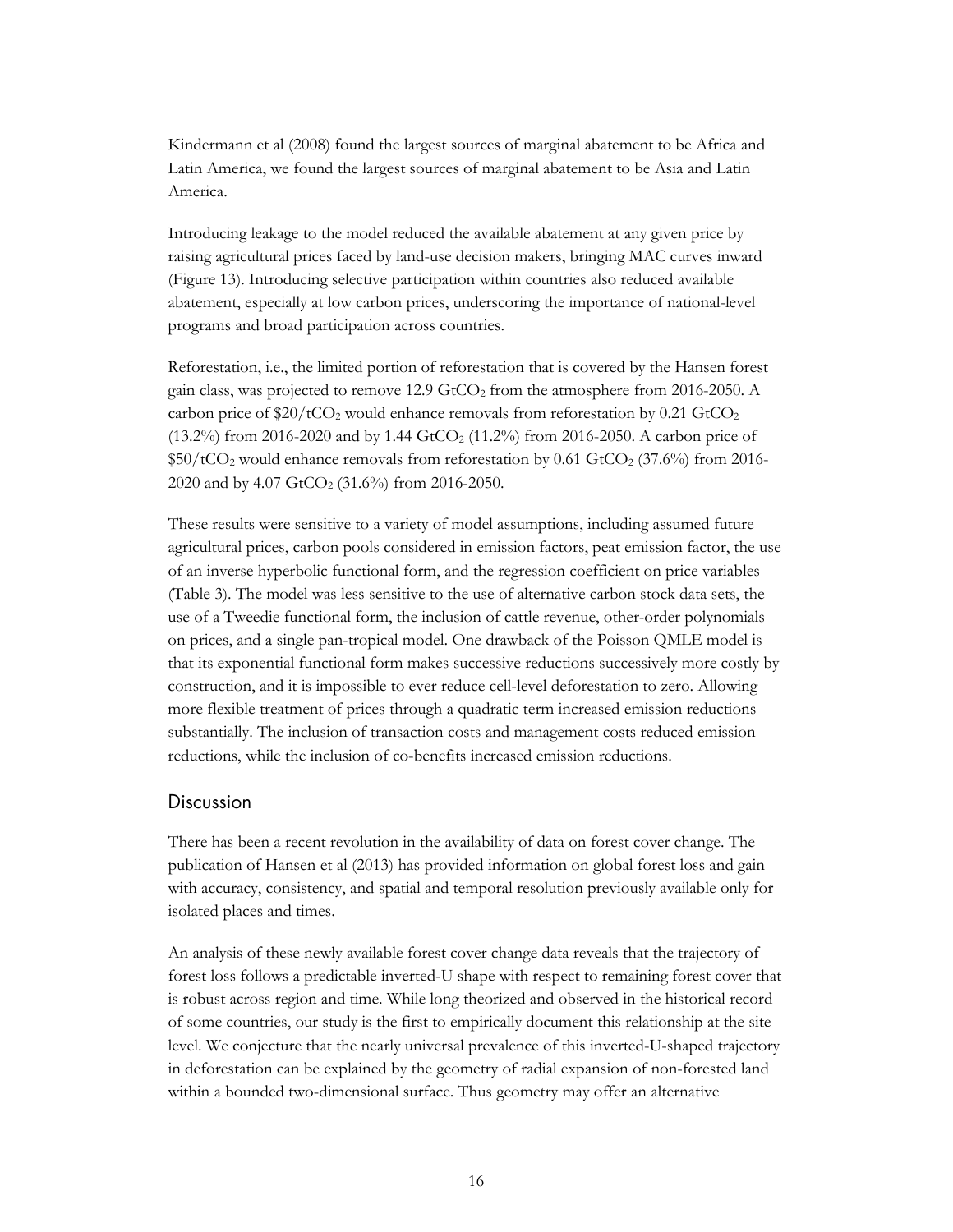explanation to macroeconomic development factors ("the Environmental Kuznets Curve" (Choumert et al 2013)) for observed rising-then-falling rates of deforestation at the regional or national level. We leave further exposition of this conjecture for future study.

The inverted-U-shaped trajectory in deforestation with respect to forest cover has important implications for predictions of future deforestation. Regions with high forest cover and currently low rates of deforestation (da Fonseca et al 2007) should be expected to experience accelerating rates of deforestation in the future; areas with intermediate forest cover that are currently experiencing high rates of deforestation should be expected to experience falling levels of deforestation. This robust relationship can better inform projected reference levels for REDD+; we leave full exploration of these implications for future study.

In light of new data and a new understanding of the dynamic trajectory of forest loss, we have undertaken new projections of future pan-tropical forest loss in scenarios with and without carbon pricing policies. Our model projected that future business-as-usual tropical deforestation will rise rather than fall as projected by previous models, resulting in an area of forest loss the size of India over the next 35 years.

From our projections we have constructed marginal abatement cost curves for reducing emissions from deforestation*.* These MAC curves provide information to decision-makers on how much, where, when, and at what price climate change abatement can be achieved. Corroborating the findings of previous MAC curves, our analysis found reducing emissions from deforestation to be a relatively low cost mitigation option, with 4.4 GtCO<sub>2</sub> avoided in response to a price of  $$20/tCO<sub>2</sub>$  from 2016-2020 and 40.9 GtCO<sub>2</sub> avoided in response to a price of  $$20/tCO<sub>2</sub>$  from 2016-2050. In contrast to previous marginal abatement cost curves, our analysis projected that the amount of abatement that is available from tropical forests below a given carbon price will increase rather than decrease in future decades.

Tropical forests offer a plentiful source of low-cost emission reductions relative to other regions and sectors. The 923 MtCO2 of emissions that can be avoided in tropical forests in 2020 in response to a price of  $$20/tCO<sub>2</sub>$  is 4.5 times the 206 MtCO<sub>2</sub> available at the same price in the European Union (Kim et al. 2006; JGCRI 2015), and 55 times the 17  $\text{MtCO}_2$ available at the same price in California (Air Resources Board 2010)—two regions with carbon pricing policies already in place. That marginal abatement costs are so much lower in tropical forests than in developed countries suggests the potential benefit of international carbon trading, or at the very least international results-based carbon payments.

It is worth noting that the average cost of emission reductions implied by our curves is considerably less than the marginal carbon price in a pure market setting—a  $$20/tCO<sub>2</sub>$ carbon price implies a  $\frac{9}{tCO_2}$  average cost to land users, while a  $\frac{50}{tCO_2}$  carbon price implies a  $$21/tCO<sub>2</sub>$  average cost, with the difference between the carbon price and the average cost in a pure market setting accruing to land users as producer surplus. In practice how the costs and revenues of reducing emissions from deforestation would be distributed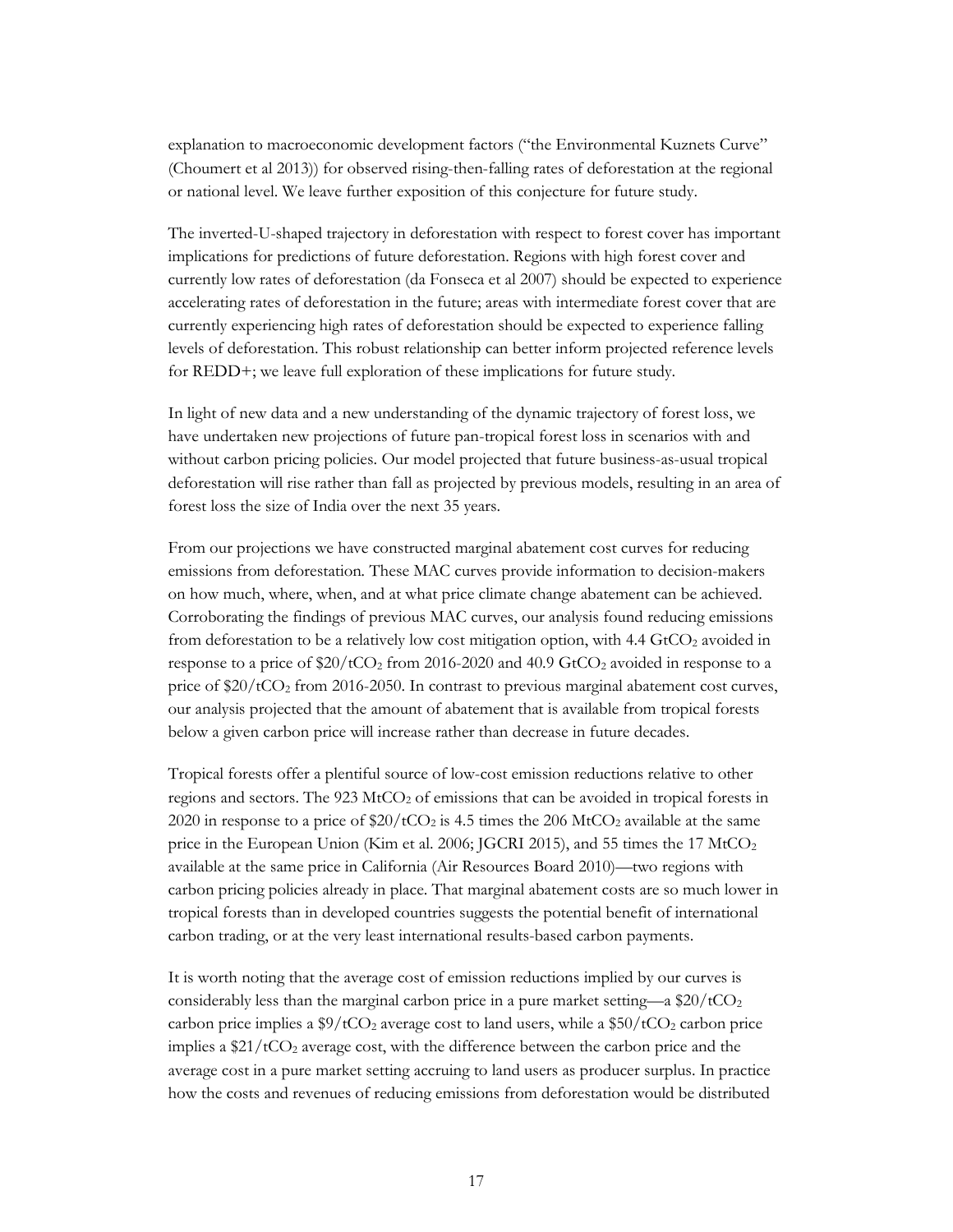across land users, forest country governments, and potential rich-country funders of carbon payments could come in many possible permutations*,* depending on the types of carbon pricing policies implemented by forest country governments (i.e. carbon payments vs. carbon taxes) as well as the volume of international carbon payments from rich-country governments to forest-countries. These costs and prices compare favorably to the social cost of carbon, estimated by the United States Government to be  $$40/tCO<sub>2</sub>$  in 2014 USD and rising over time (EPA 2015))

In many cases forest-country governments might be able to achieve a given level of reductions at lower cost than indicated by our curves by implementing other policies besides carbon pricing, although restrictive policies would push opportunity costs onto would-be land users. For example, we estimate that if all countries across the tropics adopted PPCDAm-like policies with equivalent effectiveness, then 58 GtCO<sub>2</sub> would be avoided from 2016-2050. A combination of PPCDAm-like policies and carbon prices would avoid 84 GtCO2, reducing emissions by half. The values generated by our regionally calibrated curves are just a starting point for analyses of national policies, for which many other local factors are important as well.

Encouragingly, most of the countries where low-cost abatement is available have already signaled their willingness to reduce deforestation in exchange for results-based payments. The seven tropical forest countries that already entered payment-for-performance agreements contain 63% of the low-cost ( $\langle $20/tCO_2 \rangle$  emission reductions between 2016-2050. Another 40 tropical forest countries have enrolled in the FCPF Readiness Fund, UN-REDD, or the Forest Investment Program; these countries together contain 89% of the lowcost emission reductions between 2016-2050.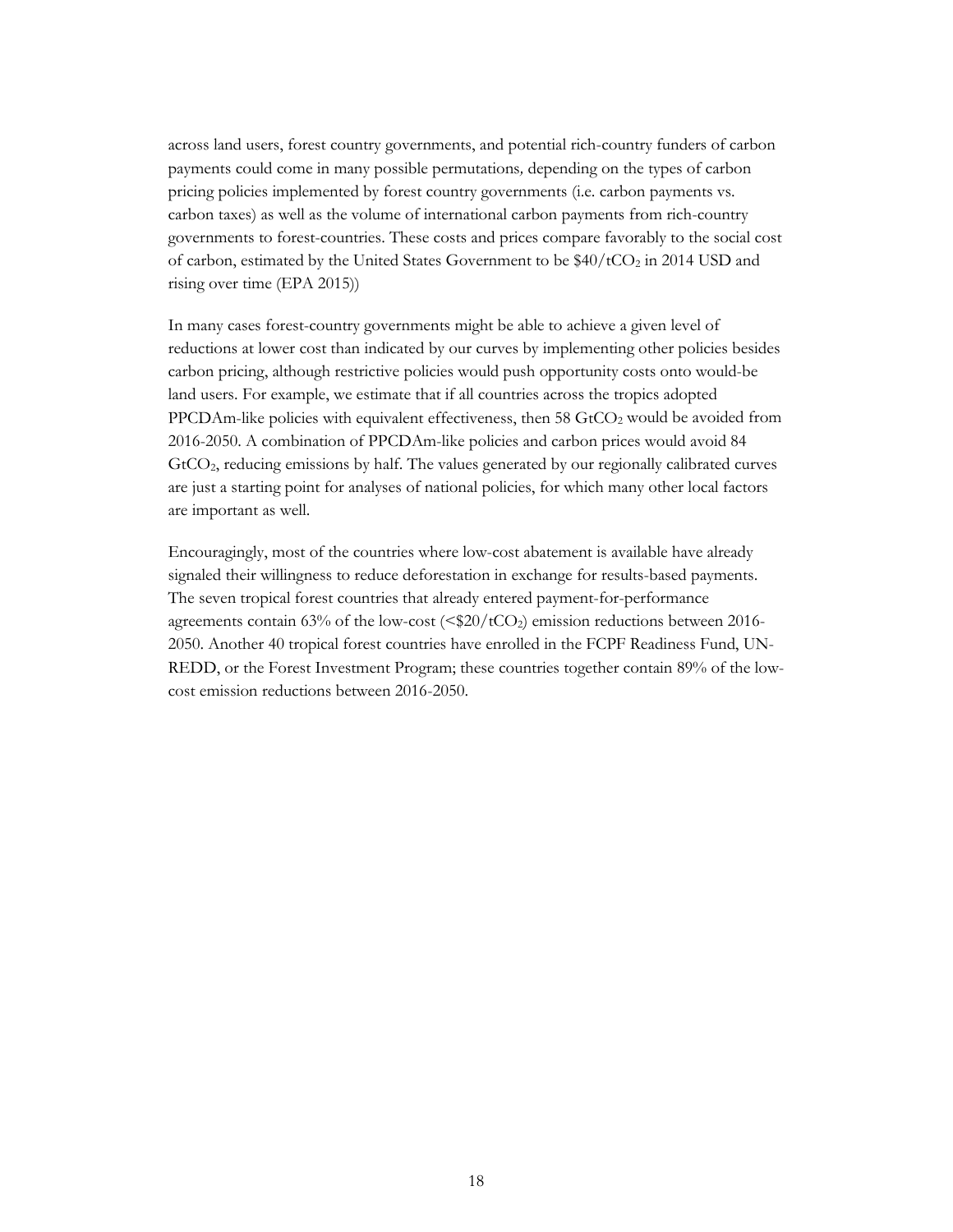#### <span id="page-21-0"></span>References

- Achard, F. et al (2014). Determination of tropical deforestation rates and related carbon losses from 1990 to 2010. *Global Change Biology* 20:2540-2554.
- Air Resources Board (2010). Updated economic analysis of California's Climate Change Scoping Plan. Air Resources Board, California Environmental Protection Agency. Sacramento, California.
- Andersen, L., Busch, J., Curran, C., Ledezma, J.C., Mayorga, J., Ruiz, P. (2014) "Environmental and socio-economic consequences of forest carbon payments in Bolivia: Results of the OSIRIS-Bolivia model." *Latin American Journal of Economic Development* 22:7-48.
- Baccini, A. et al (2012). Estimated carbon dioxide emissions from tropical deforestation improved by carbon-density maps. *Nature Climate Change* 2:182-185.
- Bellot, F. et al (2014). The high-resolution global map of 21st-century forest cover change from the University of Maryland ('Hansen Map') is hugely overestimating deforestation in Indonesia. FORCLIME Forests and Climate Change Programme, Jakarta, Indonesia.
- Brandon, K. (2014). Ecosystem services from tropical forests: review of current science. CGD Working Paper #380. Center for Global Development, Washington, DC.
- [Burgess](http://qje.oxfordjournals.org/search?author1=Robin+Burgess&sortspec=date&submit=Submit) R et al (2012) The Political Economy of Deforestation in the Tropics. Quarterly J Econ 127 (4): 1707-1754.,
- Burivalova, Z. et al (2015). Relevance of Global Forest Change Data Set to Local Conservation: Case Study of Forest Degradation in Masoala National Park, Madagascar. Biotropica doi: 10.1111/btp.12194
- Busch, J. et al. (2009). Comparing climate and cost impacts of reference levels for reducing emissions from deforestation. *Environmental Research Letters* 4:044006.
- Busch J et al (2012). Structuring economic incentives to reduce emissions from deforestation within Indonesia. Proc Nat Acad Sci USA 109(4):1062-1067.
- Busch, J. et al. (2015). Reductions in emissions from deforestation from Indonesia's moratorium on new oil palm, timber, and logging concessions. *Proceedings of the National Academy of Sciences.* [www.pnas.org/cgi/doi/10.1073/pnas.1412514112](http://www.pnas.org/cgi/doi/10.1073/pnas.1412514112)
- Chetty, R., Looney, A., Kroft, K. (2009). "Salience and Taxation: Theory and Evidence." *American Economics Review*, 99(4): 1145-1177.
- Choumert, J., Combes-Motel, P., Dakpo, H.K. (2013). Is the Environmental Kuznets Curve for deforestation a threatened theory? A meta-analysis of the literature. *Ecological Economics* 90:19-28.
- Coren, M.J., Streck, C., Myers-Madeira, E. (2011). Estimated supply of RED credits 2011- 2035. *Climate Policy*, 11(6): 1272-1288.
- da Fonseca, G.A.B., C.M. Rodriguez, G. Midgley, J. Busch, L. Hannah, and R.A. Mittermeier (2007). No forest left behind. *Public Library of Science Biology* 5(8):e216.
- Environmental Protection Agency (2015). The social cost of carbon. [http://www.epa.gov/climatechange/EPAactivities/economics/scc.html.](http://www.epa.gov/climatechange/EPAactivities/economics/scc.html) Accessed August 19 2015.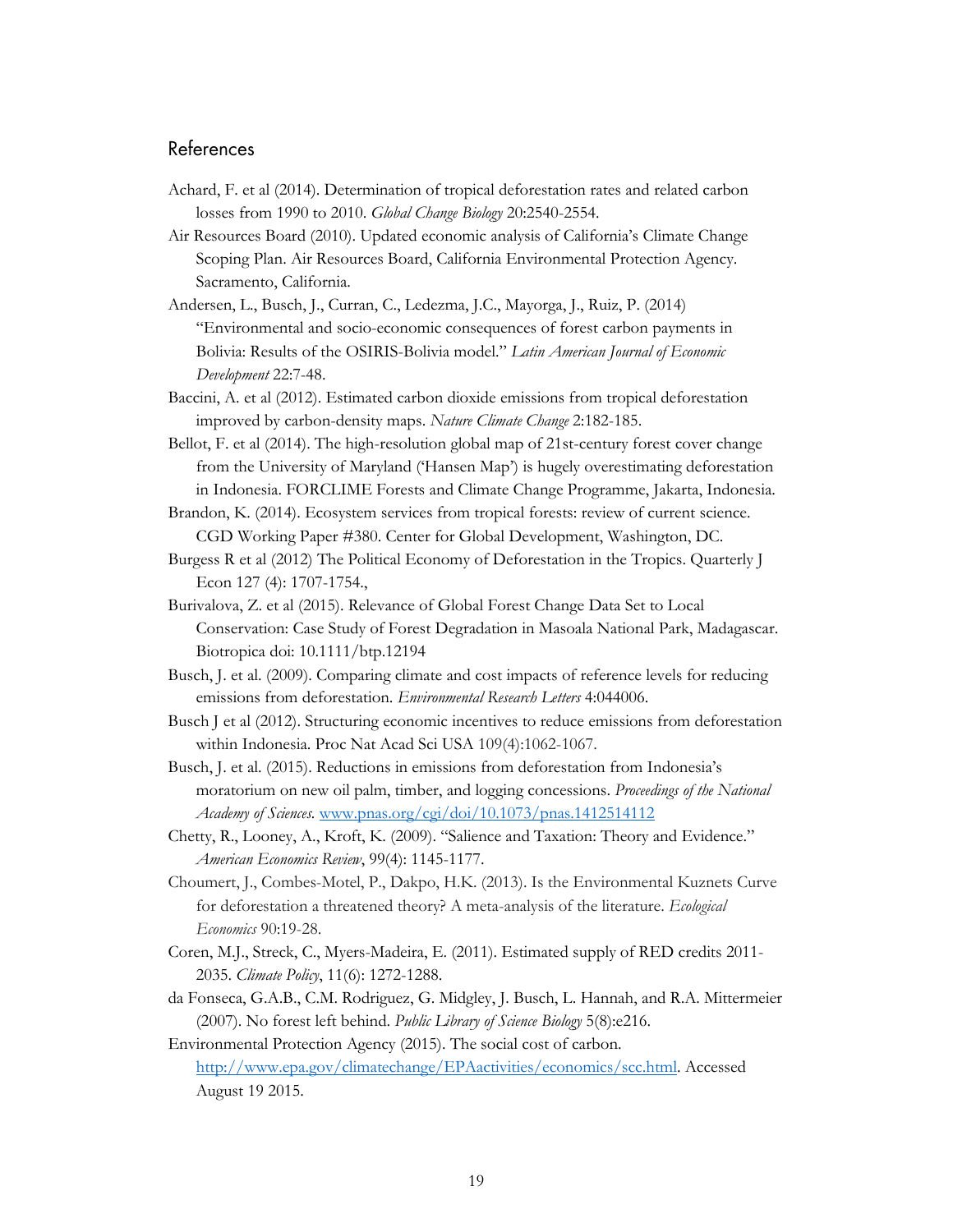- FAO (2005). Forest Resources Assessment 2005. Food and Agriculture Organization of the United Nations, Rome, Italy.
- FAO (2010). Forest Resources Assessment 2010. Food and Agriculture Organization of the United Nations, Rome, Italy.
- FAO (2014) FAOSTAT database. Food and Agriculture Organization of the United Nations, Rome, Italy.
- FAO/IIASA/ISRIC/ISSCAS/JRC (2008). Harmonized World Soil Database (version 1.0). FAO, Rome/IIASA, Laxenburg, Austria.
- Ferretti-Gallon K, Busch, J. (2014) What drives deforestation and what stops it? A review of spatially explicit econometric studies. Working Paper #361. Center for Global Development, Washington, DC.
- Finkelstein, A. 2009. "E-ztax: Tax Salience and Tax Rates." *Quarterly Journal of Economics*, 124(3): 969-1010.
- Fisher, B. (2010). African exception to drivers of deforestation. *Nature Geoscience*, 3:375-376.
- Global Forest Watch (2015). Tree cover loss (Hansen/UMD/Google/USGS/NASA). http://data.globalforestwatch.org/datasets?q=featured
- Goetz, S. et al. (2014). Measurement and monitoring for REDD+: the needs, current technological capabilities and future potential. CGD Working Paper #392. Center for Global Development, Washington, DC.
- Grace, J., Mitchard, E., Gloor, E. (2014). Perturbations in the carbon budget of the tropics. *Global Change Biology*, 20(10):3238-3255.
- Grieg-Gran M (2006). The Cost of Avoiding Deforestation. IIED. London, United Kingdom.20 pp.
- Hansen MC et al (2013) High-Resolution Global Maps of 21st-Century Forest Cover Change. Science 342-850-853.FAO FRA
- Hansen, M. et al. (2014). Response to Comment on "High-resolution global maps of 21stcentury forest cover change." *Science*, 344(6187):981.
- Harris NL et al (2012). Baseline Map of Carbon Emissions from Deforestation in Tropical Regions. Science 336:1573-1576.
- Hergoualc'h, K., Verchot, L.V. (2014). Greenhouse gas emission factors for land use and land-use change in Southeast Asia peatlands. Mitig Adapt Strateg Glob Change (2014) 19:789–807.
- IIASA/FAO (2012). Global Agro-Ecological Zones (GAEZ v3.0). IIASA, Laxenburg, Austria and FAO, Rome, Italy.
- INPE (2014). PRODES data set. Instituto Nacional de Pesquisas Espaciais. Ministry of Science, Technology, and Innovation. Brasilia, Brazil.
	- http://www.inpe.br/noticias/noticia.php?Cod\_Noticia=3781
- IPCC (2014). *Climate Change 2014: Synthesis Report*. *Contribution of Working Groups I, II and III to the Fifth Assessment Report of the Intergovernmental Panel on Climate Change* [Core Writing Team, R.K. Pachauri and L.A. Meyer (eds.)]. IPCC, Geneva, Switzerland, 151 pp.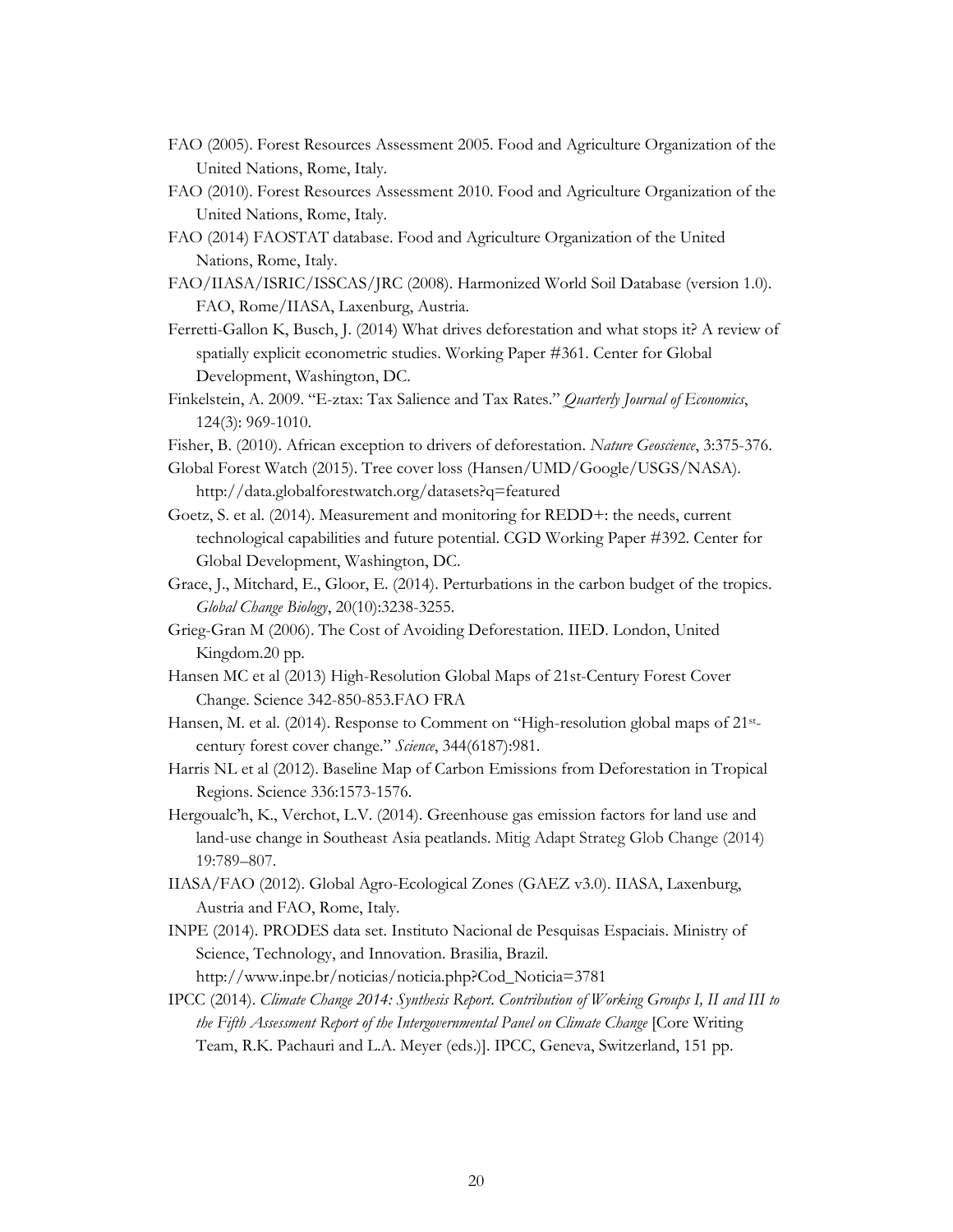- ITTO (2006). Guidebook for the formulation of afforestation and reforestation projects under the Clean Development Mechanism. Technical Series 25. International Tropical Timber Organization, Yokohama, Japan.
- Jarvis A et al. (2008). Hole-Filled Seamless SRTM Data V4 International Center for Tropical Agriculture (CIAT), Palmira, Colombia.
- Joint Global Change Research Institute (JGCRI) (2015), "Global Change Assessment Model, version 4.0", Pacific Northwest National Library and University of Maryland. <http://wiki.umd.edu/gcam/>
- Kim, S. H., Edmonds, J., Lurz, J., Smith, S.J.,Wise, M. (2006), The ObjECTS Framework for Integrated Assessment: Hybrid Modeling of Transportation, Energy Journal (Special Issue #2) pp 51-80.
- Kindermann, G.E., Obersteiner, M., Sohngen, B., Sathaye, J., Andrasko, K., Rametsteiner, E., Schlamadinger, B., Wunder, S., Beach, R. (2008). Global cost estimates of reducing carbon emissions through avoided deforestation. *Proceedings of the National Academy of Sciences*, 105(30):10302-10307.
- La Viña, A.G.M., de Leon, A. (2014). Two global challenges, one solution: international cooperation to combat climate change and tropical deforestation. CGD Working Paper #388. Center for Global Development, Washington, DC.
- Lubowski, R., Rose, S. (2013). The potential for REDD+: key economic modeling insights and issues. *Review of Environmental Economics and Policy,* 7(1):67-90.
- Lund, H.G. (1999). A 'forest' by any other name… *Environmental Science and Policy*, 2(2):125- 133.
- Mather, A.S. (1992). The forest transition. *Area*, 24(4):367-379.
- Mokany, K., Raison, J.R., Prokushkin, A.S. (2006). Critical analysis of root:shoot ratios in terrestrial biomes. *Global Change Biology*, 12:84-96.
- Mullan, K. (2014). The value of forest ecosystem services to developing economies. CGD Working Paper #379. Center for Global Development, Washington, DC.
- Murdiyarso, D., Hergoualc'h, K., Verchot, L.V. (2010). Opportunities for reducing greenhouse gas emissions in tropical peatlands. *Proceedings of the National Academy of Sciences*, 107(46):19655-19660.
- Naidoo R, Iwamura T (2007). Global-scale mapping of economic benefits from agricultural lands: Implications for conservation priorities. Biol Conserv, 140:40-49.
- Naucler, T., Enkvist, P. (2009). Pathways to a low-carbon economy. Version 2 of the global greenhouse gas abatement cost curve. McKinsey&Company. 192pp.
- Nepstad, D. et al (2014). Slowing Amazon deforestation through public policy and interventions in beef and soy supply chains. *Science* 344(6188):1118-1123.
- New York Declaration on Forests (2014). Climate Summit 2014. United Nations Headquarters, New York, NY.
- OECD/FAO (2013). OECD-FAO Agricultural Outlook 2013-2022. Organisation for Economic Co-operation and Development (OECD), Paris France; Food and Agriculture Organization (FAO) of the United Nations, Rome, Italy.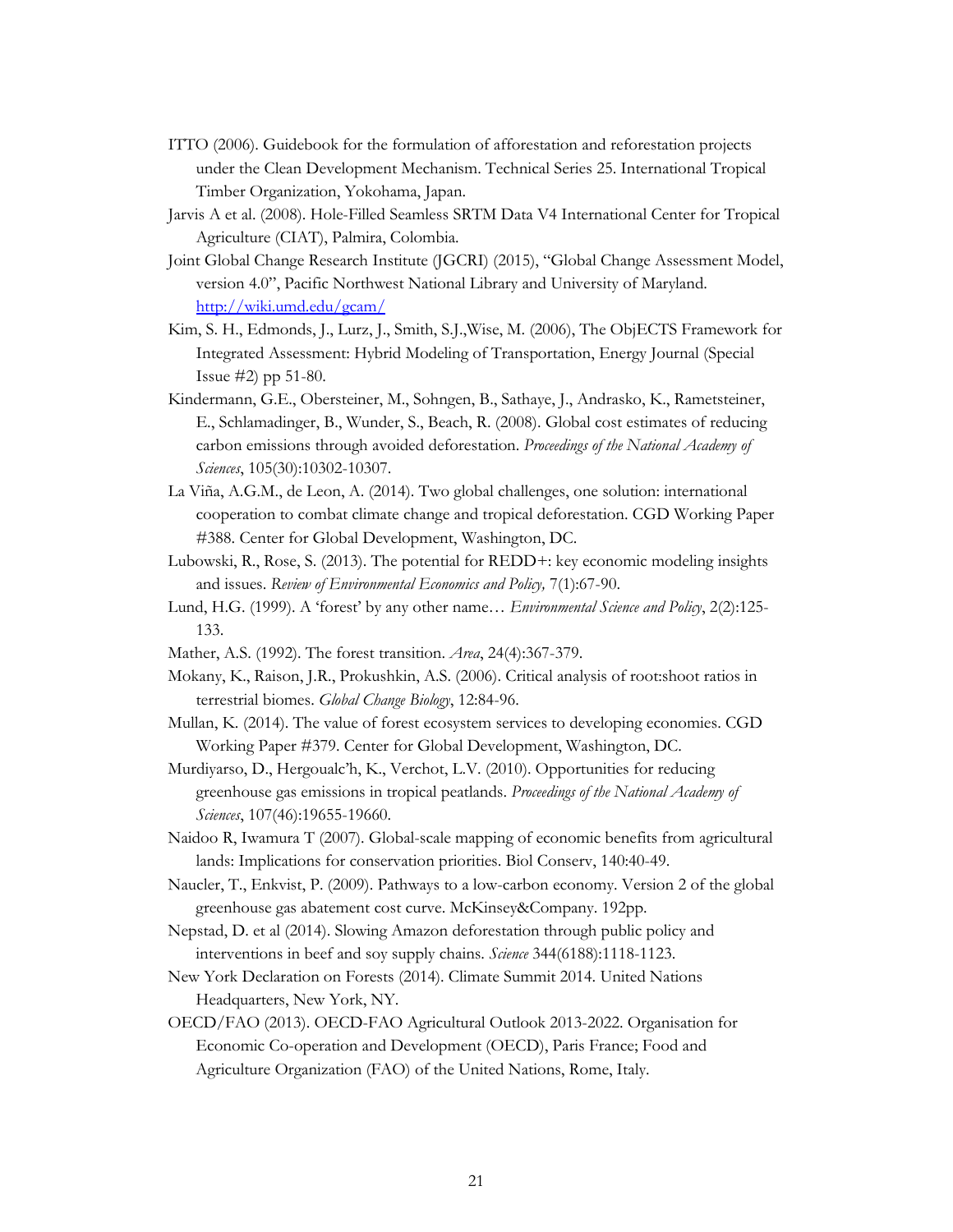- Pan, Y., et al. (2011). A large and persistent carbon sink in the world's forests. *Science*, 333(6045):988-993.
- Pfaff A, et al. (2007). Will buying tropical forest carbon bene!t the poor? Evidence from Costa Rica. Land Use Policy 24:600–610.
- Plantinga AJ, Mauldin, T, Miller, D.J. (1999) An econometric analysis of the costs of sequestering carbon in forests. American Journal of Agricultural Economics 81:812–824.
- Powers, J.S., Corre, M.D, Twine, T.E., Veldkamp, E. (2011). Geographic bias of field observations of soil carbon stocks with tropical land-use changes precludes spatial extrapolation *Proceedings of the National Academy of Sciences,* 108:6318-6322.
- Romijn, E. et al. (2013). Exploring different forest definitions and their impact on developing REDD+ reference emission levels: A case study for Indonesia. *Environmental Science and Policy,* 33:246-259.
- Rudel, T.K, Defries, R., Asner, G.P., Laurance, W.F. (2009). Changing drivers of deforestation and new opportunities for conservation. *Conservation Biology* 23:1396-1405.
- Ruesch, A.S., Gibbs, H.K. (2008). New IPCC Tier-1 global biomass carbon map for the year 2000. Carbon Dioxide Information Analysis Center, Oak Ridge National Laboratory, Oak Ridge, TN, USA. [http://cdiac.ornl.gov](http://cdiac.ornl.gov/)
- Saatchi SS, et al (2011) Benchmark map of forest carbon stocks in tropical regions across three continents. *Proc Nat Acad Sci*, 108(24):9899-9904.
- SEDAC (2013). Global Roads Open Access Data Set, Version 1 (gROADSv1). NASA Socioeconomic Data and Applications Center (SEDAC), Palisades, NY: Downloaded from http://sedac.ciesin.columbia.edu/data/set/groads-global-roads-open-access-v1 [11/20/2014]
- Smith, P. et al. (2014). Agriculture, Forestry and Other Land Use (AFOLU). Chapter 11 in: Climate Change 2014, Mitigation. Contribution of Working Group III to the Fifth Assessment Report. Intergovernmental Panel on Climate Change, Geneva, Switzerland.
- Stavins RN (1999). The costs of carbon sequestration: A revealed-preference approach. American Economic Review 89:994–1009.
- Strassburg, B., K. Turner, B. Fisher, R. Schaeffer, and A. Lovett (2009). Reducing emissions from deforestation: The "combined incentives" mechanism and empirical simulations. *Global Environmental Change*, 19(2):265-278.
- Thompson, A. et al. (2010). Climate mitigation and the future of tropical landscapes. *Proceedings of the National Academy of Sciences*, 107(46):19633-19638.
- Tropek, R. et al. (2014). Comment on "High-resolution global maps of 21st-century forest cover change." *Science*, 344(6187):981.
- Tubiello, F.N. et al (2014). The contribution of agriculture, forestry and other land use activities to global warming, 1990-2012. *Global Change Biology*, 21(7):2655-2660.
- Tyukavina, A. et al. (2015). Aboveground carbon loss in natural and managed tropical forests from 2000-2012, *Environmental Research Letters,* doi:10.1088/1748-9326/10/7/074002.
- UN Climate Summit (2014). New York Declaration on Forests. United Nations, New York, NY.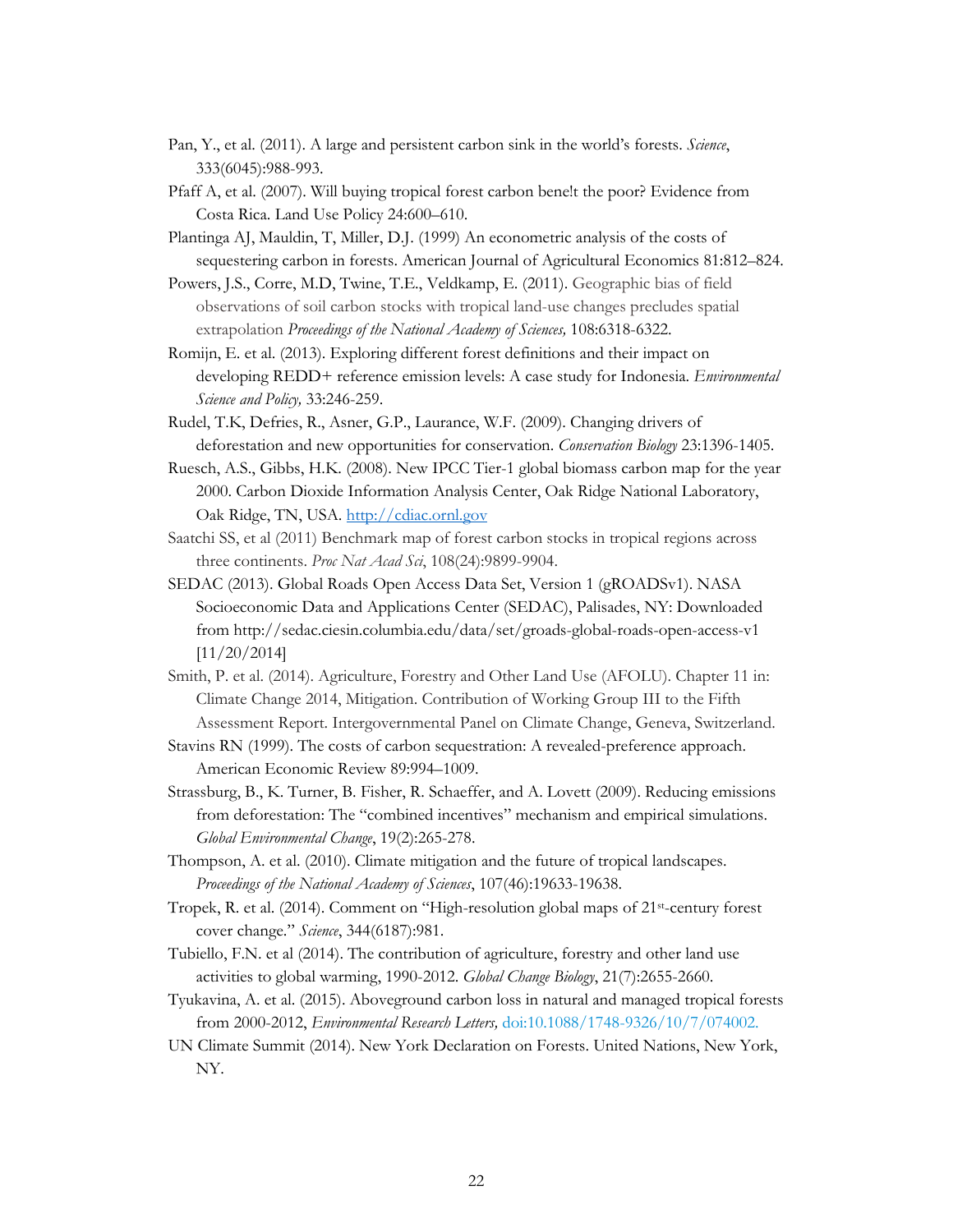UNDESA (2012). World Urbanization Prospects: The 2011 Revision. United Nations, Department of Economic and Social Affairs. New York, NY.

van der Werf, G.R. et al. (2009). CO2 emissions from forest loss. *Nature Geoscience* 2:737-738.

- Wheeler, D., Hammer, D., Kraft, R., Dasgupta, S., and Blankespoor, B. (2013). Economic dynamics and forest clearing: A spatial econometric analysis for Indonesia. *Ecological Economics* 85:85-96.
- Wise, M., Calvin, K., Kyle, P., Luckow, P., Edmonds, J. (2014). Economic and physical modeling of land use in GCAM 3.0 and an application to agricultural productivity, land, and terrestrial carbon. *Climate Change Economics*, 5(2).
- Wooldridge JM (2002) Econometric analysis of cross section and panel data. MIT Press, Cambridge, MA.
- World Bank (2014). Land area (sq. Km). World Development Indicators. <http://data.worldbank.org/indicator/AG.LND.TOTL.K2> Accessed: 7/15/2015.
- World Database on Protected Areas. World Conservation Monitoring Center, Cambridge, UK. Accessed: 05/20/2014.
- WRI (2015). Climate Analysis Indicators Tool v2.0. World Resources Institute. Washington, DC.<http://cait2.wri.org/wri> Accessed 27 April 2015.
- WWF/IIASA (2011). Living Forest Report 2011. World Wildlife Fund, Gland, Switzerland. International Institute for Applied Systems Analysis, Laxenburg, Austria.
- Yu, Z. et al (2010). Global peatland dynamics since the Last Glacial Maximum. *Geophysical Research Letters*. 37(13). Doi: 10.1019/2010GL043584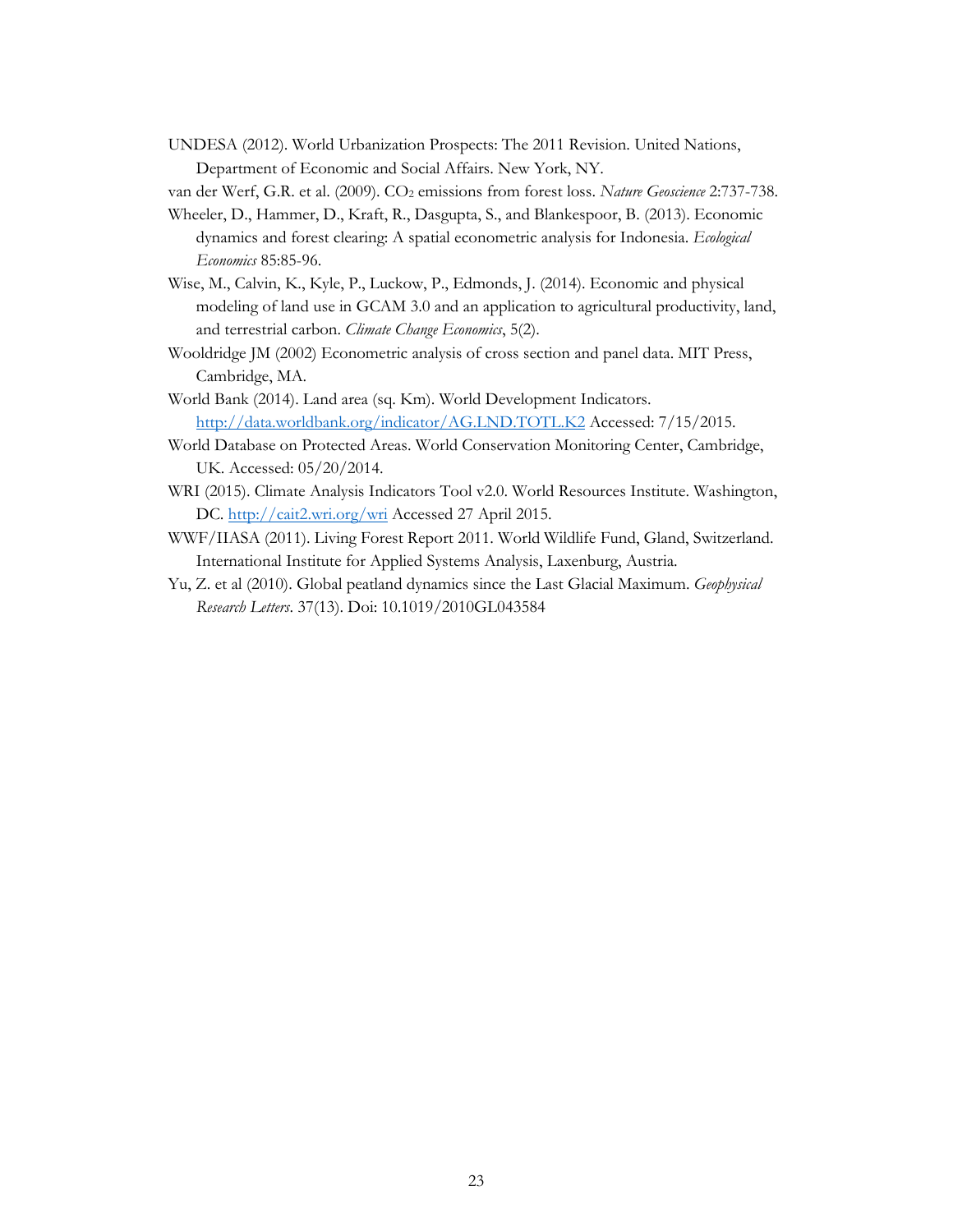|                                                        | FAO FRA (2005, 2010)                                                                                                    | Hansen et al (2013)                                                                                        |  |
|--------------------------------------------------------|-------------------------------------------------------------------------------------------------------------------------|------------------------------------------------------------------------------------------------------------|--|
| Data layers                                            | Forest cover (1990, 2000, 2005,<br>2010), and by extension,<br>forest cover change (1990-2000;<br>2000-2005; 2005-2010) | Forest cover (2000)<br>Annual forest cover loss (2000-<br>2012<br>12-year forest cover gain (2000-<br>2012 |  |
| Spatial resolution                                     | Single national-level statistic                                                                                         | $30 \text{ m}$ spatial resolution                                                                          |  |
| Temporal resolution                                    | Every 5-10 years                                                                                                        | Every 1 year                                                                                               |  |
| Definition of forest                                   | Either biophysical land cover or<br>legal/economic land use                                                             | Biophysical land cover only                                                                                |  |
| Distinction between natural<br>forests and plantations | Variable across countries                                                                                               | None                                                                                                       |  |
| Data completeness                                      | Some countries' data points were<br>extrapolations of previous<br>measurements                                          | All data points measured in all<br>years                                                                   |  |
| Comparability across countries                         | Different definitions and<br>methods used by different<br>countries                                                     | Standard definitions and methods<br>applied globally                                                       |  |
| Consistency through time                               | Different definitions and<br>methods used at different times<br>within some countries                                   | Standard definitions and methods<br>applied through time                                                   |  |
| Political economy                                      | Some ministries may have faced<br>incentives to over-report or<br>underreport forest cover or forest<br>cover change    | Unbiased remotely-sensed data                                                                              |  |
| Transparency of methods                                | Highly variable across countries                                                                                        | Peer-reviewed academic<br>publication and open-access<br>website                                           |  |
| Validation/ground-truthing                             | Highly variable across countries                                                                                        | MODIS NDVI; Lidar                                                                                          |  |
| Official status                                        | Formally endorsed by $\sim$ 200<br>national governments and the<br><b>United Nations</b>                                | Independent                                                                                                |  |

**Table 1. Improvements across multiple dimensions forest data between FAO FRA (2005, 2010) used to construct previous MAC curves and Hansen et al (2013) used in this analysis.**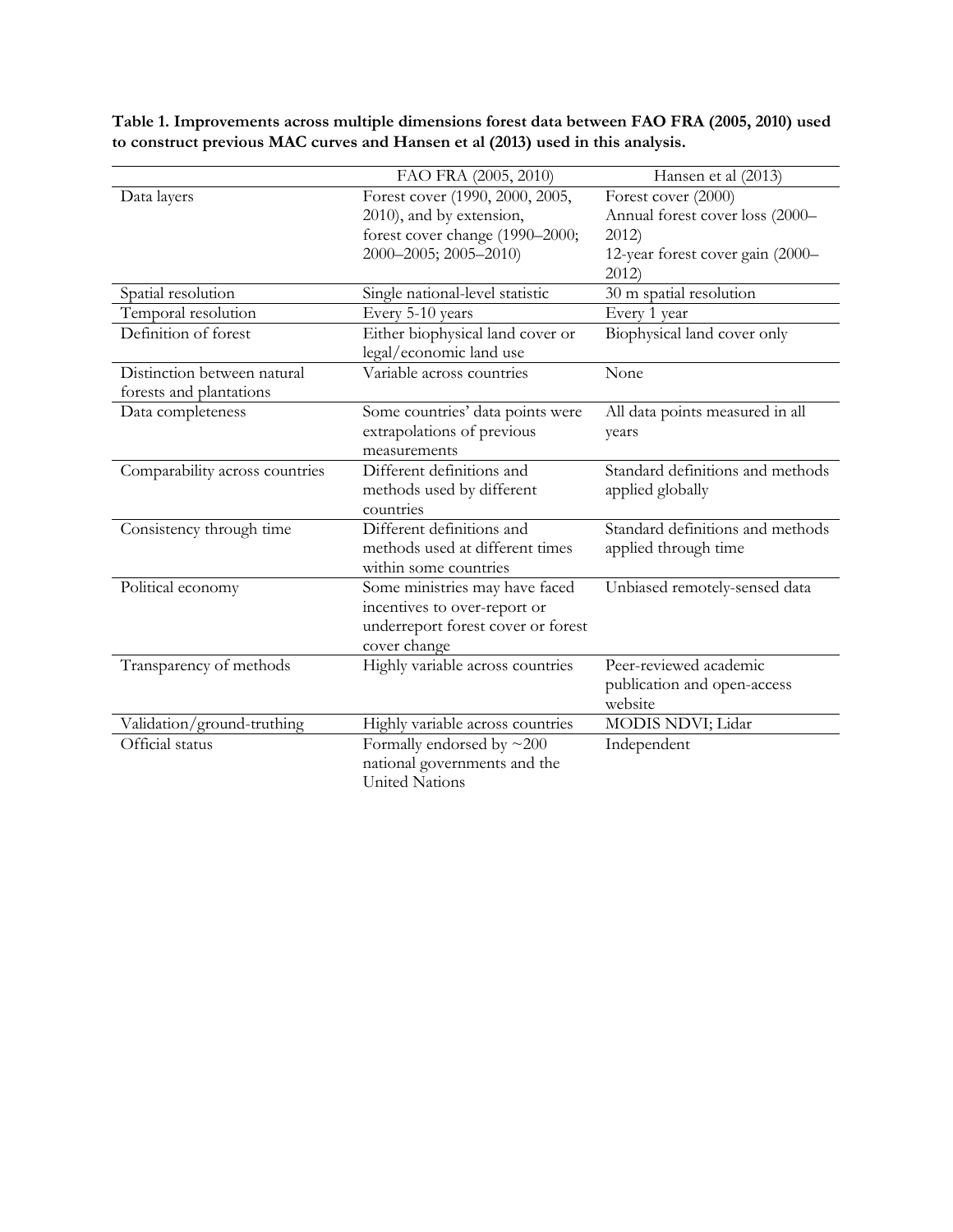|                                                                  | Africa          | Asia            | Latin America              |
|------------------------------------------------------------------|-----------------|-----------------|----------------------------|
| Potential agricultural revenue (\$/ha/yr)                        | $0.00016***$    | $0.00024***$    | $0.00010***$               |
|                                                                  | (0.00002)       | (0.00001)       | (0.00001)                  |
| Elevation (m)                                                    | $-0.00032***$   | $-0.00065***$   | $0.00013***$               |
|                                                                  | (0.00003)       | (0.00005)       | (0.00002)                  |
| Slope $(°)$                                                      | $0.01179***$    | $-0.06304***$   | $-0.07302***$              |
|                                                                  | (0.00413)       | (0.00273)       | (0.00235)                  |
| Strict protected area (% of cell)                                | $-1.38095***$   | $-0.89739***$   | $-1.19250***$              |
|                                                                  | (0.15393)       | (0.09397)       | (0.07248)                  |
| Multiple-use protected area (% of cell)                          | $-1.18687***$   | $-0.58712***$   | $-0.65710***$              |
|                                                                  | (0.12092)       | (0.07289)       | (0.04002)                  |
| Log of distance to city (km)                                     | $-0.15140***$   | $-0.03491***$   | $0.07302***$               |
|                                                                  | (0.01540)       | (0.01043)       | (0.00999)                  |
| Forest cover (% of cell)                                         | 41.42456***     | 37.94963***     | 39.32265***                |
|                                                                  | (1.08212)       | (1.50334)       | (0.91682)                  |
| Forest cover <sup>^2</sup>                                       | $-139.88080***$ | $-107.36830***$ | $-124.00650***$            |
|                                                                  | (4.10453)       | (4.81548)       | (2.99081)                  |
| Forest cover <sup>^</sup> 3                                      | 191.23350***    | 138.30410***    | 172.91070***               |
|                                                                  | (5.75821)       | (6.15011)       | (3.88568)                  |
| Forest cover <sup>^4</sup>                                       | $-89.07934***$  | $-64.48375***$  | $-85.02912***$             |
|                                                                  | (2.66478)       | (2.70344)       | (1.73147)                  |
| Brazilian Amazon                                                 |                 |                 | $0.84992***$               |
|                                                                  |                 |                 | (0.02574)                  |
| Brazilian Amazon * post-2004                                     |                 |                 | $-0.15915**$               |
|                                                                  |                 |                 | (0.05659)                  |
| Brazilian Amazon * post-2004 * potential<br>agricultural revenue |                 |                 | $-0.00013***$              |
|                                                                  |                 |                 | (0.00001)                  |
| Constant                                                         | $-10.75845***$  | $-11.08210***$  | $-11.11308***$             |
|                                                                  | (0.15653)       | (0.19444)       | (0.12783)                  |
| Year FE                                                          | Yes             | Yes             | Yes                        |
| Observations                                                     | 9,124,032       | 2,820,216       | 6,052,416                  |
| Note:                                                            |                 |                 | *p<0.10 **p<0.05 ***p<0.01 |

**Table 2. Determinants of forest loss by continent. Dependent variable is percent of cell deforested.**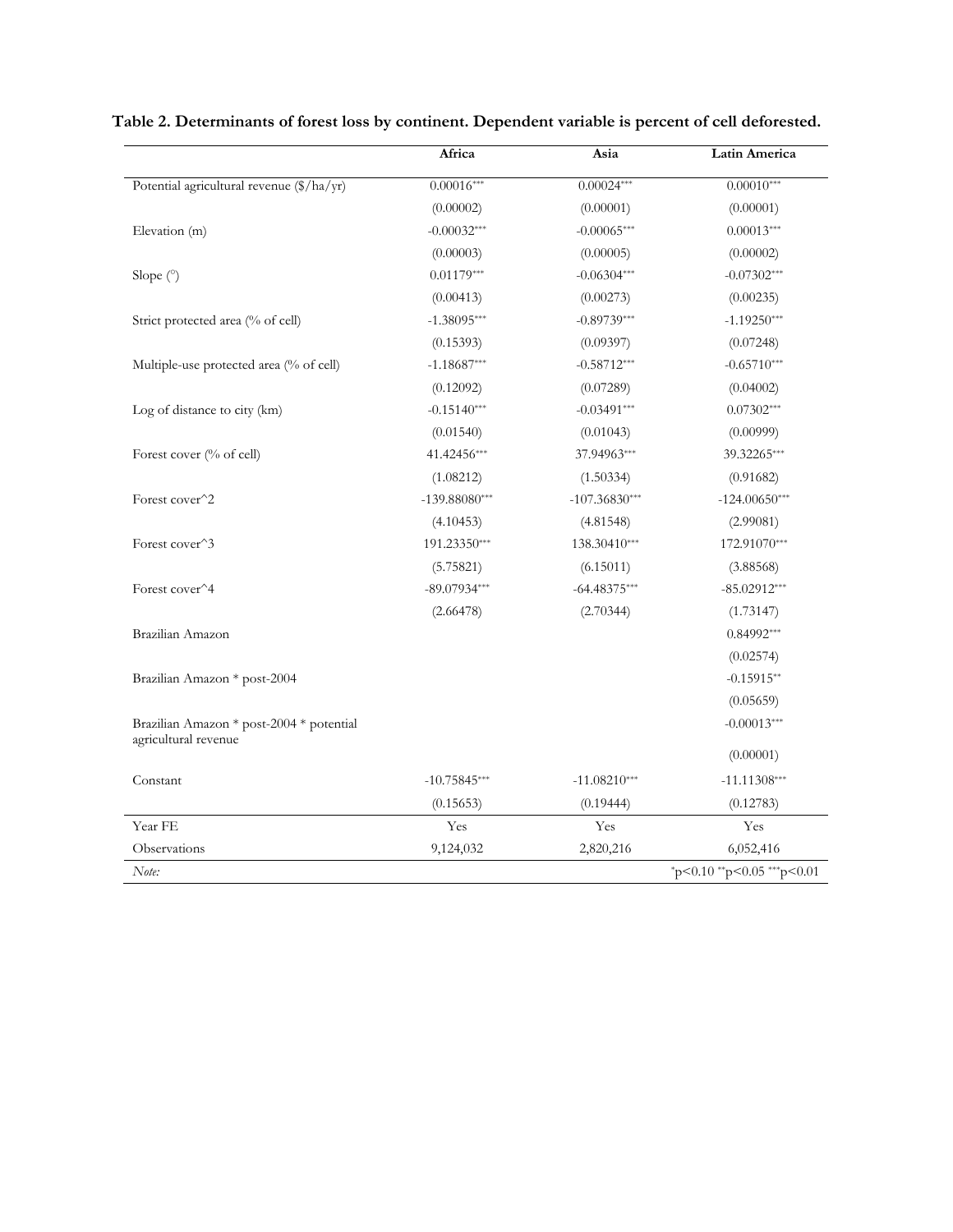### **Table 3. Sensitivity of results to alternative model assumptions.**

|                                           | Deforestation<br>2016-2050 (ha) | Emissions from<br>deforestation | Reduced emissions<br>from deforestation at | Reduced emissions from<br>deforestation at |
|-------------------------------------------|---------------------------------|---------------------------------|--------------------------------------------|--------------------------------------------|
|                                           |                                 | 2016-2050 (tCO <sub>2</sub> )   | \$20/tCO <sub>2</sub> (tCO <sub>2</sub> )  | \$50/tCO <sub>2</sub> (tCO <sub>2</sub> )  |
| Base scenario                             | 289                             | 169                             | 41                                         | 77                                         |
| Alternative future prices                 |                                 |                                 |                                            |                                            |
| 2001 prices                               | 235                             | 135                             | 31                                         | 59                                         |
| 2012 prices                               | 421                             | 254                             | 58                                         | 117                                        |
| Alternative carbon stock data             |                                 |                                 |                                            |                                            |
| Saatchi et al. (2011)                     | 289                             | 160                             | 39                                         | 74                                         |
| Ruesch and Gibbs (2008)                   | 288                             | 193                             | 49                                         | 93                                         |
| Alternative emission factors              |                                 |                                 |                                            |                                            |
| Peat EF = $1,059$ tCO <sub>2</sub> /ha    | 289                             | 148                             | 29                                         | 59                                         |
| AGB+BGB only                              | 289                             | 112                             | 17                                         | 36                                         |
| AGB only                                  | 289                             | 89                              | 11                                         | 24                                         |
| Alternative functional form               |                                 |                                 |                                            |                                            |
| Tweedie                                   | 304                             | 176                             | 45                                         | 83                                         |
| Inverse Hyperbolic                        | 31                              | 16                              | 3                                          | 5                                          |
| Quadratic prices                          | 323                             | 193                             | 76                                         | 104                                        |
| Alternative consideration of forest cover |                                 |                                 |                                            |                                            |
| No forest cover terms                     | 213                             | 119                             | 40                                         | 70                                         |
| 3 <sup>rd</sup> order polynomial          | 270                             | 156                             | 40                                         | 75                                         |
| 5 <sup>th</sup> order polynomial          | 293                             | 173                             | 44                                         | 83                                         |
| Opportunity cost approach                 | 289                             | 169                             | 154                                        | 168                                        |
| Single pan-tropical model                 | 316                             | 177                             | 38                                         | 73                                         |
| Inclusion of cattle revenue               | 289                             | 169                             | 36                                         | 71                                         |
| Alternative consideration of PPCDAm       |                                 |                                 |                                            |                                            |
| (Brazil post-2004)                        |                                 |                                 |                                            |                                            |
| No consideration of PPCDAm                | 301                             | 180                             | 35                                         | 68                                         |
| Brazil abandons PPCDAm under              |                                 |                                 |                                            |                                            |
| BAU                                       | 365                             | 225                             | 46                                         | 95                                         |
| Rest of tropics adopts PPCDAm-like        |                                 |                                 |                                            |                                            |
| policies                                  | 192                             | 111                             | n.a.                                       | n.a.                                       |
| Rest of tropics adopts PPCDAm-like        |                                 |                                 |                                            |                                            |
| policies plus carbon price                | 289                             | 169                             | 84                                         | 106                                        |
| Net transaction costs, management         |                                 |                                 |                                            |                                            |
| costs, and co-benefits                    |                                 |                                 |                                            |                                            |
| $+$ \$2000/ha                             | 289                             | 169                             | 8                                          | 47                                         |
| $+ $1000/ha$                              | 289                             | 169                             | 20                                         | 62                                         |
| $-$1000/ha$                               | 289                             | 169                             | 45                                         | 85                                         |
| $-$ \$2000/ha                             | 289                             | 169                             | 58                                         | 97                                         |
| Alternative carbon price salience         | 289                             | 169                             | 23                                         | 49                                         |
| x0.5                                      | 289                             | 169                             | 23                                         | 49                                         |
| x2                                        | 289                             | 169                             | 67                                         | 109                                        |
| Alternative discount rate                 | 289                             | 169                             | $\overline{27}$                            | $\overline{57}$                            |
| $5\%$                                     | 289                             | 169                             | 27                                         | 57                                         |
|                                           | Reforestation                   | Removals from                   | Enhanced removals                          | Enhanced removals                          |
|                                           | 2016-2050 (ha)                  | reforestation                   | from reforestation at                      | from reforestation at                      |
|                                           |                                 | 2016-2050 (tCO <sub>2</sub> )   | \$20/tCO <sub>2</sub> (tCO <sub>2</sub> )  | \$50/tCO <sub>2</sub> (tCO <sub>2</sub> )  |
| Consideration of reforestation            | 43                              | 13                              | 1.4                                        | 4.1                                        |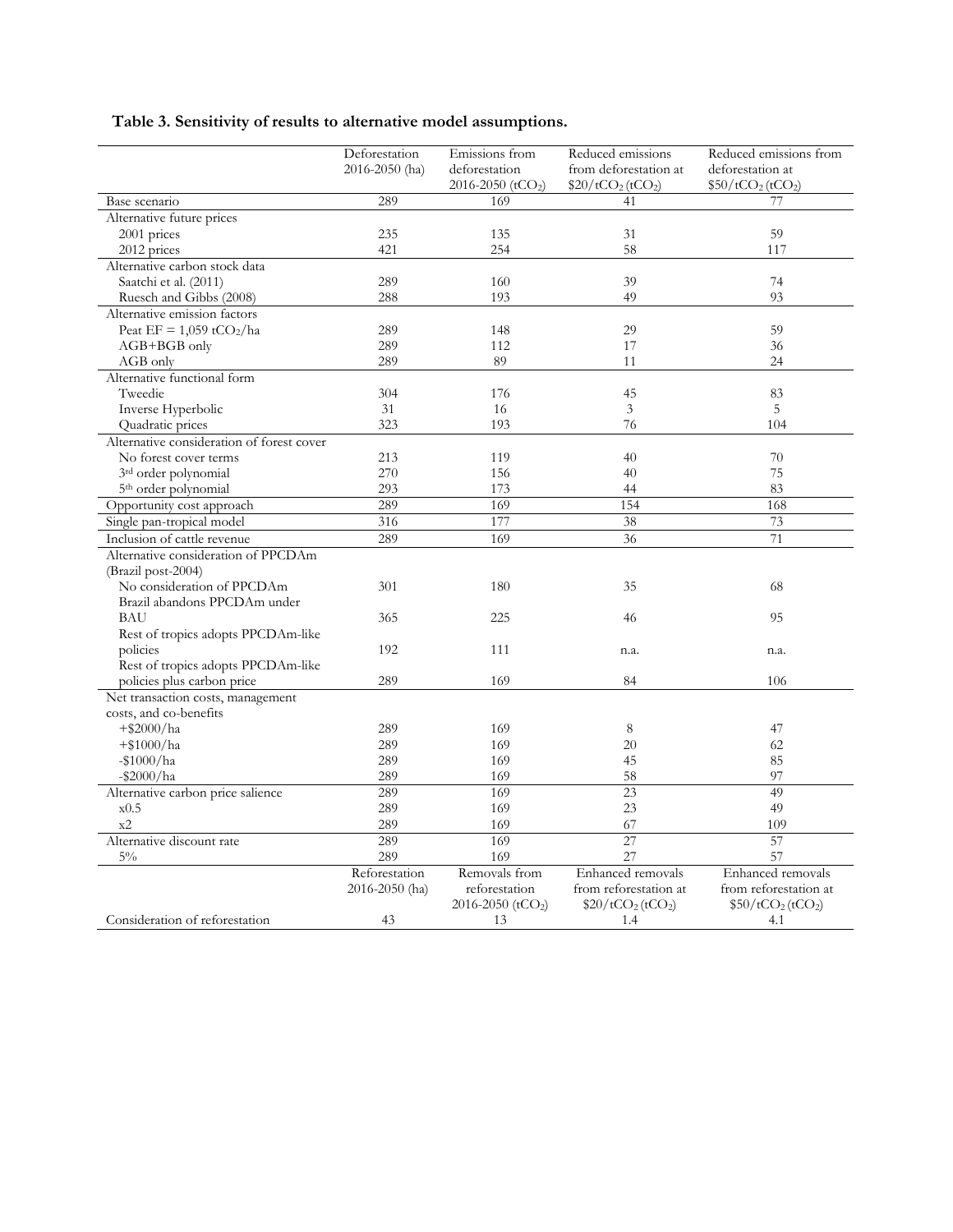

**Figure 1. Annual pan-tropical emissions during the 2000s, by study.**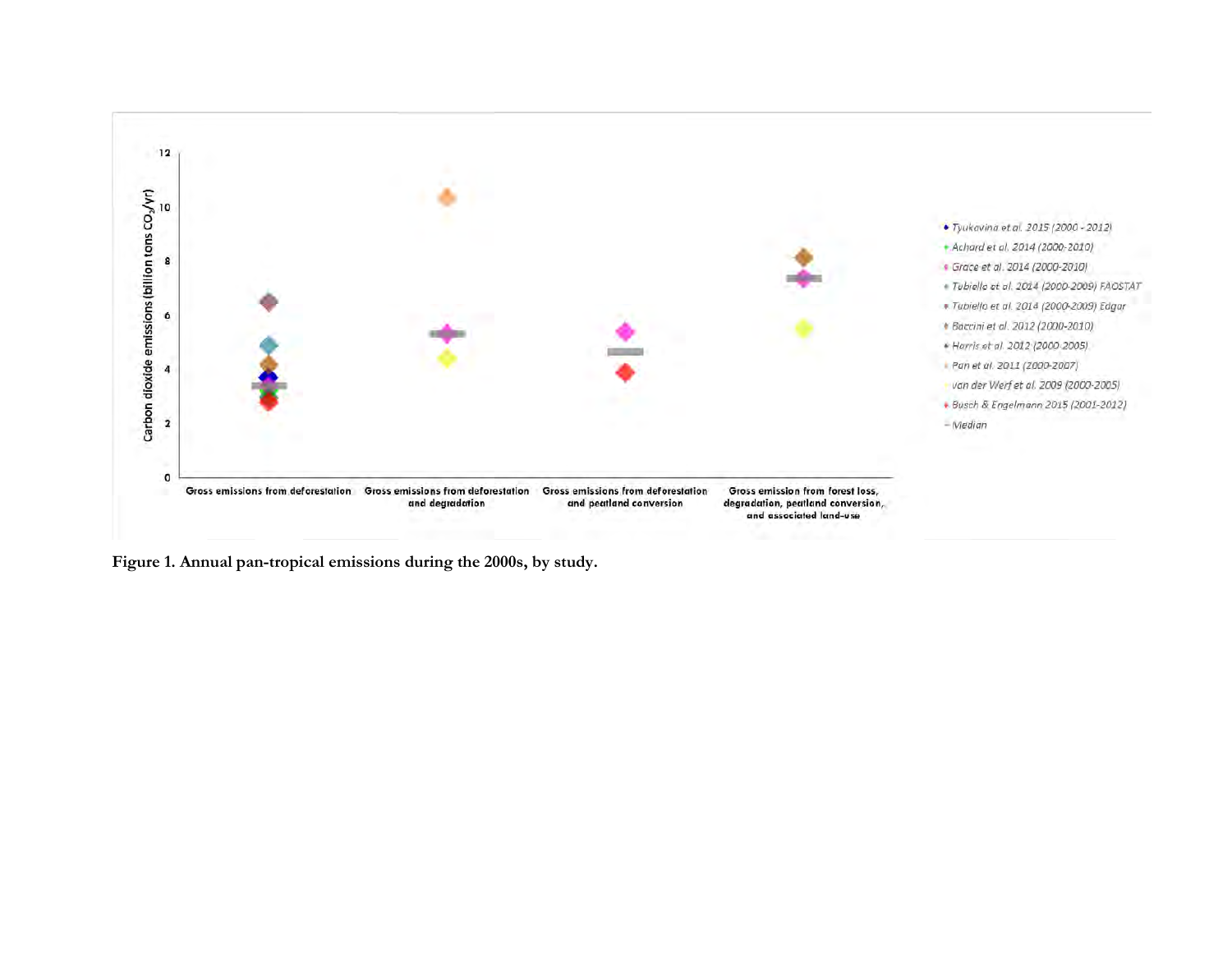

**Figure 2. Gross emissions from tropical forest cover loss and peat conversion from 2001-2012, by country.**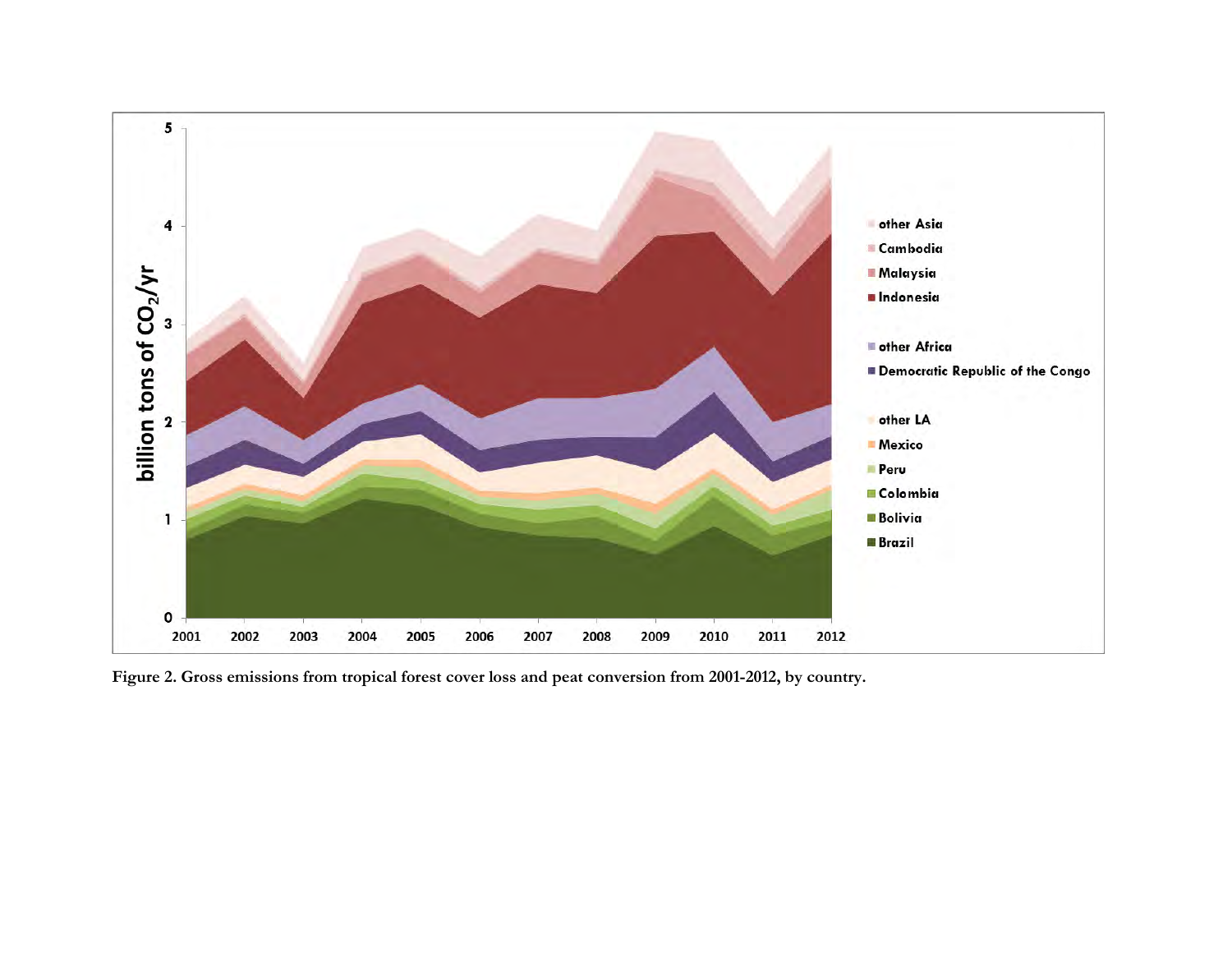

**Figure 3. Cell-year-level forest loss vs. forest cover, 2001-2012. n~18,000,000.**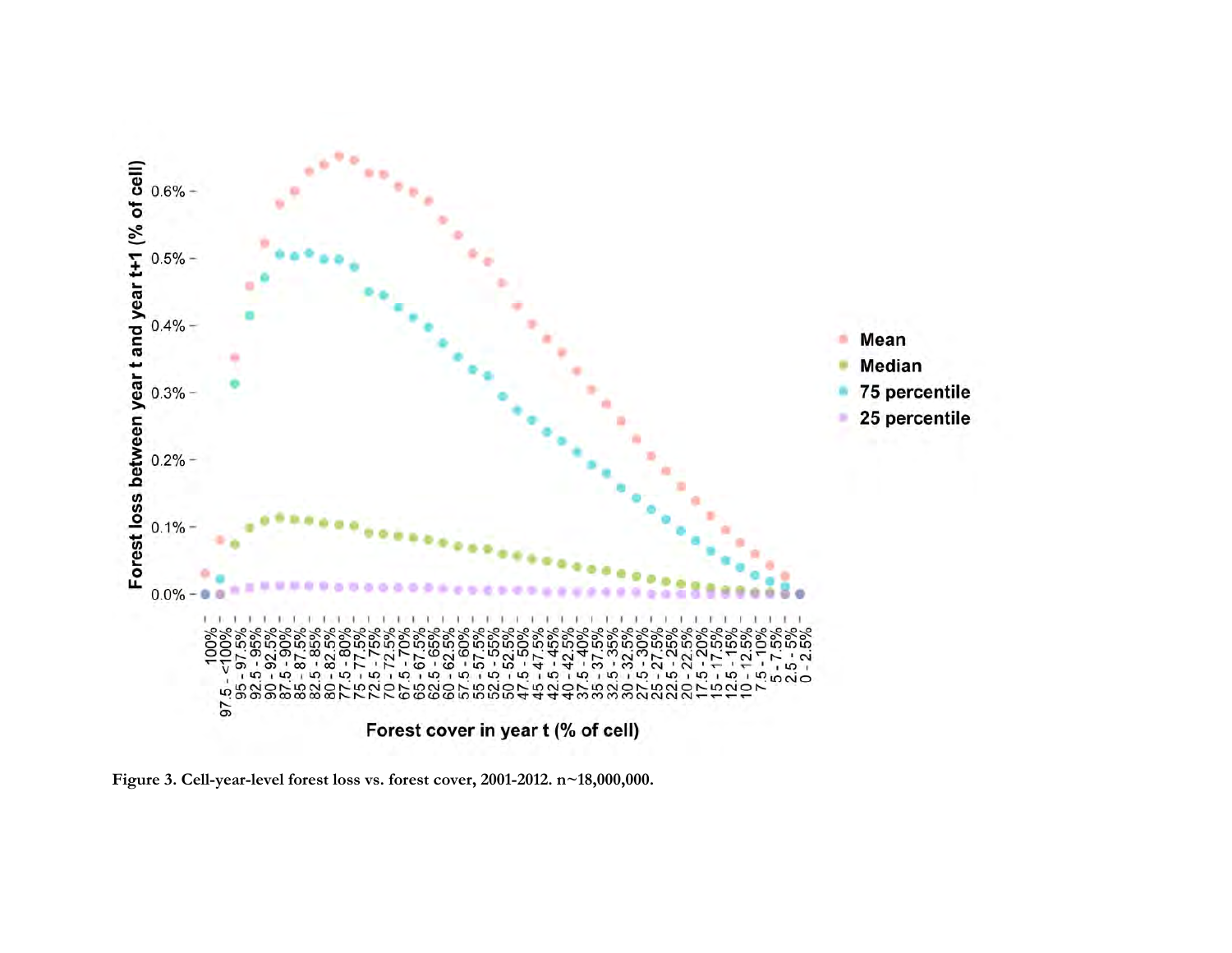

**Figure 4a. Forest loss vs. starting forest cover, by continent**



**Figure 4b. Forest loss vs. starting forest cover, by year**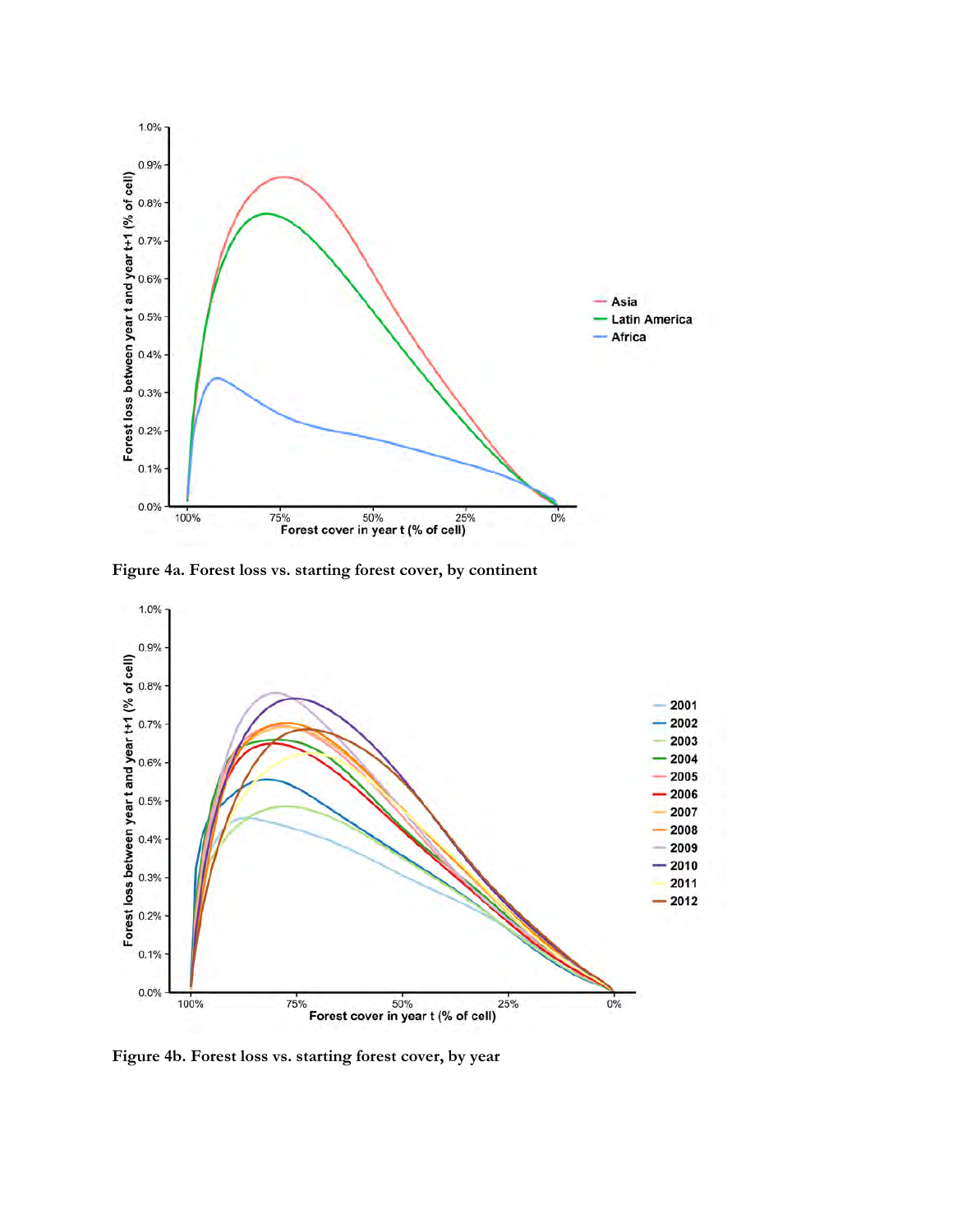

**Figure 5. Implied trajectory of forest cover through time**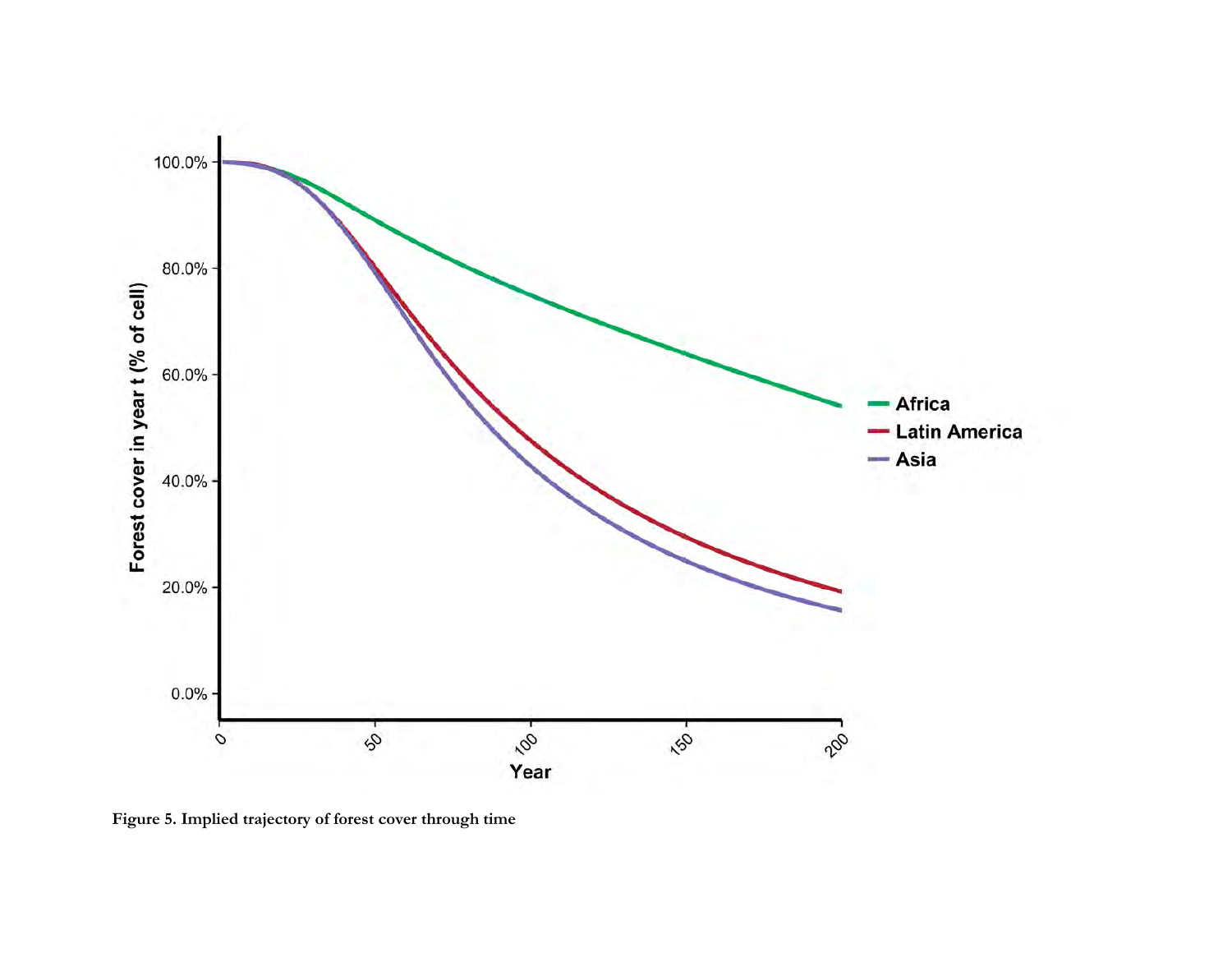

**Figure 6. Observed forest loss vs. predicted (in-sample) country-year-level forest loss. Note that axes are in log-scale. Dashed black line indicates that predicted loss is exactly equal to observed loss; dashed blue lines indicate that predicted loss differs from observed loss by a factor of ten.**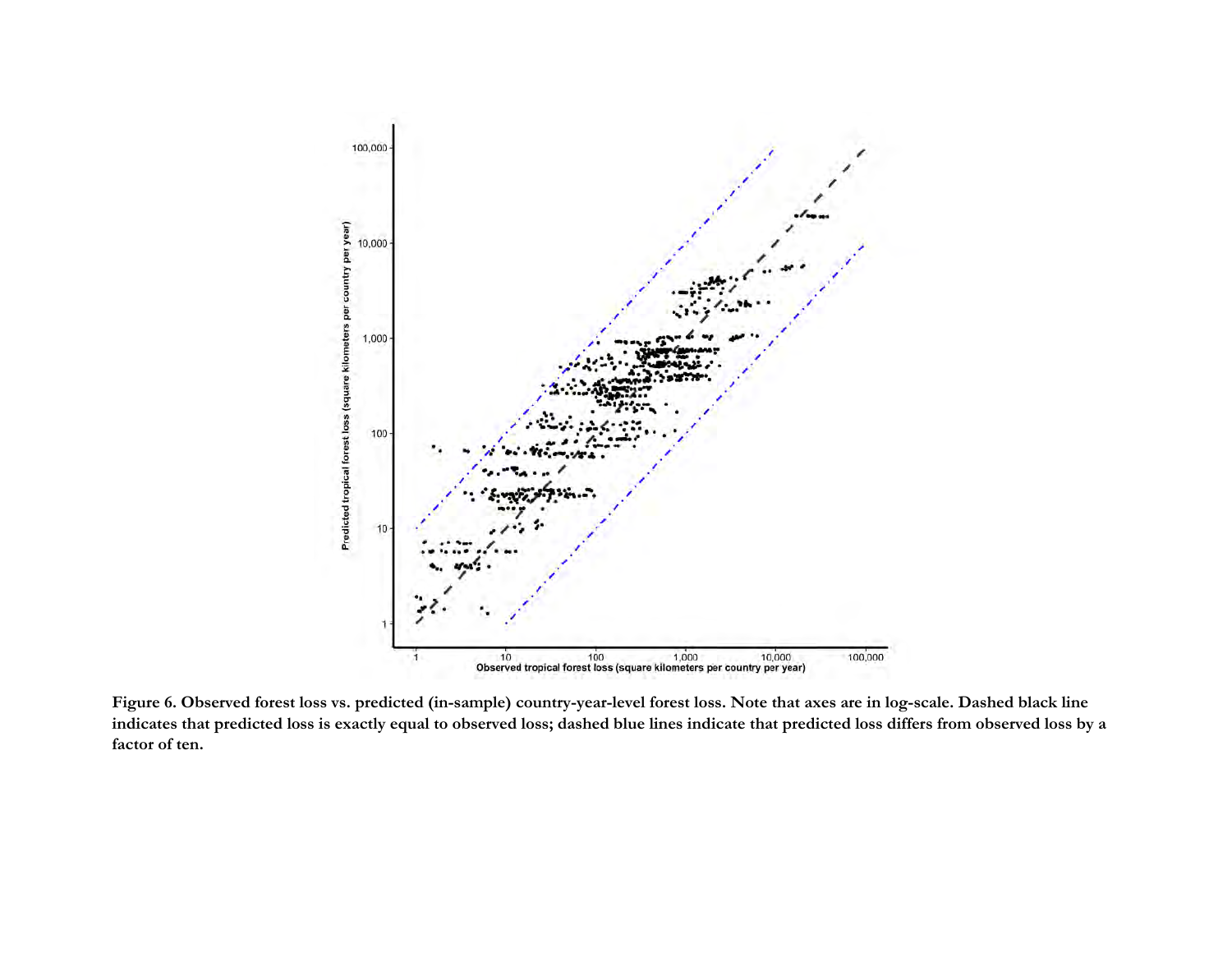

**Figure 7. Projected business-as-usual pan-tropical forest loss.**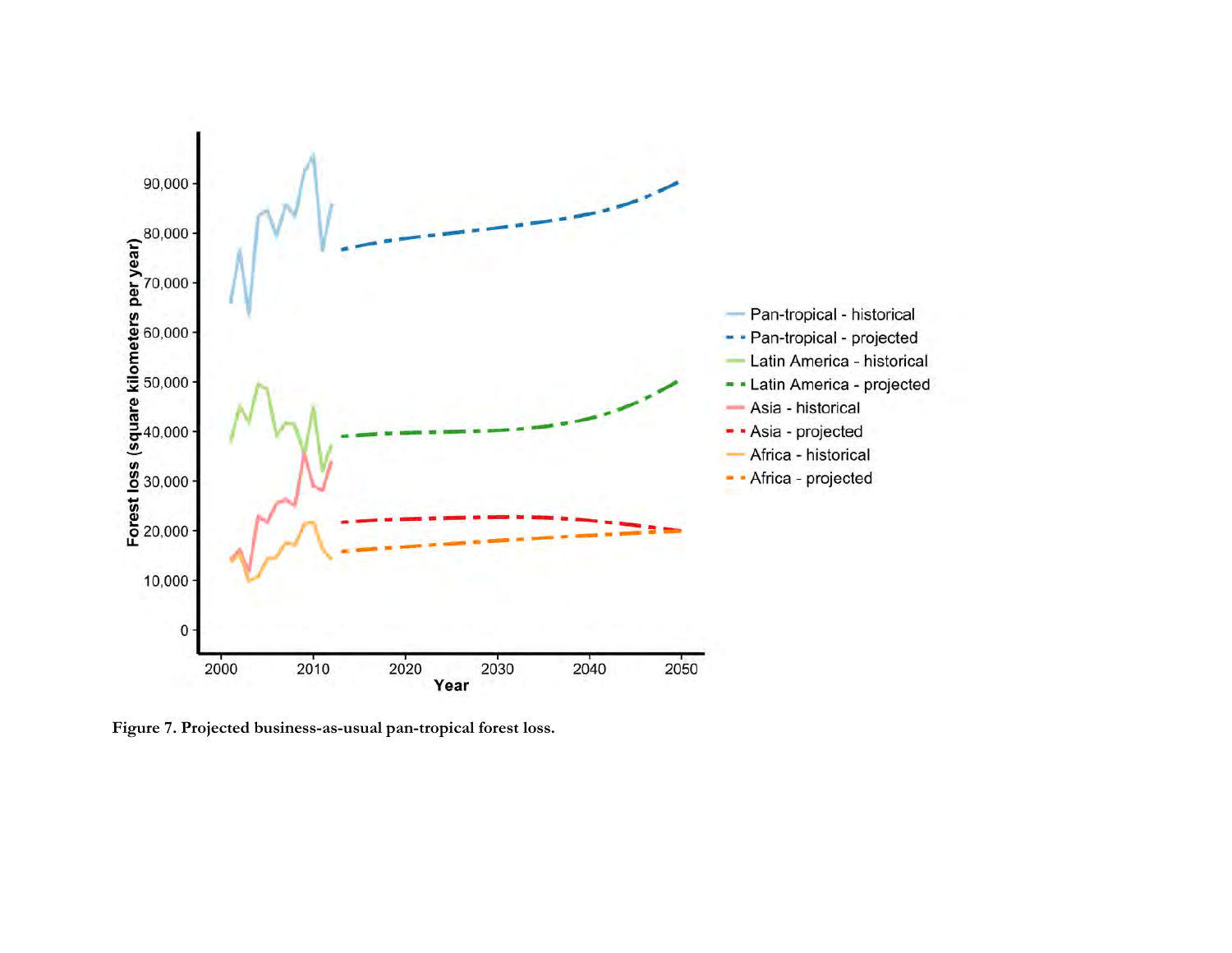

**Figure 8. Projected emissions from tropical deforestation, 2016-2050, by study. Colored lines represent business-as-usual scenarios (Kindermann et al 2008, Wise et al 2014) while grey lines represent mitigation scenarios produced by partial equilibrium models and integrated assessment models. (Lubowski and Rose, 2014).**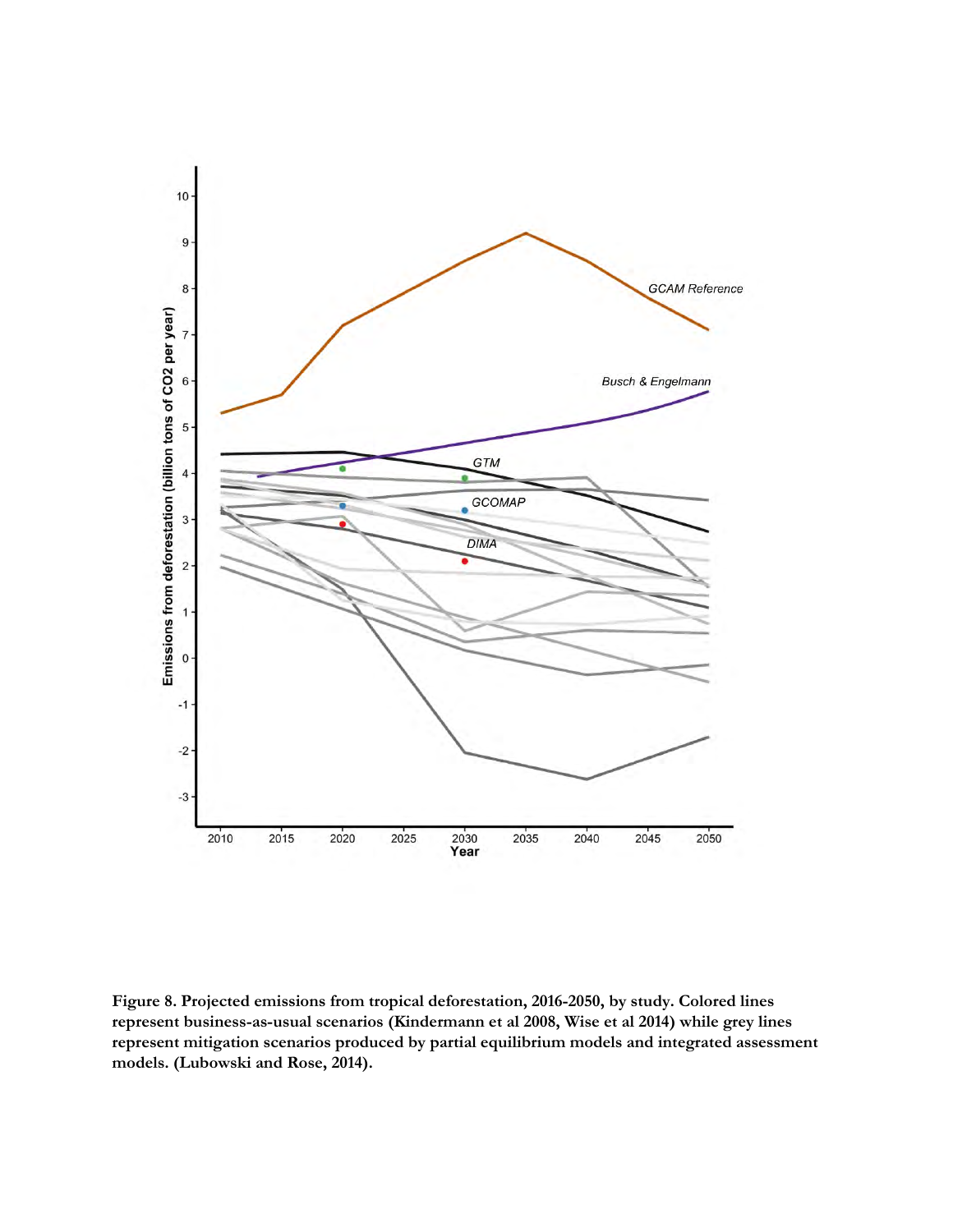

**Figure 9. Future emissions from pan-tropical deforestation and associated peat degradation under alternative carbon prices**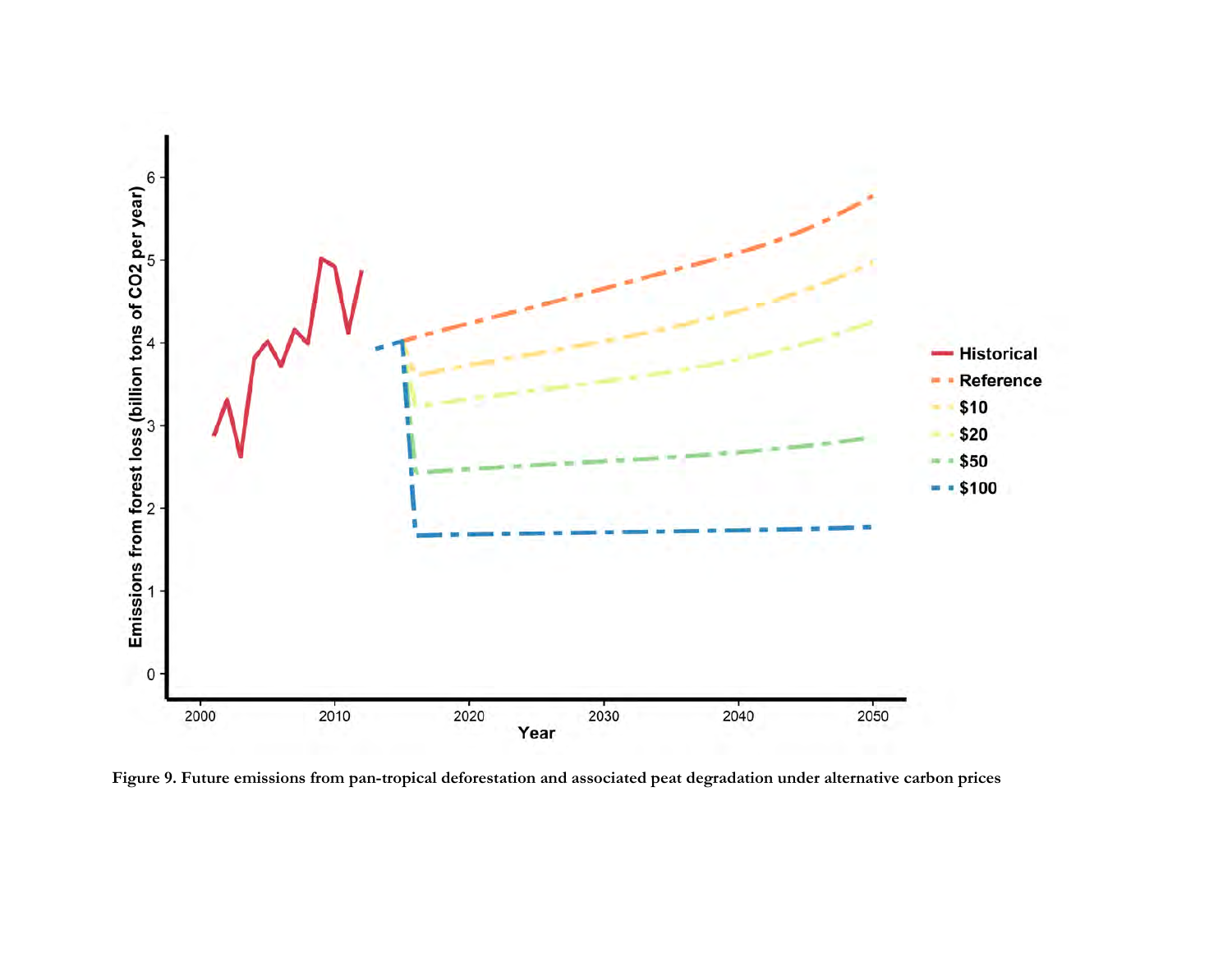

Figure 10. Avoided emissions from deforestation and peat degradation in response to a carbon price of \$20/tCO<sub>2</sub>, 2016-2050.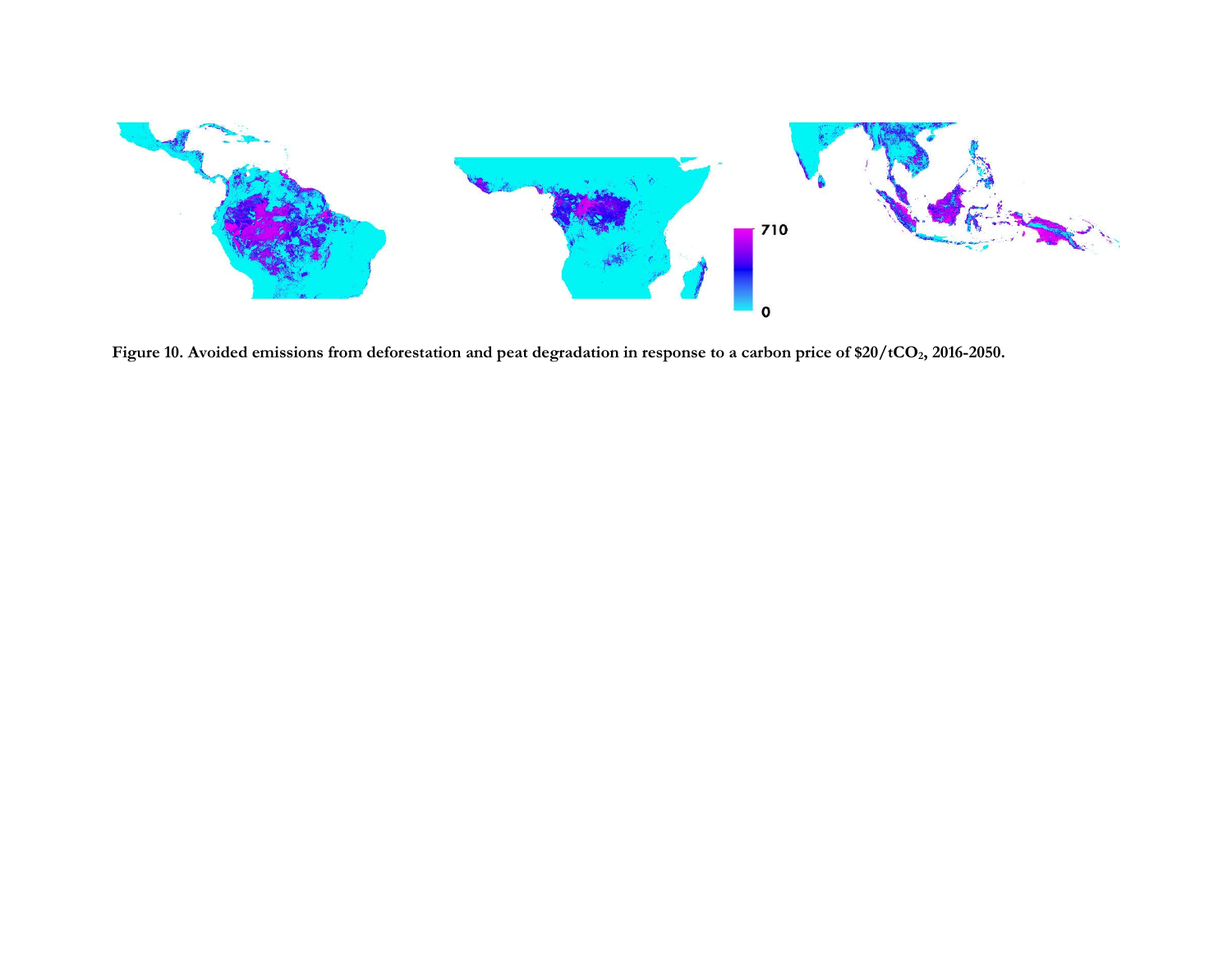

**Figure 11a. Marginal abatement cost curve for pan-tropical forest loss, 2020, by study. Sources: Coren et al (2011), Kindermann et al. (2008), Naucler and Enkvist (2009), Strassburg et al. (2009).**



**Figure 11b. Marginal abatement cost curve for pan-tropical forest loss, 2030, by study. Sources: Kindermann et al. (2008), Naucler and Enkvist (2009), Strassburg et al. (2009).**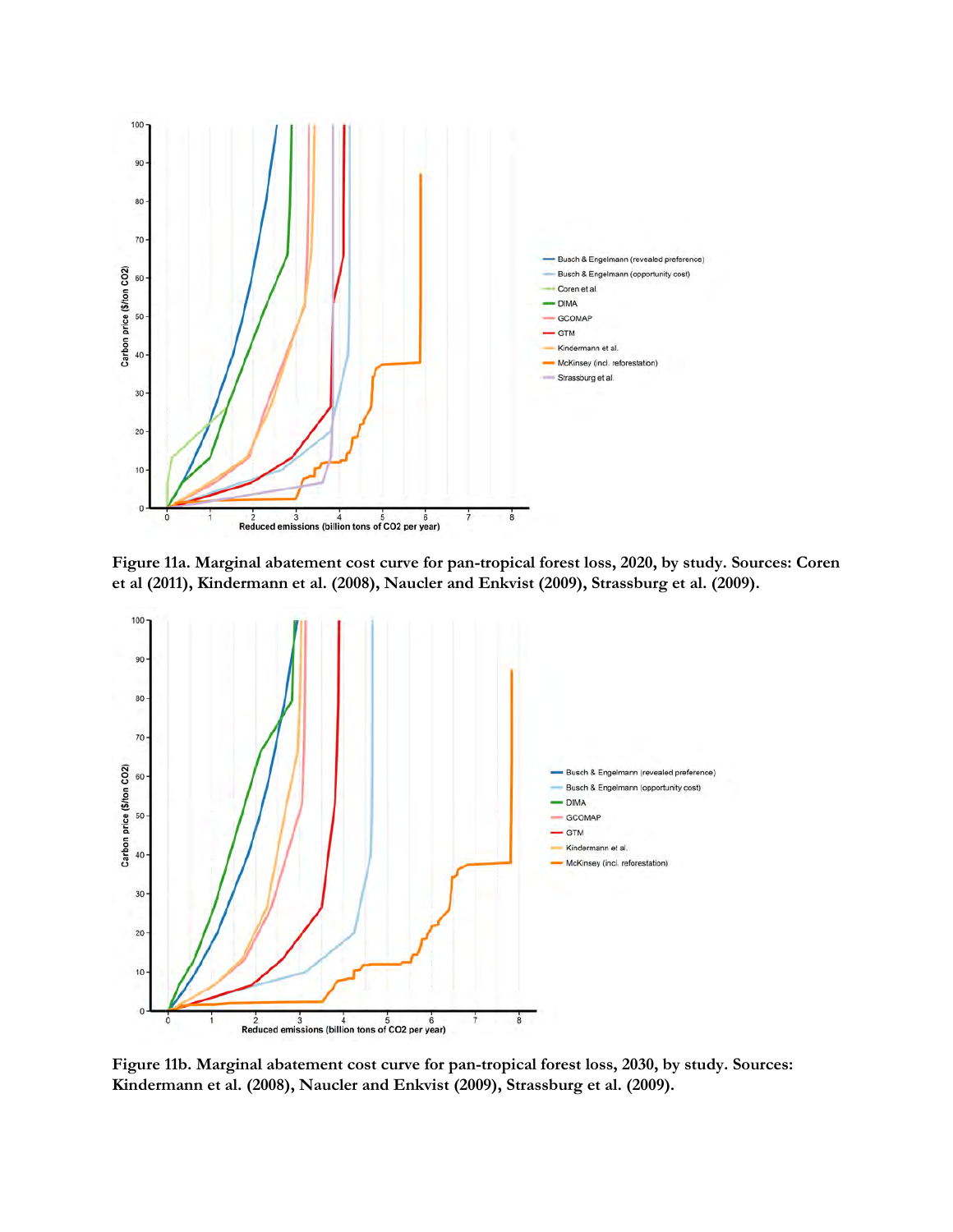

**Figure 12. Marginal abatement cost curve for pan-tropical forest loss, by time period**